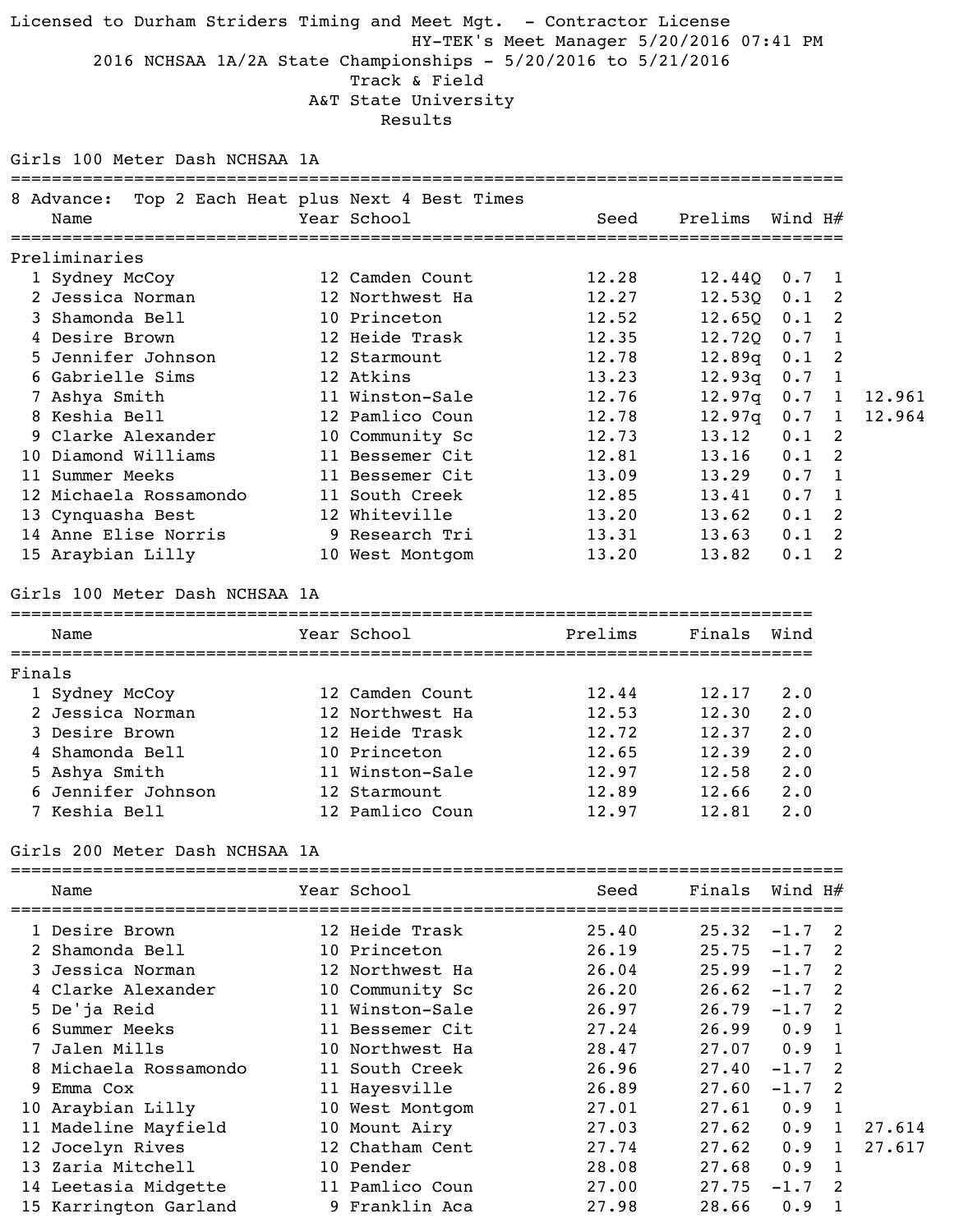| Name                  | Year School     | Seed    | Finals  | H#             |
|-----------------------|-----------------|---------|---------|----------------|
|                       |                 |         |         |                |
| 1 Desire Brown        | 12 Heide Trask  | 1:00.77 | 57.53   | 2              |
| 2 Eden Phillips       | 10 Mitchell     | 1:01.17 | 1:00.80 | 2              |
| 3 Jeanette Pfeiffer   | 11 Bishop McGui | 1:01.99 | 1:01.43 | $\overline{2}$ |
| 4 Madeline Mayfield   | 10 Mount Airy   | 1:00.34 | 1:01.44 | $\overline{2}$ |
| 5 Maleeah Langstaff   | 11 Swain County | 59.25   | 1:01.75 | 2              |
| 6 Cameron Bess        | 10 Cherryville  | 1:03.22 | 1:02.60 | 1              |
| 7 Eminey Redmond      | 10 Southside Hi | 1:02.00 | 1:02.72 | $\overline{2}$ |
| 8 Ja'Ciya Guthrie     | 9 Bessemer Cit  | 1:02.97 | 1:02.93 | $\overline{2}$ |
| 9 Ne'tonya Boddie     | 11 Tarboro      | 1:03.70 | 1:03.33 | 1              |
| 10 Destiny Rooks      | 11 Kipp Pride H | 1:04.87 | 1:03.35 | $\mathbf 1$    |
| 11 Sydney Austin      | 11 Ocracoke Hiq | 1:03.19 | 1:03.77 | $\overline{2}$ |
| 12 Marika Samuelsson  | 11 Neuse Charte | 1:04.18 | 1:04.45 | 1              |
| 13 Laurie Fogleman    | 10 Gray Stone D | 1:03.98 | 1:04.50 | 1              |
| 14 Shalin Revels      | 11 Mount Airy   | 1:04.76 | 1:05.40 | 1              |
| 15 Karrington Garland | 9 Franklin Aca  | 1:06.51 | 1:05.63 | 1              |

## Girls 800 Meter Run NCHSAA 1A

| :========<br>Name       | Year School and Seed Finals |                     |            |
|-------------------------|-----------------------------|---------------------|------------|
| 1 Emma Pindur           | 10 Swain County             | $2:26.99$ $2:22.77$ |            |
| 1:09.177(1:09.177)      | 2:22.770(1:13.593)          |                     |            |
| 2 Karley Jessup         | 10 North Stokes             | 2:28.78 2:24.04     |            |
| 1:08.379(1:08.379)      | $2:24.034$ $(1:15.656)$     |                     |            |
| 3 Lynsey Hicks          | 10 Swain County             | 2:29.66             | 2:28.27    |
| 1:10.779(1:10.779)      | $2:28.265$ $(1:17.487)$     |                     |            |
| 4 Morgan Dudley         | 9 Hayesville                | 2:30.34             | 2:29.11    |
| $1:10.292$ $(1:10.292)$ | 2:29.105(1:18.814)          |                     |            |
| 5 Meghan Lyall          | 12 Alleghany                | 2:32.85             | 2:30.05    |
| 1:09.530(1:09.530)      | $2:30.041$ $(1:20.511)$     |                     |            |
| 6 Hannah Cranford       | 10 South Davids             | 2:29.41             | 2:30.19    |
| 1:09.495(1:09.495)      | 2:30.181 (1:20.686)         |                     |            |
| 7 Marika Samuelsson     | 11 Neuse Charte             | 2:33.93             | 2:34.84    |
| 1:14.447(1:14.447)      | 2:34.835 (1:20.388)         |                     |            |
| 8 Michaela Gammon       | 9 Lincoln Char              | 2:30.22             | 2:35.84    |
| $1:14.064$ $(1:14.064)$ | $2:35.839$ $(1:21.776)$     |                     |            |
| 9 Hanne Cooke           | 9 Mount Airy                | 2:32.82             | 2:36.61    |
| 1:14.192(1:14.192)      | 2:36.601(1:22.409)          |                     |            |
| 10 Anna Schulz          | 9 Franklin Aca              | 2:33.52             | 2:36.75    |
| $1:15.556$ $(1:15.556)$ | 2:36.747(1:21.191)          |                     |            |
| 11 Abigail Lewis        | 12 Pender                   | 2:37.69             | 2:37.02    |
| $1:17.656$ $(1:17.656)$ | 2:37.012 (1:19.356)         |                     |            |
| 12 Hannah Niebel        | 12 Lejeune                  | 2:37.06             | 2:37.77    |
| 1:16.009(1:16.009)      | 2:37.765(1:21.757)          |                     |            |
| 13 Karen Perez          | 11 Ocracoke Hig             | 2:36.39             | 2:37.87    |
| 1:15.109(1:15.109)      | $2:37.863$ $(1:22.755)$     |                     |            |
| 14 Ingrid Contreras     | 9 Ocracoke Hig              | 2:41.70             | 2:39.26    |
| 1:15.450(1:15.450)      | 2:39.255(1:23.806)          |                     |            |
| 15 Ivey Long            | 12 Whiteville               | 2:35.99             | 2:41.33    |
| 1:17.630(1:17.630)      | $2:41.329$ $(1:23.700)$     |                     |            |
| -- Kathleen Burroughs   | 10 Granville Ce             | 2:37.91             | <b>DNF</b> |

#### Girls 1600 Meter Run NCHSAA 1A

| Name      | Year School   | Seed    | Finals  |
|-----------|---------------|---------|---------|
|           |               |         |         |
| 1 Jo Snow | 10 Mount Airy | 5:26.98 | 5:22.39 |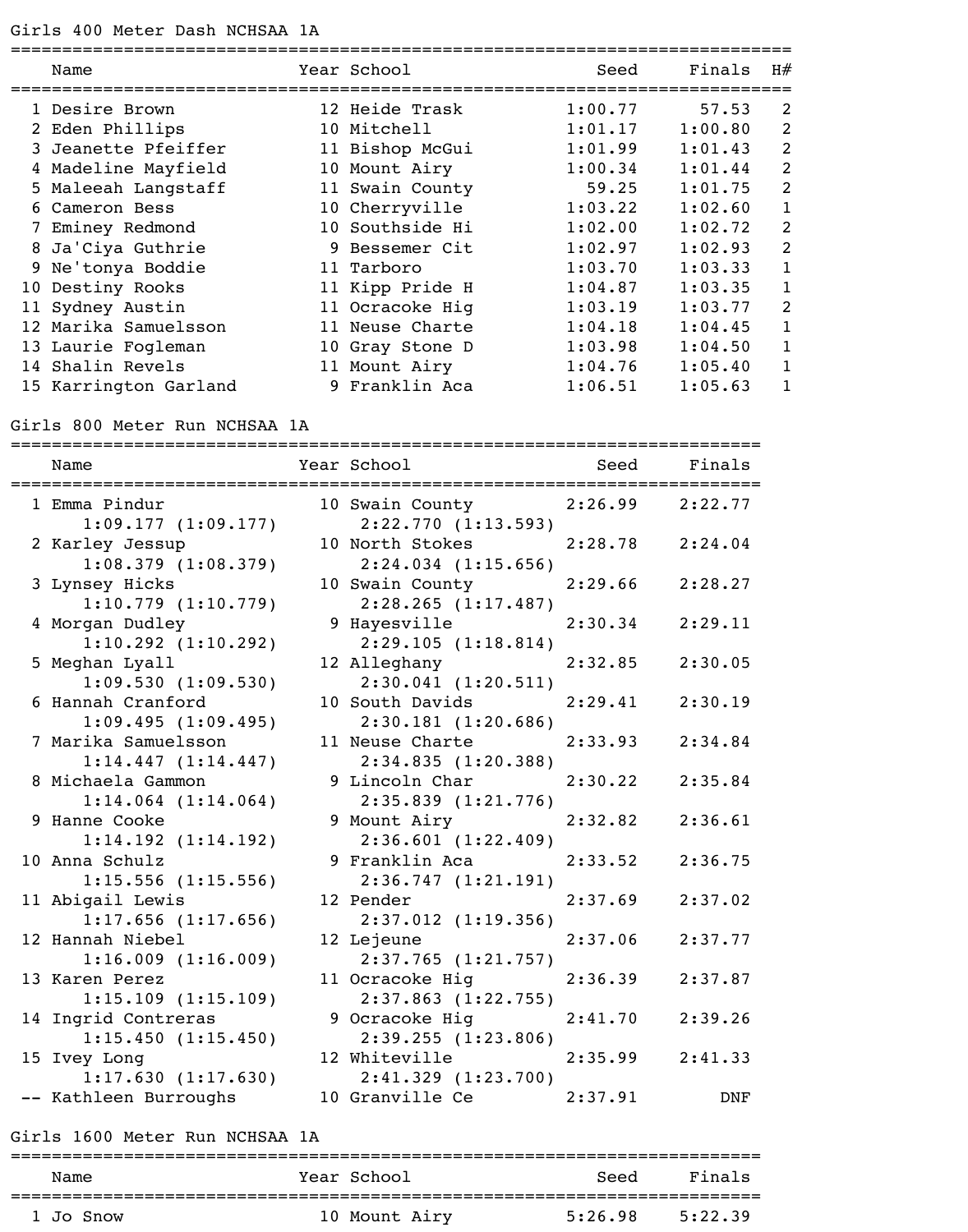5:22.385 (1:16.207) 5:24.638 (1:18.423) 5:26.996 (1:20.964) 5:33.784 (1:22.441) 5:35.828 (1:17.933) 5:36.031 (1:21.479) 5:41.153 (1:22.811) 5:43.016 (1:24.807) 5:43.165 (1:20.620) 5:45.042 (1:24.135) 5:46.576 (1:25.421) 5:51.775 (1:30.184) 6:00.787 (1:27.211) 6:05.366 (1:40.818)

 1:16.691 (1:16.691) 2:40.107 (1:23.417) 4:06.179 (1:26.072) 2 Michaela Gammon 9 Lincoln Char 5:33.52 5:24.64 1:18.680 (1:18.680) 2:42.798 (1:24.118) 4:06.216 (1:23.418) 3 Hannah Cranford 10 South Davids 5:28.69 5:27.00 1:16.443 (1:16.443) 2:39.897 (1:23.455) 4:06.032 (1:26.136) 4 Blakely Moore 12 Highlands 5:36.57 5:33.79 1:19.988 (1:19.988) 2:44.014 (1:24.027) 4:11.343 (1:27.329) 5 Hanne Cooke 19 Mount Airy 5:42.31 5:35.83 1:19.936 (1:19.936) 2:47.290 (1:27.354) 4:17.896 (1:30.606) 6 Caitlyn Burkett 9 Franklin Aca 5:40.26 5:36.04 1:20.665 (1:20.665) 2:46.278 (1:25.613) 4:14.553 (1:28.275) 7 Hunter Cashion 11 Community Sc 5:52.61 5:41.16 1:23.066 (1:23.066) 2:52.050 (1:28.984) 4:18.342 (1:26.293) 8 Karen Perez 11 Ocracoke Hig 5:42.17 5:43.02 1:20.906 (1:20.906) 2:47.450 (1:26.544) 4:18.210 (1:30.760) 9 Gillian Scott 9 Raleigh Char 5:53.80 5:43.17<br>1) 9 Gillian Scott 9 Raleigh Char 5:53.80 5:43.17 1:25.512 (1:25.512) 2:53.687 (1:28.175) 4:22.546 (1:28.859) 10 Anna Schulz (1120101), 9 Franklin Aca 5:50.18 5:45.05 1:22.050 (1:22.050) 2:50.310 (1:28.260) 4:20.908 (1:30.599) 11 Kathleen Burroughs (10 Granville Ce 5:48.19 5:46.58 1:22.611 (1:22.611) 2:51.004 (1:28.393) 4:21.156 (1:30.153) 12 Hannah Niebel 12 Lejeune 5:44.55 5:51.78 1:21.534 (1:21.534) 2:49.832 (1:28.299) 4:21.592 (1:31.760) 13 Lauren Collins 9 North Stokes 5:47.21 6:00.79 1:25.258 (1:25.258) 2:57.643 (1:32.385) 4:33.577 (1:35.934) 14 Ingrid Contreras 9 Ocracoke Hig 5:04.90 6:05.37 1:21.275 (1:21.275) 2:49.437 (1:28.163) 4:24.549 (1:35.112) 15 Christy Witcher 12 Raleigh Char 5:51.68 6:14.63 1:27.334 (1:27.334) 3:04.142 (1:36.808) 4:43.409 (1:39.268)

#### Girls 3200 Meter Run NCHSAA 1A

6:14.623 (1:31.214)

========================================================================= Name Tear School Seed Finals ========================================================================= 1 Michaela Gammon 9 Lincoln Char 12:25.45 11:54.64 1:28.173 (1:28.173) 2:56.591 (1:28.418) 4:26.302 (1:29.711) 5:58.043 (1:31.741) 7:29.237 (1:31.195) 8:59.969 (1:30.733) 10:30.238 (1:30.269) 11:54.634 (1:24.397) 2 Caitlyn Burkett 9 Franklin Aca 12:20.81 12:00.59 1:21.994 (1:21.994) 2:52.481 (1:30.488) 4:26.164 (1:33.684) 5:59.002 (1:32.839) 7:31.638 (1:32.636) 9:04.859 (1:33.221) 10:36.566 (1:31.707) 12:00.582 (1:24.017) 3 Blakely Moore 12 Highlands 12:12.15 12:04.28 1:25.707 (1:25.707) 2:56.277 (1:30.570) 4:27.512 (1:31.235) 5:59.776 (1:32.265) 7:31.079 (1:31.304) 9:04.554 (1:33.475) 10:37.848 (1:33.295) 12:04.275 (1:26.427) 4 Gillian Scott 9 Raleigh Char 13:11.01 12:18.35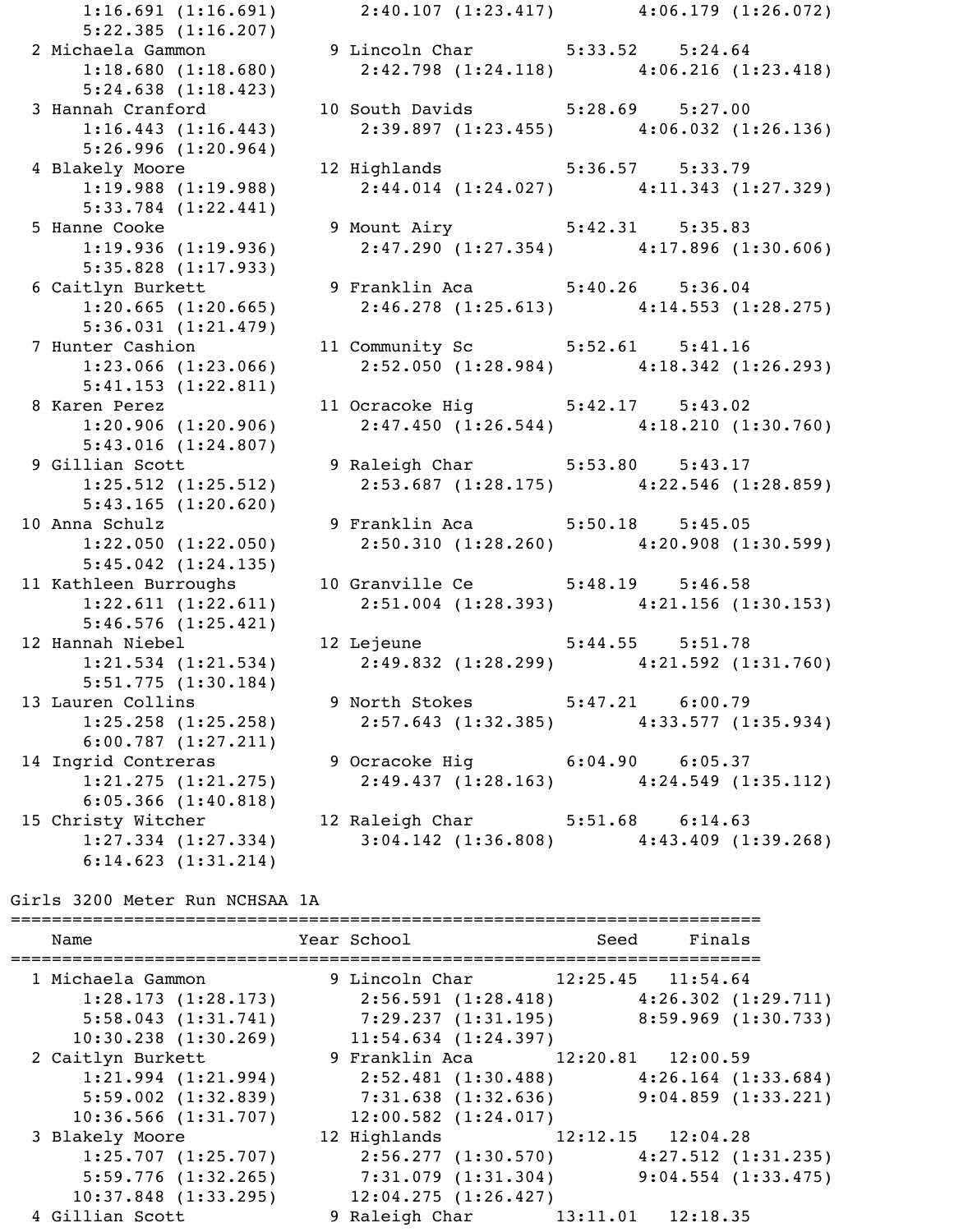1:30.372 (1:30.372) 3:02.908 (1:32.536) 4:37.757 (1:34.850) 6:14.767 (1:37.011) 7:51.812 (1:37.046) 9:26.966 (1:35.155) 10:59.964 (1:32.999) 12:18.348 (1:18.384) 5 Ashley Hinterleiter 11 Hobbton High 13:02.37 12:18.79 1:25.927 (1:25.927) 2:56.571 (1:30.644) 4:28.368 (1:31.797) 6:00.296 (1:31.929) 7:35.820 (1:35.525) 9:14.303 (1:38.483) 10:51.442 (1:37.139) 12:18.789 (1:27.348) 6 Cassie Bebout 12 Gray Stone D 12:25.11 12:21.47 1:27.116 (1:27.116) 2:57.479 (1:30.364) 4:30.605 (1:33.126) 6:04.883 (1:34.278) 7:40.317 (1:35.435) 9:16.839 (1:36.522) 10:52.238 (1:35.400) 12:21.464 (1:29.227) 7 Shelby Hyatt 12 Swain County 12:32.08 12:23.90 1:29.758 (1:29.758) 3:02.605 (1:32.847) 4:37.418 (1:34.813) 6:14.489 (1:37.072) 7:51.488 (1:36.999) 9:26.608 (1:35.120) 10:59.852 (1:33.245) 12:23.895 (1:24.043) 8 Grace Morningstar 12 Whiteville 13:04.55 12:26.77 1:30.616 (1:30.616) 3:03.424 (1:32.809) 4:38.175 (1:34.752) 6:15.016 (1:36.841) 7:52.160 (1:37.144) 9:27.450 (1:35.291) 11:00.506 (1:33.056) 12:26.769 (1:26.264) 9 Kelsey Kiser 12 Gray Stone D 12:57.62 12:48.80 1:29.809 (1:29.809) 3:06.107 (1:36.298) 4:43.845 (1:37.738) 6:23.706 (1:39.862) 8:04.182 (1:40.476) 9:44.102 (1:39.920) 11:22.277 (1:38.176) 12:48.793 (1:26.517) 10 Karen Perez 11 Ocracoke Hig 12:57.37 12:57.03 1:30.022 (1:30.022) 3:05.070 (1:35.048) 4:42.240 (1:37.171) 6:22.479 (1:40.239) 8:02.832 (1:40.354) 9:44.314 (1:41.483) 11:26.846 (1:42.533) 12:57.025 (1:30.179) 11 Catie Beth Brown 9 Elkin 12:39.39 12:57.31 1:25.892 (1:25.892) 2:56.242 (1:30.350) 4:28.029 (1:31.788) 6:06.197 (1:38.168) 7:47.888 (1:41.691) 9:33.477 (1:45.590) 11:26.741 (1:53.265) 12:57.304 (1:30.563) 12 Morgan Cook 11 Walkertown 13:01.75 12:59.52 1:30.692 (1:30.692) 3:06.493 (1:35.802) 4:43.175 (1:36.682) 6:22.963 (1:39.789) 8:03.158 (1:40.195) 9:44.643 (1:41.485) 11:26.469 (1:41.826) 12:59.520 (1:33.051) 13 Kathleen Burroughs 10 Granville Ce 12:58.95 13:00.88 1:30.201 (1:30.201) 3:06.330 (1:36.130) 4:42.920 (1:36.591) 6:24.038 (1:41.119) 8:04.454 (1:40.417) 9:46.002 (1:41.548) 11:27.294 (1:41.293) 13:00.877 (1:33.584) 14 Kaitlin Regan 12 Lejeune 14:38.20 14:14.37 1:30.478 (1:30.478) 3:07.082 (1:36.604) 4:50.383 (1:43.301) 6:41.218 (1:50.835) 8:37.126 (1:55.908) 10:36.701 (1:59.576) 12:32.978 (1:56.277) 14:14.370 (1:41.393)

### Girls 100 Meter Hurdles NCHSAA 1A

| 8 Advance:<br>Name    | Top 2 Each Heat plus Next 4 Best Times<br>Year School | Seed  | Prelims Wind $H#$ |               |     |
|-----------------------|-------------------------------------------------------|-------|-------------------|---------------|-----|
| Preliminaries         |                                                       |       |                   |               |     |
| 1 Ashya Smith         | 11 Winston-Sale                                       | 15.80 | 15.87Q            | $0.3$ 1       |     |
| 2 Asia Henry          | 12 Union                                              | 15.77 | 16.280            | $1.1 \quad 2$ |     |
| 3 Emma Frye           | 11 North Stokes                                       | 16.21 | 16.380            | 0.3           | -1  |
| 4 Erika Griggs        | 12 Andrews                                            | 16.94 | 17.180            | 1.1           | -2  |
| 5 Emma Stroup         | 11 Murphy                                             | 16.83 | 17.25q            | 1.1           | -2  |
| 6 Shamonda Bell       | 10 Princeton                                          | 17.34 | 17.37q            | 0.3           | - 1 |
| 7 Ja'Ciya Guthrie     | 9 Bessemer Cit                                        | 17.55 | 17.60q            | $1.1 \quad 2$ |     |
| 8 Katie McHone        | 12 North Stokes                                       | 17.16 | 17.76q            | 1.1           | -2  |
| 9 Makayla Killens     | 11 Whiteville                                         | 17.72 | 18.05             | 0.3           | - 1 |
| 10 Ja'elle Ross Brown | 10 Highland Tec                                       | 17.41 | 18.21             | $0.3 \quad 1$ |     |
| 11 Sadie Shaw         | 10 South Davids                                       | 17.57 | 18.40             | $0.3 \quad 1$ |     |
| 12 Kyra Corcoran      | 10 Pender                                             | 18.10 | 18.52             | 1.1           | 2   |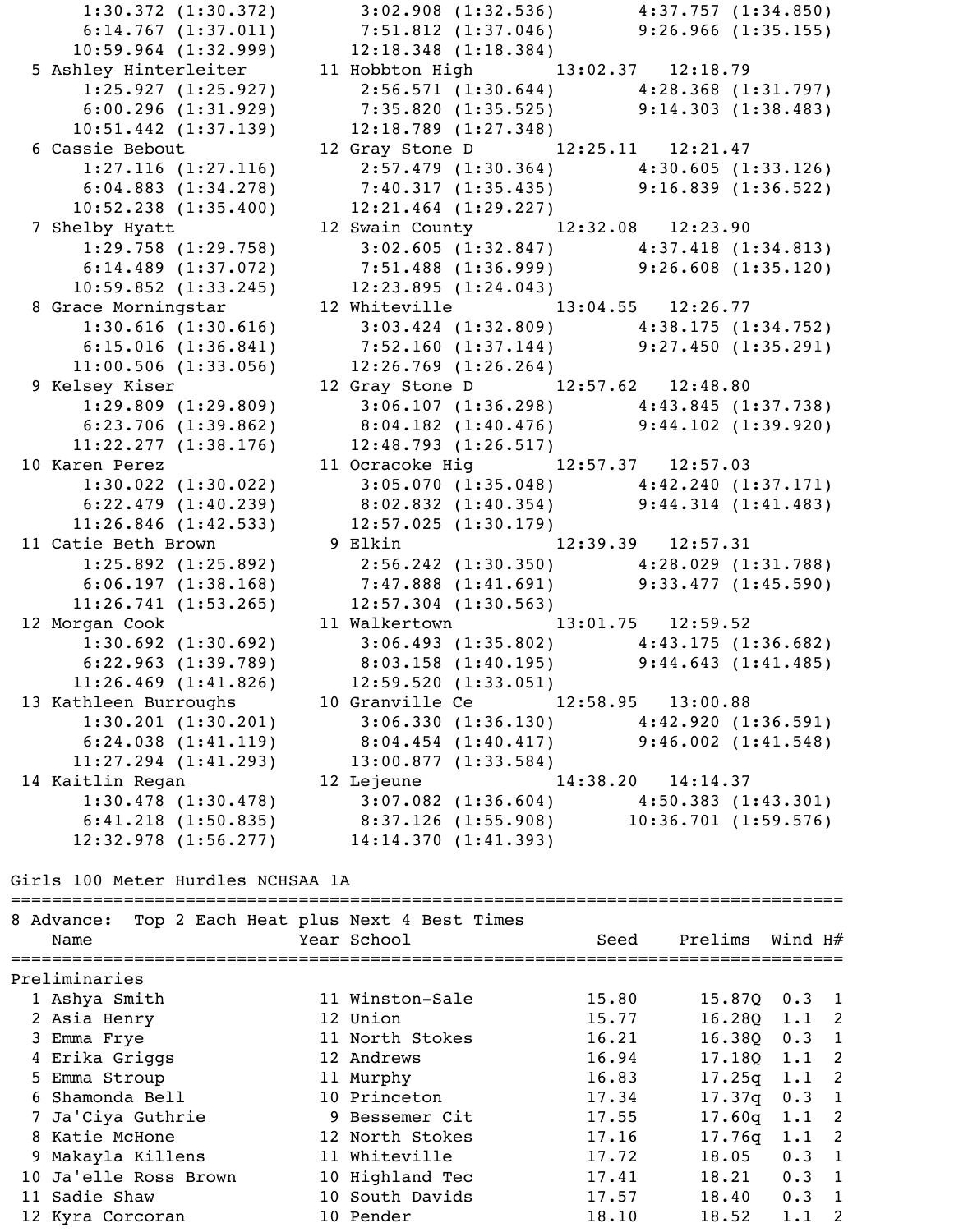| 13 Briana McLaurin | 10 Southside Hi | 18.38 | $19.27$ 0.3 1   |       |  |
|--------------------|-----------------|-------|-----------------|-------|--|
| 14 Maeve Cook      | 10 Lejeune      | 18.76 | $19.36$ 0.3 1   |       |  |
| 15 McKayla Booker  | 12 Kipp Pride H | 18.88 | $19.38$ $1.1$ 2 |       |  |
| 16 Destiny Blount  | 12 Camden Count | 18.25 | 21.43           | 1.1 2 |  |
|                    |                 |       |                 |       |  |

## Girls 100 Meter Hurdles NCHSAA 1A

|        | Name              | Year School     | Prelims | Finals | Wind |
|--------|-------------------|-----------------|---------|--------|------|
| Finals |                   |                 |         |        |      |
|        | 1 Ashya Smith     | 11 Winston-Sale | 15.87   | 15.40  | 1.1  |
|        | 2 Asia Henry      | 12 Union        | 16.28   | 15.48  | 1.1  |
|        | 3 Emma Frye       | 11 North Stokes | 16.38   | 16.04  | 1.1  |
|        | 4 Erika Griggs    | 12 Andrews      | 17.18   | 16.95  | 1.1  |
|        | 5 Shamonda Bell   | 10 Princeton    | 17.37   | 17.00  | 1.1  |
|        | 6 Emma Stroup     | 11 Murphy       | 17.25   | 17.06  | 1.1  |
|        | 7 Ja'Ciya Guthrie | 9 Bessemer Cit  | 17.60   | 17.25  | 1.1  |
|        | 8 Katie McHone    | 12 North Stokes | 17.76   | 17.54  | 1.1  |
|        |                   |                 |         |        |      |

### Girls 300 Meter Hurdles NCHSAA 1A

============================================================================

| Name                 | Year School     | Seed  | Finals | H#             |        |
|----------------------|-----------------|-------|--------|----------------|--------|
| 1 Ashya Smith        | 11 Winston-Sale | 48.58 | 47.05  | 2              |        |
| 2 Zoriyah McDonald   | 10 Whiteville   | 48.10 | 47.55  | $\overline{2}$ |        |
| 3 Asia Henry         | 12 Union        | 50.70 | 49.67  | $\overline{2}$ |        |
| 4 Morgan Mashburn    | 11 Andrews      | 52.03 | 49.69  |                |        |
| 5 Emma Frye          | 11 North Stokes | 49.83 | 49.71  | $\overline{2}$ |        |
| 6 Erica Stone        | 12 Manteo       | 50.94 | 50.48  | $\overline{2}$ |        |
| 7 Peyton Wood        | 10 Murphy       | 51.16 | 50.99  |                |        |
| 8 Grace Cabe         | 10 Swain County | 50.29 | 51.79  | 2              |        |
| 9 Jessica Bevard     | 11 Mount Airy   | 49.33 | 51.92  | 2              |        |
| 10 Priscilla Gosnell | 12 East Surry   | 51.15 | 52.23  |                |        |
| 11 Kesha Garland     | 11 Avery County | 52.30 | 52.39  |                |        |
| 12 Ashli Felton      | 12 Perquimans C | 50.77 | 53.34  | 2              | 53.333 |
| 13 Nylaa Tutt        | 12 Pamlico Coun | 54.01 | 53.34  |                | 53.339 |
| 14 Briana McLaurin   | 10 Southside Hi | 52.61 | 53.97  |                |        |
| 15 Janet Thompson    | 10 Hobbton High | 54.10 | 55.29  |                |        |
| 16 Kyra Corcoran     | 10 Pender       | 54.31 | 55.42  |                |        |

# Girls 4x100 Meter Relay NCHSAA 1A

| School                           |    | Seed                         | Finals | H#            |
|----------------------------------|----|------------------------------|--------|---------------|
| 1 Winston-Salem Prep Academy 'A' |    | 50.95                        | 50.98  | 2             |
| 1) Llyric Mack 12                |    | 2) Daziah Brooks 12          |        |               |
| 3) De'ja Reid 11                 |    | 4) Yazmin Chatman Wallace 10 |        |               |
| 2 Walkertown 'A'                 |    | 51.58                        | 51.49  | $\mathcal{L}$ |
| 1) Kennedi Gilliam 10            |    | 2) Leslie Hayes 10           |        |               |
| 3) Star Moore 11                 |    | 4) Imani Coltrane 12         |        |               |
| 3 Pamlico County 'A'             |    | 51.46                        | 51.57  | $\mathcal{L}$ |
| 1) Laichelle Sparrow 12          |    | 2) Cheryl Thomas 12          |        |               |
| 3) Keshia Bell 12                |    | 4) Leetasia Midgette 11      |        |               |
| 4 East Carteret 'A'              |    | 51.73                        | 51.94  | 2             |
| 1) Madison Donald 10             |    | 2) Hacynia Gaskill 9         |        |               |
| 3) nushayel gadette              |    | 4) Breah Taylor 9            |        |               |
| 5 Princeton 'A'                  |    | 52.03                        | 52.46  | $\mathcal{L}$ |
| 1) Jaz'aniah Campbell 9          |    | 2) Shamonda Bell 10          |        |               |
| 3) Zoe Byrd 9                    |    | 4) Laneise Wilkins 9         |        |               |
| 6 Bessemer City 'A'              |    | 53.80                        | 52.67  | 1             |
| 1) Diamond Williams 11           |    | 2) Shamila Roberts 12        |        |               |
| 3) Brianne Davis 9               | 4) | Summer Meeks 11              |        |               |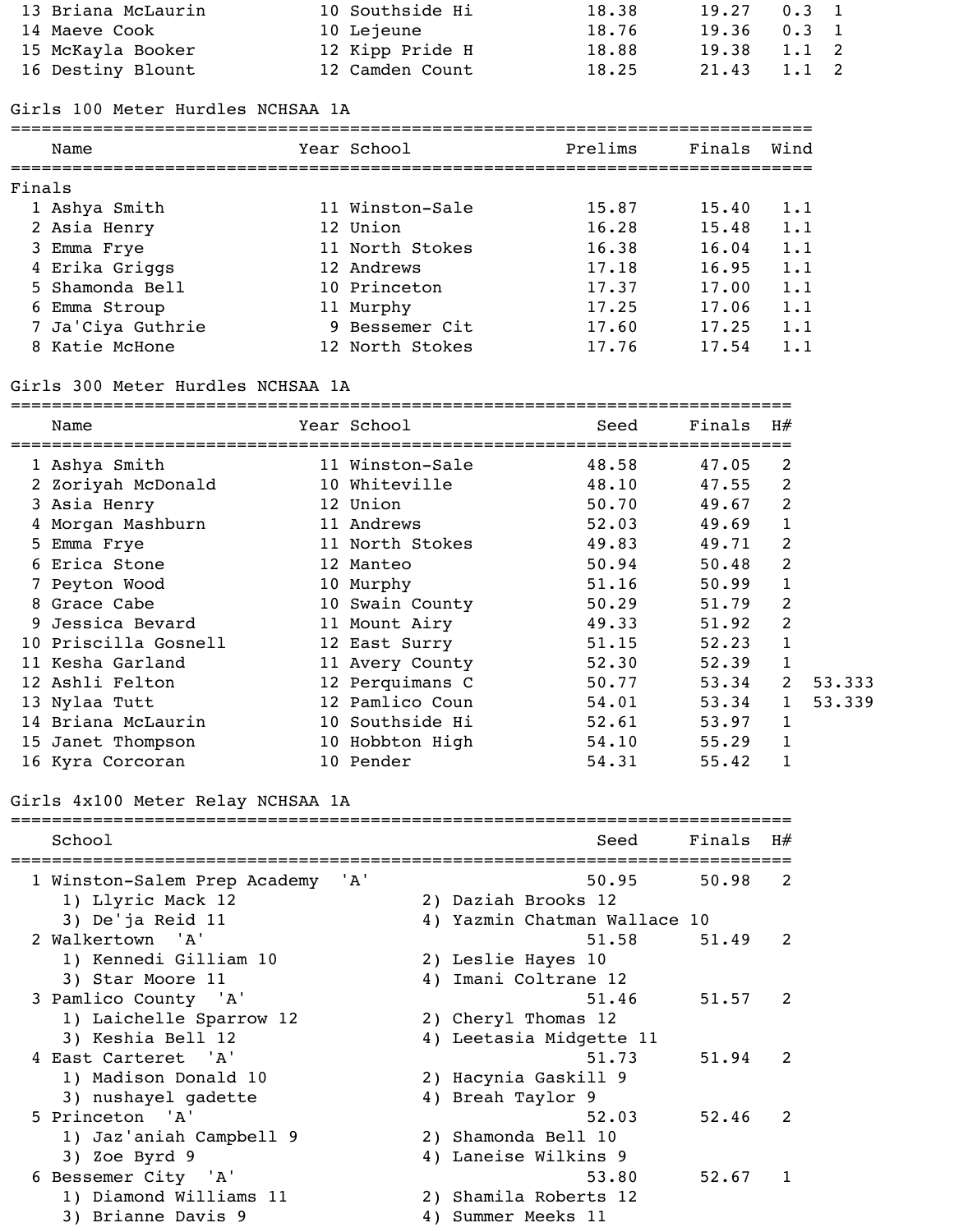7 Northwest Halifax 'A' 53.40 52.70 1 1) Jalen Mills 10 2) Jiona Mills 11 3) TaKiyah Bogues 11 (4) Jessica Norman 12 8 Queens Grant 'A' 53.11 53.56 2 1) Ayana Dennis 11 2) JaNiya Mills 11 3) Adrienne Dobbins 11 4) Mckenzie Scott 11 9 Atkins 'A' 53.75 2 1) Aniah McManus 9 2) Dahlia Thompson 9 3) Joy Greene 4) Gabrielle Sims 12 10 Robbinsville 'A' 54.18 53.90 1 1) Paige Collins 11 2) Nadallee Beasley 9 3) Meghan Myler 11 4) Harleigh Lane 10 11 Murphy 'A' 54.04 53.94 1 1) Peyton Wood 10 2) Kelsey Fulgham 9 3) Emily Reid 11 1 4) Taryn Farmer 11 12 Pender 'A' 53.96 57.63 1 1) Kyra Corcoran 10 2) Ratavia Merritt 9 3) Taylor Marshall 10 4) Zaria Mitchell 10 -- Swain County 'A' 53.31 FS 1 1) Gabby Lane 12 2) Grace Cabe 10 3) Kyndall Cochran 9 4) Ayianna West 9 -- Camden County 'A' 32.92 DNF 2 1) Tyneisha Cowell 12 2) Carolyn Harris 11 3) Jade Blount 10 4) Sydney McCoy 12 -- James Kenan 'A' 53.27 DQ 1 Zone violation 1) Diamond Melvino 9 2) Jenny Minnott 11 3) Nae Nae McLean 12 4) Sierra Jordan 12 -- Wallace-Rose Hill 'A' 33.22 DQ 1 Zone violation 1) Adrianna Arrington 9 2) daryka edwards 3) Sara Coston 10 4) monetf murray Girls 4x200 Meter Relay NCHSAA 1A ============================================================================ School Seed Finals H#

============================================================================ 1 Bessemer City 'A' 1) Brianne Davis 9 3) Shamila Roberts 12 2 East Carteret 'A' 1) Hacynia Gaskill 9 3) nushayel gadette 3 Pamlico County 'A' 1) Keshia Bell 12 3) Laichelle Sparrow 12 4 Camden County 'A' 1) Tyrelia Sawyer-Mercer 12 3) Carolyn Harris 11 5 Robbinsville 'A' 1) Ashlyn Waldroup 11 3) Zoie Lambert 9 6 Andrews 'A' 1) Paige Lindley 9 3) Tiffany Holloway 11 7 East Wilkes 'A' 1) Autumn Garcia 11 3) Tess Jolly 10 8 North Stokes 'A' 1) Karley Jessup 10 3) Madison Sexton 10 9 West Montgomery 'A' 1) Melanie Horne 11 3) Araybian Lilly 10

|    |                         | ======  |              |
|----|-------------------------|---------|--------------|
|    | 1:53.32                 | 1:49.62 | 2            |
|    | 2) Summer Meeks 11      |         |              |
|    | 4) Diamond Williams 11  |         |              |
|    | 1:50.33                 | 1:50.00 | 2            |
| 2) | Madison Donald 10       |         |              |
|    | 4) Breah Taylor 9       |         |              |
|    | 1:48.73                 | 1:50.27 | 2            |
| 2) | Cheryl Thomas 12        |         |              |
|    | 4) Leetasia Midgette 11 |         |              |
|    | 1:53.66                 | 1:51.36 | 1            |
|    | 2) Tyneisha Cowell 12   |         |              |
|    | 4) Sydney McCoy 12      |         |              |
|    | 1:54.00                 | 1:53.07 | $\mathbf{1}$ |
|    | 2) Meghan Myler 11      |         |              |
| 4) | Harleigh Lane 10        |         |              |
|    | 1:54.38                 | 1:54.19 | $\mathbf{1}$ |
|    | 2) Ashlyn Rowland 12    |         |              |
| 4) | Morgan Mashburn 11      |         |              |
|    | 1:53.51                 | 1:54.85 | 2            |
|    | 2) Gracie Brown 10      |         |              |
| 4) | Olivia Bullard 12       |         |              |
|    | 1:54.14                 | 1:54.87 | $\mathbf 1$  |
|    | 2) Katie McHone 12      |         |              |
| 4) | Morgan Cone 10          |         |              |
|    | 1:50.90                 | 1:55.11 | 2            |
| 2) | Latina Ewing 9          |         |              |
| 4) | Tatyana Watkins 10      |         |              |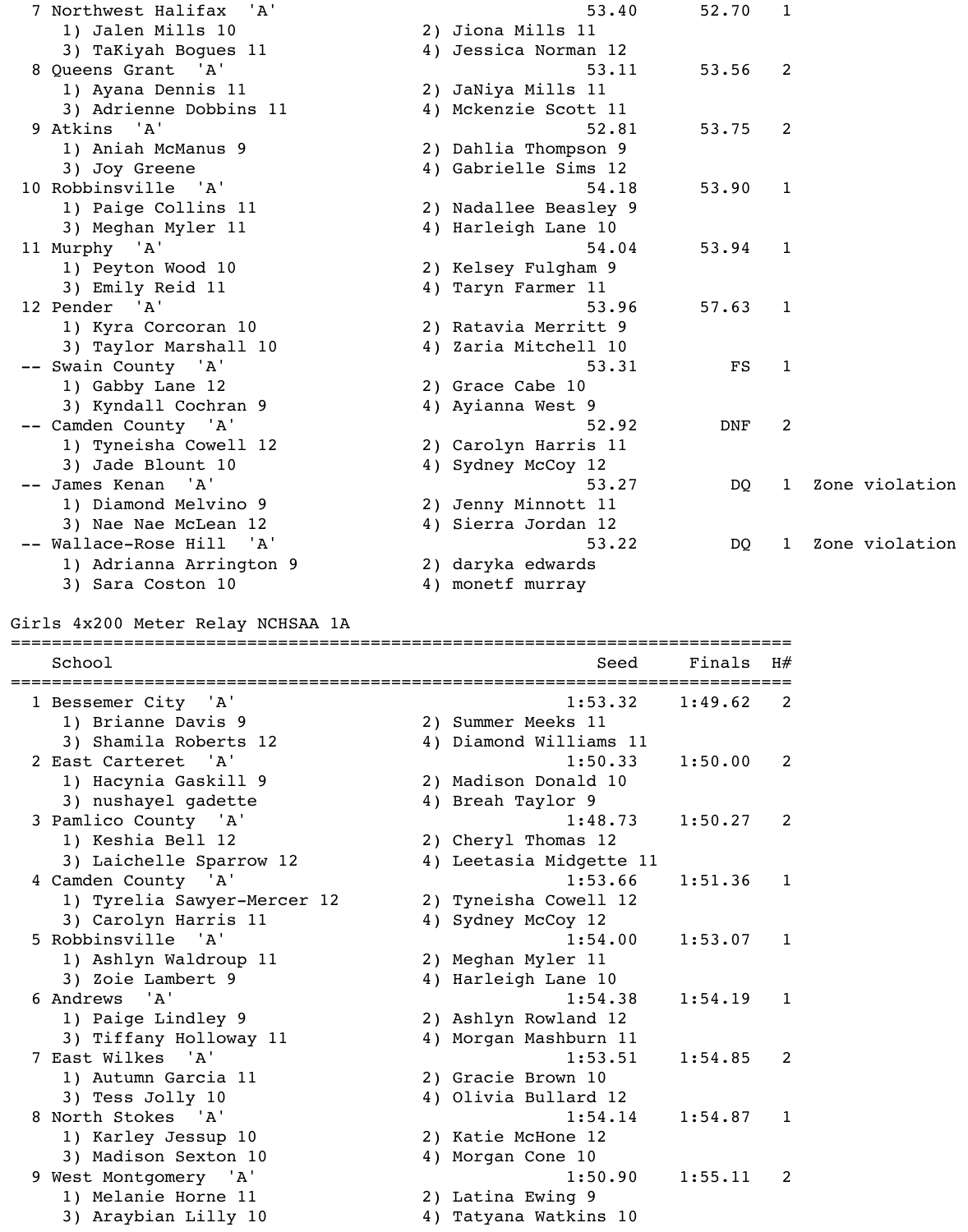1) Angel Boykin 9 2) Aleecia Hansley 9 3) Eve Adams 9 4) Bre Williams 11 11 Hobbton High School 'A' 1:54.84 1:57.31 1 1) Adriana Montes 9 2) Janet Thompson 10 3) Sabrina Fussell 4) Larsheia Simmons 10 -- Winston-Salem Prep Academy 'A' 1:47.60 FS 2 1) Ashya Smith 11 2) Daziah Brooks 12 3) Yazmin Chatman Wallace 10 4) Llyric Mack 12 -- Whiteville 'A' 1:54.16 DNF 1 1) Cynquasha Best 12 2) Natascha King 9 3) Arianah Jamison 10 4) Makayla Killens 11 -- Swain County 'A' 1:49.86 DQ 2 Zone violation 1) Maggie Burns 11 2) Grace Cabe 10 3) Maleeah Langstaff 11 4) Ayianna West 9 -- Pender 'A' 1:53.50 DQ 2 Zone violation 1) Kyra Corcoran 10 2) Ratavia Merritt 9 3) Taylor Marshall 10 4) Zaria Mitchell 10 Girls 4x400 Meter Relay NCHSAA 1A ============================================================================ School School Seed Finals H# ============================================================================ 1 Swain County 'A' 4:11.63 4:16.43 2 1) Lynsey Hicks 10 2) Maleeah Langstaff 11 3) Maggie Burns 11 4) Emma Pindur 10  $2:07.808$  (2:07.808)  $3:12.788$  (1:04.981)  $4:16.421$  (1:03.633) 2 Heide Trask 'A' 4:22.53 4:17.73 2 1) Bre Williams 11 2) Taylor Osgood 12 3) Kyra Holmes 12 4) Desire Brown 12 2:13.429 (2:13.429) 3:18.721 (1:05.293) 4:17.721 (59.000) 3 Murphy 'A' 4:23.01 4:20.45 2 1) Kaitlynn Wheaton 9 2) Peyton Wood 10 3) Le-Ann Wheaton 12 (4) Katlyn Stiles 11 2:11.095 (2:11.095) 3:16.870 (1:05.775) 4:20.447 (1:03.577) 4 Mitchell 'A' 4:20.19 4:22.85 2 1) Katie Parkins 11 2) Megan Dellinger 10 3) Emma Duncan 10 4) Eden Phillips 10 2:14.427 (2:14.427) 3:21.652 (1:07.225) 4:22.848 (1:01.196) 5 Kipp Pride HS 'A' 4:33.48 4:26.09 1 1) Destiny Rooks 11 2) Toni Darden 9 3) Diamond Scott 11 4) McKayla Booker 12 2:09.677 (2:09.677) 3:20.780 (1:11.104) 4:26.089 (1:05.309) 6 Southside High School 'A' 4:24.54 4:29.45 2 1) Nytasia Wishop 9 2) Kinyara Daniels 11 3) Jacquline Woods 9 4) Eminey Redmond 10 2:17.545 (2:17.545) 3:25.801 (1:08.256) 4:29.448 (1:03.648) 7 Bishop McGuinness 'A' 4:32.63 4:30.71 2 1) Elizabeth Coyte 12 2) Elizabeth Caress 9 3) Sarah Grace Johnson 12 4) Jeanette Pfeiffer 11 2:18.149 (2:18.149) 3:25.316 (1:07.167) 4:30.702 (1:05.387) 8 Atkins 'A' 4:32.32 4:31.35 2 1) Aniah McManus 9 2) Dahlia Thompson 9 3) Joy Greene 4) Ashlyne Bethea 9 2:11.264 (2:11.264) 3:24.481 (1:13.217) 4:31.347 (1:06.867) 9 Robbinsville 'A' 4:35.95 4:31.40 1 1) Ashlyn Waldroup 11 2) Kaitlyn Carringer 12 3) Zoie Lambert 9 (4) Meghan Myler 11 2:13.837 (2:13.837) 3:25.729 (1:11.892) 4:31.391 (1:05.663) 10 Camden County 'A' 30.66 4:33.50 1 1) Destiny Blount 12 2) Justyce Ashworth 12 3) Jade Blount 10 4) Brookelyn Johnson 9

10 Heide Trask 'A' 1:53.88 1:55.74 1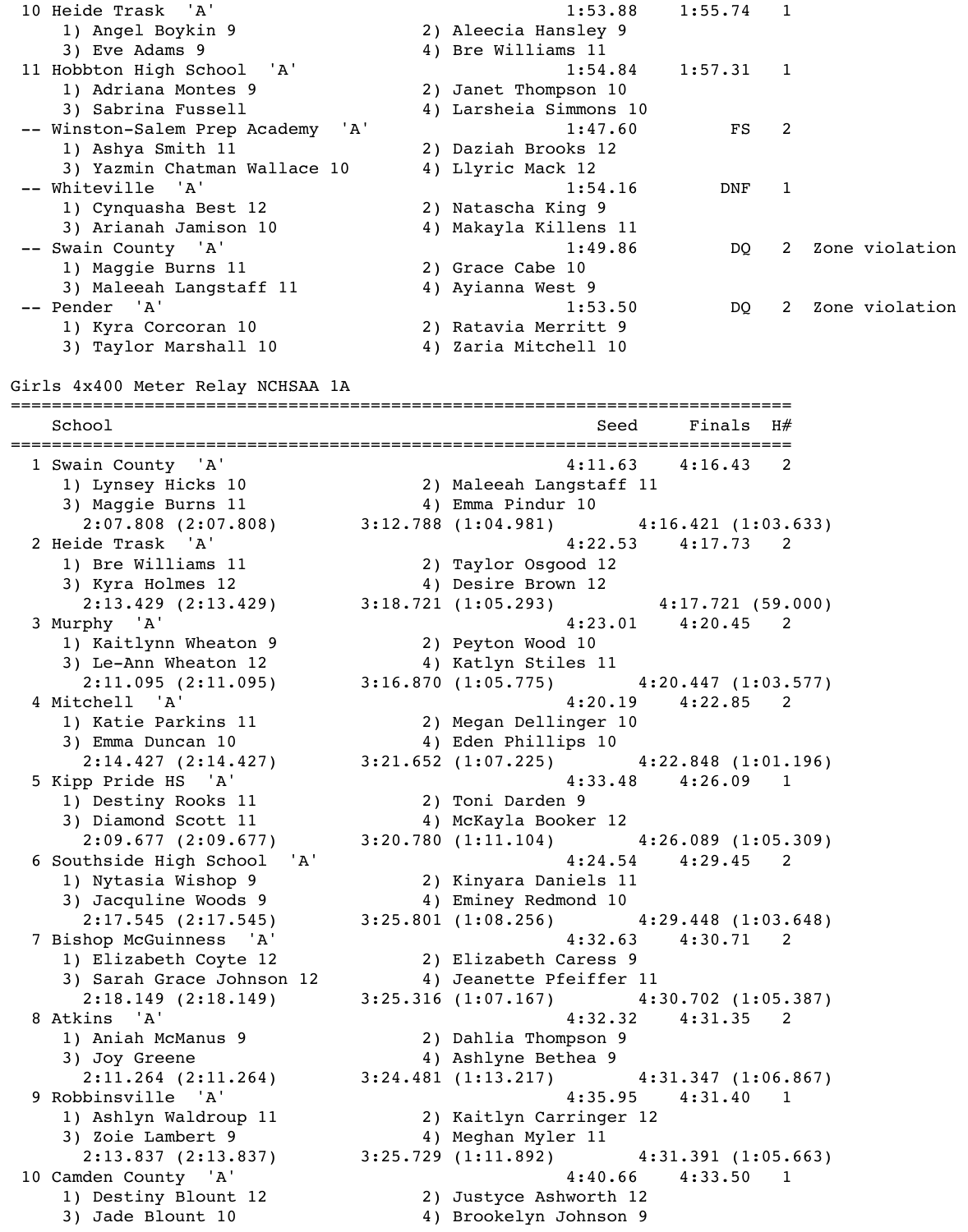2:19.837 (2:19.837) 3:27.482 (1:07.645) 4:33.496 (1:06.014) 11 Hobbton High School 'A' 4:32.50 4:35.61 2 1) Adriana Montes 9 2) Janet Thompson 10 3) Lakelyn Bass 9 4) Larsheia Simmons 10 2:20.799 (2:20.799) 3:28.939 (1:08.140) 4:35.606 (1:06.668) 12 Alleghany 'A' 4:47.70 4:38.73 1 1) Katelyn Davis 9 2) Mookie Miller 12 3) Lucy LeMasters 9 4) Kenzie Adkins 11 2:23.097 (2:23.097) 3:32.240 (1:09.144) 4:38.730 (1:06.490) 13 Whiteville 'A' 4:45.52 4:42.48 1 1) Lillian Inman 10 2) Aisianae Jacobs 11 3) Ivey Long 12 4) Arianah Jamison 10  $2:24.515 (2:24.515)$   $3:32.317 (1:07.802)$   $4:42.477 (1:10.161)$ 14 Pender 'A' 3.53.86 4:49.78 1 1) Kaitlyn Hubschmitt 11 2) Robin Turner 11 3) Ciera McAllister 12 (4) Nancy Cobb 12 2:24.885 (2:24.885) 3:38.131 (1:13.246) 4:49.771 (1:11.641) 15 West Montgomery 'A' 5:11.16 4:58.36 1 Vest Montgomery A<br>1) Araybian Lilly 10 2) Asia McAuley 10<br>20 20 11 2010 11 2010 11 2020 11 2021 3) Keaja Vinson 4) Shanasha Lilly 9 2:20.458 (2:20.458) 3:40.329 (1:19.871) 4:58.352 (1:18.023) 16 Pamlico County 'A' 31 1 20 20 21 22 23 24:47.55 5:04.53 1 1) Nylaa Tutt 12 2) Genevieve Cervantes 9 3) Alexis Collins 12 4) Hydia Davis 10 2:31.346 (2:31.346) 3:45.044 (1:13.698) 5:04.527 (1:19.484) Girls 4x800 Meter Relay NCHSAA 1A ========================================================================= School School Seed Finals ========================================================================= 1 Mount Airy 'A' 10:15.11 9:48.24 1) Hanne Cooke 9 2) Shelbey Taylor 11 3) Jessica Bevard 11  $\hskip10mm 4)$  Jo Snow 10 2:31.622 (2:31.622) 5:05.595 (2:33.973) 7:29.296 (2:23.702) 9:48.233 (2:18.938) 2 Swain County 'A' 10:03.92 9:59.62 1) Shelby Hyatt 12 2) Madison Travitz 12 3) Lynsey Hicks 10 4) Emma Pindur 10 2:34.048 (2:34.048) 5:00.781 (2:26.734) 7:28.951 (2:28.170) 9:59.613 (2:30.663) 3 Murphy 'A' 10:40.01 10:17.60 1) Elizabeth Cambranis 12 2) Le-Ann Wheaton 12<br>3) Cameron Rice 10 10 11 Katlyn Stiles 11 3) Cameron Rice 10 4) Katlyn Stiles 11 2:38.469 (2:38.469) 5:15.197 (2:36.729) 7:46.546 (2:31.349) 10:17.600 (2:31.054) 4 North Stokes 'A' 10:32.82 10:18.93 1) Brandy Bolens 10 2) Lauren Collins 9 3) Morgan Cone 10 4) Karley Jessup 10 2:41.072 (2:41.072) 5:17.096 (2:36.024) 7:52.937 (2:35.841) 10:18.921 (2:25.985) 5 Franklin Academy 'A' 10:39.06 10:22.85 1) Kianna Cook 11 2) Abby Dunn 11 3) Anna Schulz 9 4) Caitlyn Burkett 9 2:33.784 (2:33.784) 5:13.432 (2:39.648) 7:46.467 (2:33.036) 10:22.843 (2:36.376) 6 Bishop McGuinness 'A' 10:28.95 10:38.31 1) Elizabeth Coyte 12 2) Danielle Curri 12 3) Sarah Grace Johnson 12  $\hskip1cm 4$ ) Jeanette Pfeiffer 11 2:40.180 (2:40.180) 5:30.622 (2:50.442) 8:06.033 (2:35.411) 10:38.304 (2:32.272) 7 Robbinsville 'A' 10:32.40 10:47.63

1) Kaitlyn Carringer 12 2) Ashlyn Waldroup 11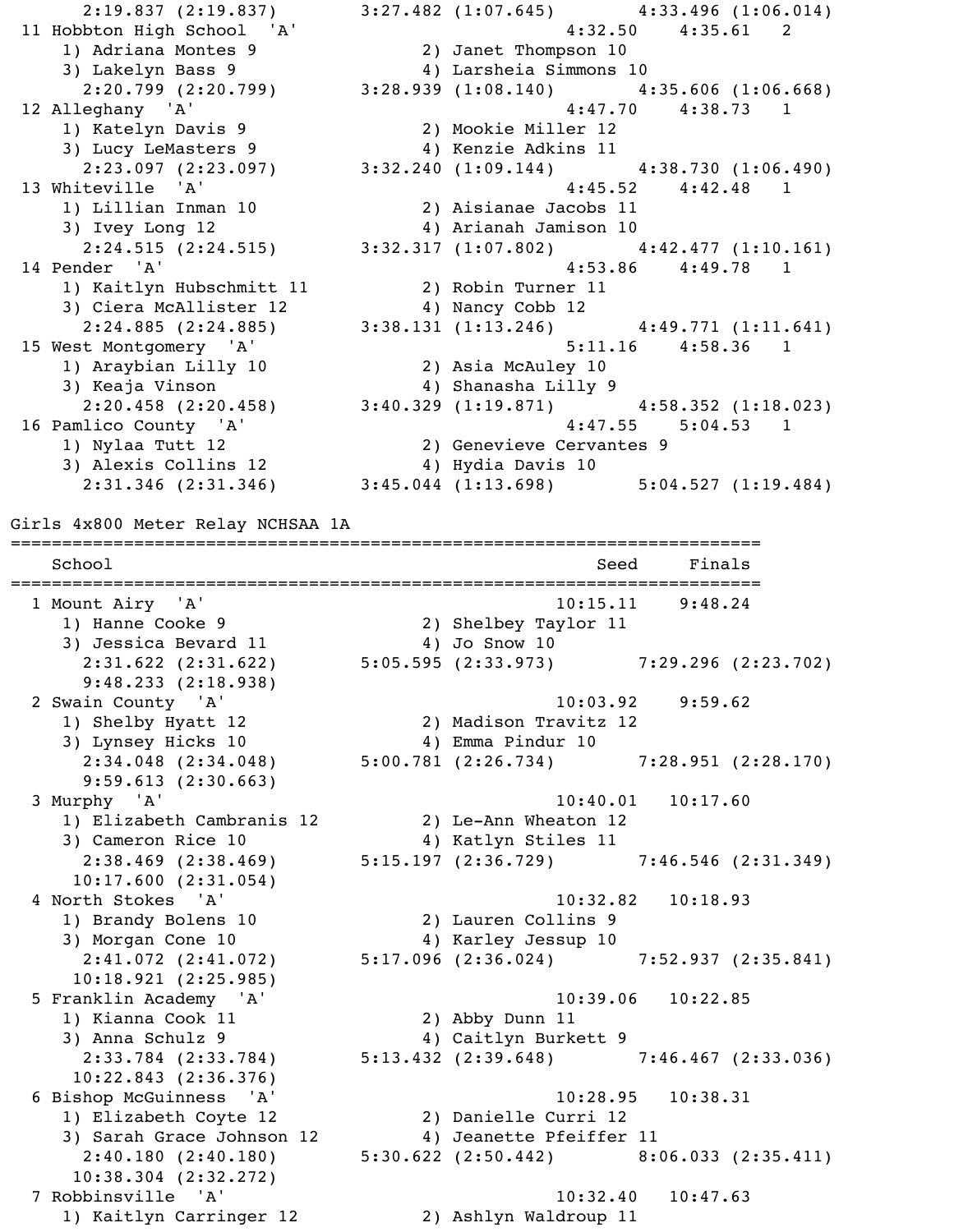3) Meghan Myler 11 4) Erin Maennle 12 10:47.623 (2:53.736) 1) Christy Witcher 12 2) rachel scrudato 3) Brie Lotz 9 4) Gillian Scott 9 10:56.279 (2:37.596) 1) Anna Lewis 10 2) Jennifer Kribbs 11 3) Kelsey Kiser 12 (2:47.215 (2:47.215) 4) Magdalyn Foley 12 11:02.224 (2:42.738) 1) Caity Born 9 2) Samantha Russell 9 3) Megan Gavel 11 4) Michaela Gammon 9 11:23.059 (2:54.277) 1) Cassie Taylor 10 2) Jean Miller 9 3) Julia Ward 9 4) Morgan Taylor 10 11:34.835 (2:58.939) 1) Akilah Felton 10 2) Caroline Cutler 9 3) Keegan Wiggins 12 4) Jacquline Woods 9 11:35.754 (2:47.721) 1) Alanna Baker 12 2) Kaitlin Regan 12 3) Morgan Lampman 10 4) Hannah Niebel 12 11:40.272 (2:41.192) 1) Kaitlyn Hubschmitt 11 2) shy ewing 3) hayliegh chadwick 4) Abigail Lewis 12 11:47.052 (2:46.955) 3) Lily Eklund 9 4) Chelsea Hawley 12

 2:37.268 (2:37.268) 5:09.212 (2:31.944) 7:53.888 (2:44.677) 8 Raleigh Charter 'A' 10:56.84 10:56.28 2:48.683 (2:48.683) 5:34.059 (2:45.377) 8:18.684 (2:44.625) 9 Gray Stone Day School 'A' 11:05.16 11:02.23 2:47.215 (2:47.215) 5:46.426 (2:59.211) 8:19.486 (2:33.060) 10 Lincoln Charter 'A' 11:10.44 11:23.06 2:45.342 (2:45.342) 5:41.464 (2:56.123) 8:28.783 (2:47.319) 11 Riverside (1a) 'A' 11:19.01 11:34.84 2:42.121 (2:42.121) 5:38.887 (2:56.767) 8:35.897 (2:57.010) 12 Southside High School 'A' 11:36.69 11:35.76 2:59.354 (2:59.354) 6:01.019 (3:01.666) 8:48.033 (2:47.014) 13 Lejeune 'A' 11:24.26 11:40.28 2:55.734 (2:55.734) 5:52.708 (2:56.974) 8:59.080 (3:06.373) 14 Pender 'A' 11:29.87 11:47.06 2:57.775 (2:57.775) 6:01.383 (3:03.608) 9:00.098 (2:58.715) 15 Princeton 'A' 11:33.30 11:51.72<br>11:33.30 11:51.72<br>2) Altheia Balageo 12 2) Altheia Balageo 12  $3:00.440$  (3:00.440) 6:04.204 (3:03.764) 9:00.344 (2:56.140)

Girls High Jump NCHSAA 1A

11:51.717 (2:51.373)

| Name                  | Year School     | Seed        | Finals       |
|-----------------------|-----------------|-------------|--------------|
| 1 Mckenzie Scott      | 11 Queens Grant | $5 - 00.00$ | $5 - 02.00$  |
| 2 Nylaa Tutt          | 12 Pamlico Coun | $5 - 00.00$ | $J5 - 02.00$ |
| 3 Imani Coltrane      | 12 Walkertown   | $5 - 00.00$ | $4 - 10.00$  |
| 3 Montana Mcelroy     | 11 Highlands    | $5 - 02.00$ | $4 - 10.00$  |
| 5 Madeline Mayfield   | 10 Mount Airy   | $5 - 00.00$ | $J4 - 10.00$ |
| 5 Allison Waters      | 12 Northside (1 | $4 - 08.00$ | $J4 - 10.00$ |
| 7 Emma Stroup         | 11 Murphy       | $5 - 00.00$ | $J4 - 10.00$ |
| 8 Tierra Bedners      | 9 East Cartere  | $4 - 10.00$ | $4 - 08.00$  |
| 9 Lakelyn Bass        | 9 Hobbton High  | $4 - 08.00$ | $J4 - 08.00$ |
| 10 Ja'elle Ross Brown | 10 Highland Tec | $4 - 10.00$ | $J4 - 08.00$ |
| 11 Eden Phillips      | 10 Mitchell     | $4 - 08.00$ | $J4 - 08.00$ |
| 11 Deja Aycock        | 12 North Duplin | $4 - 06.00$ | $J4 - 08.00$ |
| 13 Lakirah Forney     | 11 Pender       | $4 - 06.00$ | $4 - 06.00$  |
| 14 Hannah Shell       | 9 Starmount     | $5 - 00.00$ | $J4 - 06.00$ |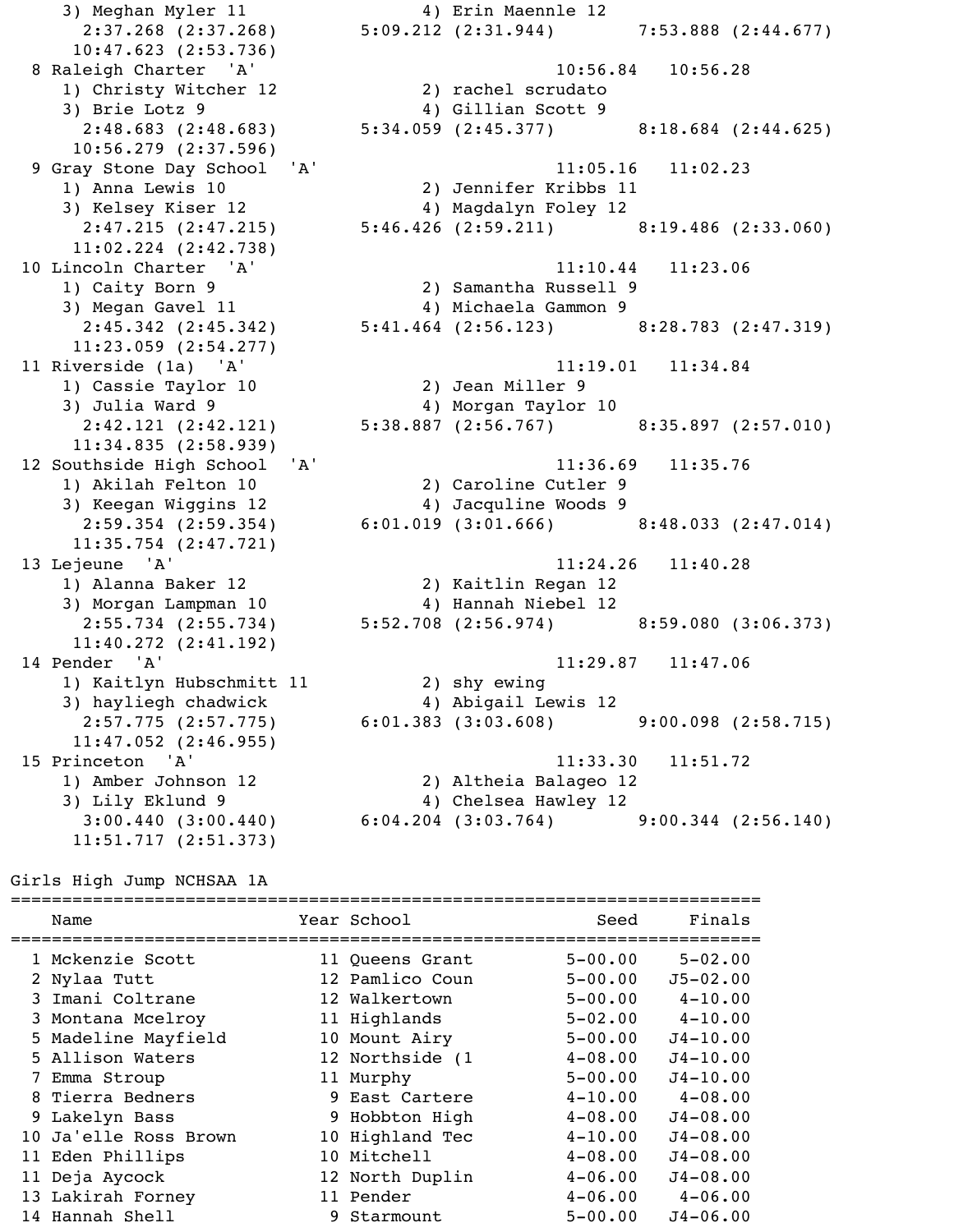| -- Taylor Osgood  | 12 Heide Trask | $4 - 04.00$ | NH |
|-------------------|----------------|-------------|----|
| -- Rashauna Grant | 9 Northampton  | $4 - 08.00$ | NH |

Girls Pole Vault NCHSAA 1A

| Name                 | Year School     | Seed        | Finals       |
|----------------------|-----------------|-------------|--------------|
|                      |                 |             |              |
| 1 Sarah Hyatt        | 12 Swain County | $8 - 06.00$ | $8 - 06.00$  |
| 2 Bailey Bollman     | 12 North Stokes | $8 - 00.00$ | $8 - 00.00$  |
| 3 Ashley Winchester  | 11 Swain County | $8 - 00.00$ | $J8 - 00.00$ |
| 4 Lakelyn Bass       | 9 Hobbton High  | $8 - 00.00$ | $J8 - 00.00$ |
| 5 Hailey Sheppard    | 10 North Stokes | $8 - 00.00$ | $7 - 00.00$  |
| 5 Haylee Ehrlich     | 10 Lejeune      | $6 - 09.00$ | $7 - 00.00$  |
| 7 Autumn Knight      | 9 North Stokes  | $6 - 00.00$ | $J7 - 00.00$ |
| 8 Lindsey Dotson     | 10 Pine Lake Pr | $6 - 06.00$ | $6 - 06.00$  |
| 9 Brylee Parham      | 10 Robbinsville | $6 - 06.00$ | $J6 - 06.00$ |
| 10 Destiny Lowry     | 12 Hobbton High | $6 - 00.00$ | $6 - 00.00$  |
| 11 Kaylee McKinney   | 11 Princeton    | $6 - 00.00$ | $J6 - 00.00$ |
| 12 Abbygail Leishman | 9 Lejeune       | $5 - 06.00$ | $J6 - 00.00$ |
| -- Isabella Frost    | 10 Lejeune      | $4 - 00.00$ | NH           |

# Girls Long Jump NCHSAA 1A

|    | Name                | Year School     | Seed         | Finals        | Wind   |
|----|---------------------|-----------------|--------------|---------------|--------|
|    | 1 Sydney McCoy      | 12 Camden Count | $16 - 11.50$ | $17 - 01.50$  | $-1.3$ |
|    | 2 De'ja Reid        | 11 Winston-Sale | $17 - 00.00$ | $17 - 00.00$  | $-1.3$ |
|    | 3 Emma Frye         | 11 North Stokes | $17 - 02.00$ | $16 - 10.75$  | 0.6    |
| 4  | Eminey Redmond      | 10 Southside Hi | $15 - 07.00$ | $16 - 03.00$  | $+0.0$ |
|    | 5 Claire Hendrix    | 9 Hayesville    | $16 - 04.00$ | $15 - 11.75$  | $-0.8$ |
|    | 6 Shamila Roberts   | 12 Bessemer Cit | $16 - 07.25$ | $15 - 08.50$  | 0.4    |
|    | 7 Leetasia Midgette | 11 Pamlico Coun | $14 - 04.75$ | $15 - 06.00$  | $-0.2$ |
|    | 8 Laichelle Sparrow | 12 Pamlico Coun | $15 - 00.50$ | $15 - 05.00$  | $+0.0$ |
| 9. | Mckenzie Scott      | 11 Queens Grant | $16 - 11.00$ | $14 - 11.25$  | $-1.0$ |
| 10 | Jennifer Johnson    | 12 Starmount    | $15 - 09.50$ | $14 - 07.00$  | $+0.0$ |
|    | 11 Erika Griggs     | 12 Andrews      | $15 - 03.00$ | $14 - 06.50$  | $-0.5$ |
|    | 12 Ratavia Merritt  | 9 Pender        | $13 - 10.50$ | $14 - 05.50$  | $+0.0$ |
|    | 13 Nadallee Beasley | 9 Robbinsville  | $16 - 00.00$ | $14 - 04.50$  | $+0.0$ |
|    | 14 Taylor Marshall  | 10 Pender       | $14 - 06.00$ | $14 - 02.00$  | $+0.0$ |
|    | 15 Lakelyn Bass     | 9 Hobbton High  | $14 - 06.50$ | $J14 - 02.00$ | 0.9    |
|    | 16 Zoe Byrd         | 9 Princeton     | $14 - 00.00$ | $14 - 00.00$  | $-0.5$ |

# Girls Triple Jump NCHSAA 1A

| Name                   | Year School     | Seed         | Finals       | Wind        |
|------------------------|-----------------|--------------|--------------|-------------|
|                        |                 |              |              |             |
| 1 Emma Frye            | 11 North Stokes | $36 - 09.75$ | $35 - 08.50$ | 0.7         |
| 2 Llyric Mack          | 12 Winston-Sale | $35 - 02.50$ | $35 - 02.50$ | $+0.0$      |
| 3 Jennifer Johnson     | 12 Starmount    | $35 - 01.50$ | $34 - 07.00$ | $+0.0$      |
| 4 Claire Hendrix       | 9 Hayesville    | $33 - 07.25$ | $33 - 07.50$ | 0.2         |
| 5 Mckenzie Scott       | 11 Queens Grant | $35 - 01.50$ | $33 - 07.00$ | 0.6         |
| 6 Emma Stroup          | 11 Murphy       | $33 - 01.00$ | $32 - 08.00$ | 0.4         |
| Morgan Mashburn        | 11 Andrews      | $33 - 01.25$ | $32 - 07.75$ | 0.1         |
| 8 Lakirah Forney       | 11 Pender       | $29 - 08.00$ | $32 - 06.00$ | 1.0         |
| 9 Ashlyn Rowland       | 12 Andrews      | $32 - 06.00$ | $32 - 00.00$ | $+0.0$      |
| 10 Sierra Jordan       | 12 James Kenan  | $31 - 04.00$ | $31 - 09.50$ | 1.0         |
| 11 Laichelle Sparrow   | 12 Pamlico Coun | $32 - 06.00$ | $31 - 07.00$ | $2 \cdot 2$ |
| 12 Breah Taylor        | 9 East Cartere  | $31 - 07.00$ | $31 - 02.00$ | 5.4         |
| 13 Caroline Easterling | 12 Pender       | $29 - 00.50$ | $30 - 07.00$ | 0.5         |
| -- Sierra Satchell     | 9 Wallace-Rose  | $27 - 07.50$ | FOUL         |             |

Girls Shot Put NCHSAA 1A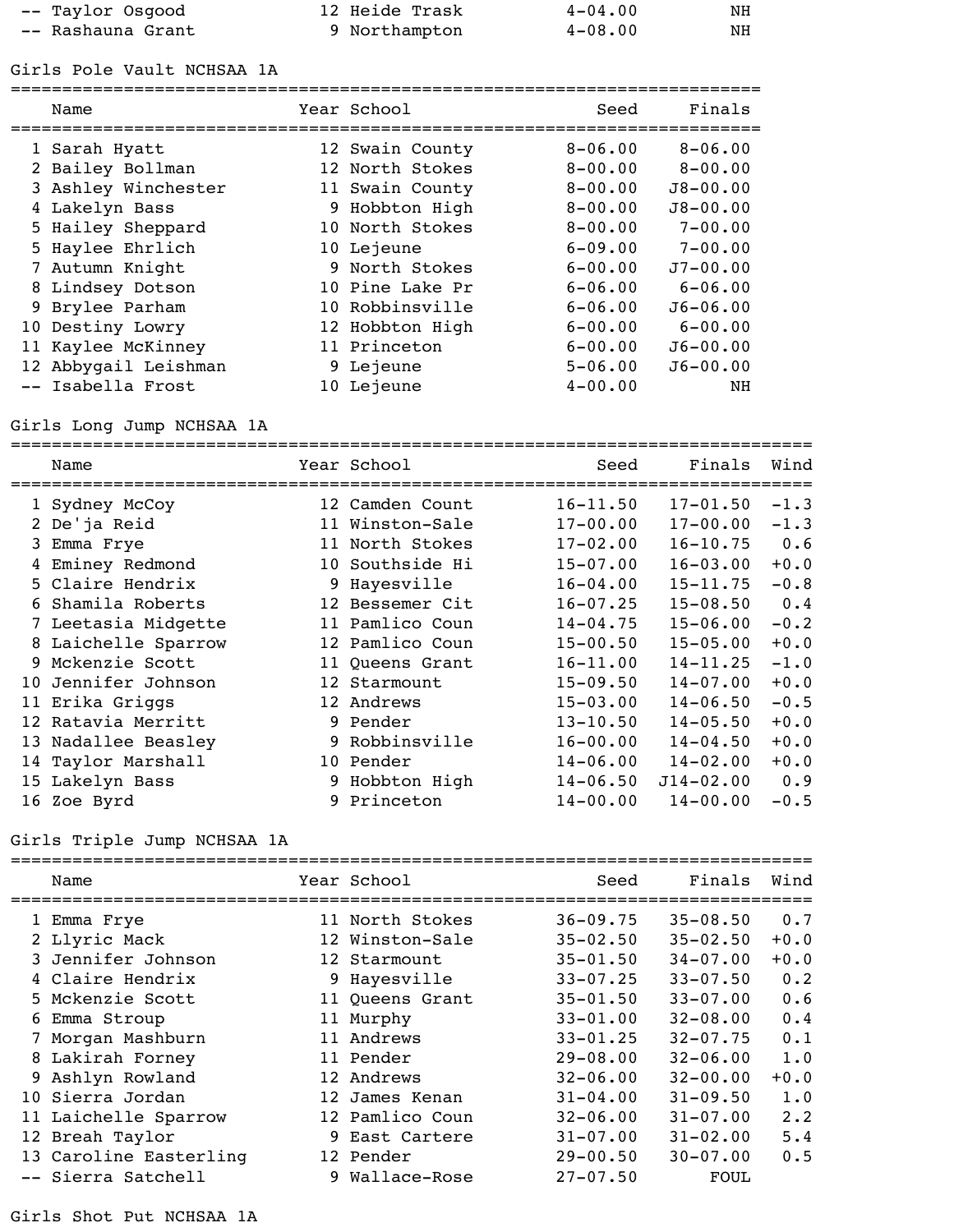| Name                  | Year School     | Seed         | Finals       |
|-----------------------|-----------------|--------------|--------------|
| 1 Tanazsa Simpson     | 11 Pender       | $39 - 05.50$ | $39 - 05.25$ |
| 2 Kimonta Lloyd       | 10 Hayesville   | $38 - 02.25$ | $38 - 05.00$ |
| 3 Breasia Williams    | 12 Louisburg    | $35 - 11.00$ | $37 - 00.50$ |
| 4 Tiffany Holloway    | 11 Andrews      | $38 - 00.75$ | $37 - 00.25$ |
| 5 Eliya Harvey-Brown  | 9 Mount Airy    | $34 - 08.75$ | $34 - 10.00$ |
| 6 Nina Devone         | 11 Hobbton High | $34 - 08.00$ | $34 - 05.50$ |
| 7 Avianna Hopkins     | 11 Queens Grant | $34 - 06.50$ | $34 - 04.50$ |
| 8 Natalie Smith       | 11 Princeton    | $35 - 08.00$ | $33 - 08.75$ |
| 9 Andrea Waters       | 11 Southside Hi | $34 - 11.00$ | $33 - 08.50$ |
| 10 Carly Hopkins      | 10 Hiwassee Dam | $33 - 04.50$ | $33 - 07.25$ |
| 11 Alexis Pardue      | 10 East Wilkes  | $32 - 06.00$ | $32 - 06.75$ |
| 12 Brittany McCormick | 10 South Robeso | $36 - 05.00$ | $32 - 04.75$ |
| 13 Megan Condon       | 12 North Stokes | $32 - 11.00$ | $32 - 01.25$ |
| 14 Hydia Davis        | 10 Pamlico Coun | $34 - 01.00$ | $32 - 00.00$ |
| 15 Alyssa Key         | 10 Cherryville  | $32 - 06.00$ | $29 - 11.00$ |
| 16 Shawnteirra Horne  | 11 Pamlico Coun | $32 - 00.00$ | $29 - 05.50$ |

#### Girls Discus Throw NCHSAA 1A

| Name                  | Year School     | Seed       | Finals     |
|-----------------------|-----------------|------------|------------|
| 1 Avianna Hopkins     | 11 Queens Grant | $121 - 03$ | $117 - 01$ |
| 2 Kathryn Brown       | 11 Swain County | $110 - 11$ | $111 - 01$ |
| 3 Bayle Wood          | 11 Elkin        | $102 - 04$ | $108 - 06$ |
| 4 Tiffany Holloway    | 11 Andrews      | $101 - 01$ | $104 - 03$ |
| 5 Kimonta Lloyd       | 10 Hayesville   | $105 - 07$ | $102 - 07$ |
| 6 Adeline Howell      | 10 Riverside (1 | $95 - 05$  | $100 - 09$ |
| 7 Megan Condon        | 12 North Stokes | $98 - 02$  | $100 - 06$ |
| 8 Nina Devone         | 11 Hobbton High | $94 - 06$  | $99 - 10$  |
| 9 Candace Swepson     | 10 Research Tri | $92 - 01$  | $99 - 08$  |
| 10 Brittany McCormick | 10 South Robeso | $84 - 10$  | $99 - 05$  |
| 11 Shawnteirra Horne  | 11 Pamlico Coun | $97 - 08$  | $95 - 02$  |
| 12 Breasia Williams   | 12 Louisburg    | $106 - 11$ | $94 - 07$  |
| 13 Eliya Harvey-Brown | 9 Mount Airy    | $108 - 05$ | $93 - 09$  |
| 14 Shontasia Lee      | 12 Perquimans C | $90 - 02$  | $87 - 07$  |
| 15 Madi Crisler       | 9 Hayesville    | $90 - 09$  | $85 - 00$  |
| 16 Daedra Pollard     | 10 Whiteville   | $82 - 01$  | $79 - 07$  |

### Girls 100 Meter Dash NCHSAA 3A

| 8 Advance:<br>Name  | Top 2 Each Heat plus Next 4 Best Times<br>Year School | Seed  | Prelims      | Wind H# |              |
|---------------------|-------------------------------------------------------|-------|--------------|---------|--------------|
| Preliminaries       |                                                       |       |              |         |              |
| 1 Taylor Henderson  | 11 Eastern Guil                                       | 12.09 | 12.11Q       | 0.9     | -1           |
| 2 Mya Daye          | 11 Northern Van                                       | 12.02 | 12.130       | 0.5     | -2           |
| 3 Tracey Maniqault  | 9 Cox Mill                                            | 12.62 | $12.420$ 0.9 |         | 1            |
| 4 Cambria Shuford   | 11 Statesville                                        | 12.66 | 12.57Q       | 0.5     | 2            |
| 5 Kev'via Copening  | 12 Ledford                                            | 12.42 | 12.48q       | 0.9     | 1            |
| 6 Ma'kyia Gayden    | 12 Northwest Ca                                       | 12.68 | 12.60q       | 0.9     | 1            |
| 7 Natasha Johnson   | 12 Eastern Wayn                                       | 12.56 | 12.62q       | 0.5     | -2           |
| 8 Laneeja Sheppard  | 12 Rocky Mount                                        | 12.69 | 12.68q       | 0.5     | 2            |
| 9 Nyesha Patillo    | 11 Havelock                                           | 12.69 | 12.71        | 0.9     | $\mathbf{1}$ |
| 10 Callie Rhea      | 11 North Buncombe                                     | 12.76 | 12.77        | 0.5     | -2           |
| 11 Rainesha Taylor  | 12 Webb, J. F.                                        | 12.90 | 12.81        | 0.9     | 1            |
| 12 Briana Jordan    | 10 Ashbrook                                           | 12.45 | 12.86        | 0.5     | 2            |
| 13 Cierra Thompson  | 12 Southern Way                                       | 12.96 | 12.89        | 0.5     | - 2          |
| 14 Rhyan Madden     | 11 Williams, Wa                                       | 12.63 | 12.91        | 0.9     | $\mathbf{1}$ |
| 15 Dy'air Mccormick | 10 South Point                                        | 12.63 | 12.93        | 0.5     | 2            |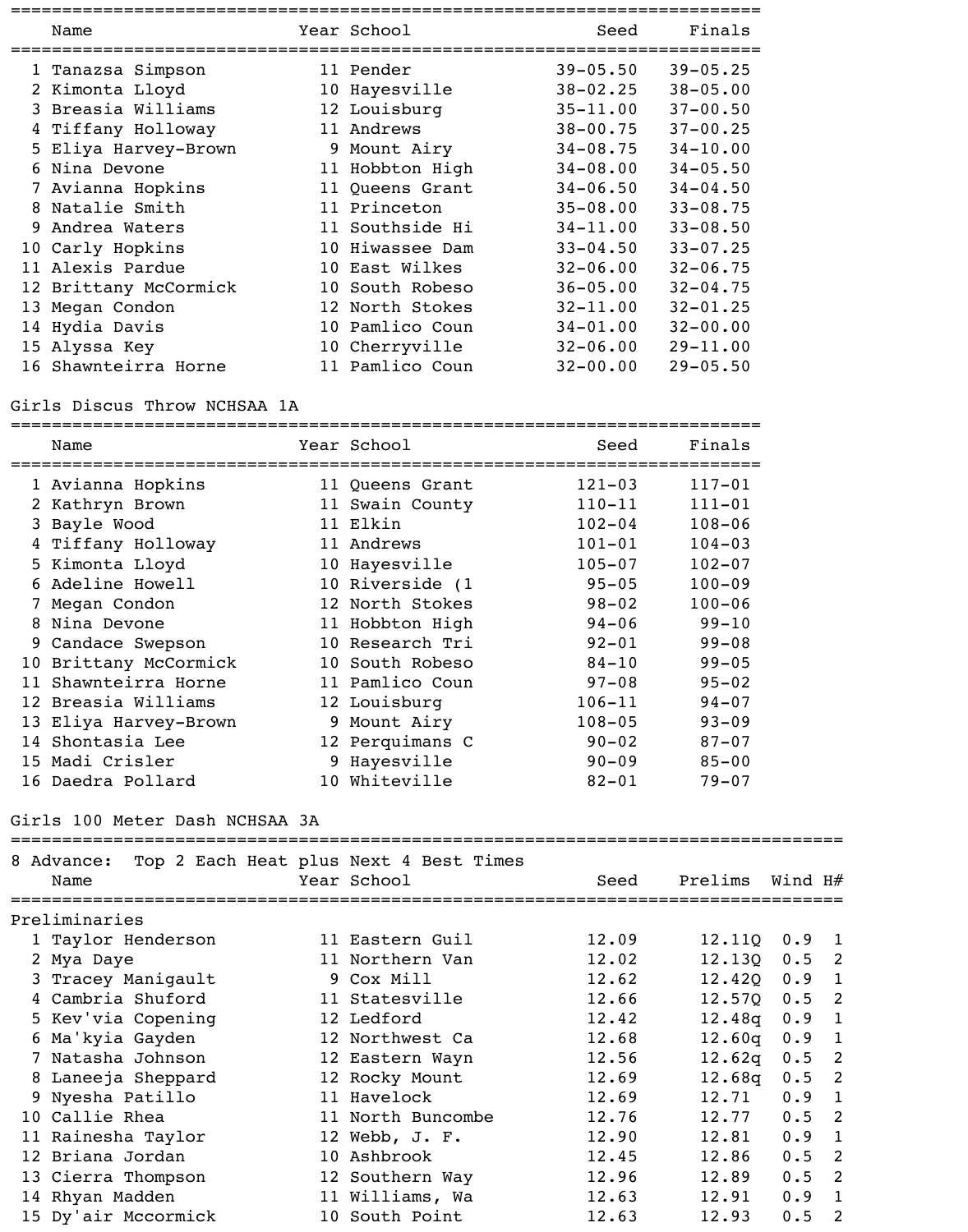16 Dominque Degree 10 Ashbrook 12.74 13.10 0.9 1

## Girls 100 Meter Dash NCHSAA 3A

|        | Name               | Year School     | Prelims | Finals | Wind   |
|--------|--------------------|-----------------|---------|--------|--------|
| Finals |                    |                 |         |        |        |
|        | 1 Mya Daye         | 11 Northern Van | 12.13   | 12.06  | $-0.4$ |
|        | 2 Taylor Henderson | 11 Eastern Guil | 12.11   | 12.13  | $-0.4$ |
|        | 3 Tracey Manigault | 9 Cox Mill      | 12.42   | 12.45  | $-0.4$ |
|        | 4 Kev'via Copening | 12 Ledford      | 12.48   | 12.56  | $-0.4$ |
|        | 5 Laneeja Sheppard | 12 Rocky Mount  | 12.68   | 12.60  | $-0.4$ |
|        | 6 Ma'kyia Gayden   | 12 Northwest Ca | 12.60   | 12.64  | $-0.4$ |
|        | 7 Cambria Shuford  | 11 Statesville  | 12.57   | 12.70  | $-0.4$ |
| 8      | Natasha Johnson    | 12 Eastern Wayn | 12.62   | 12.72  | $-0.4$ |

### Girls 200 Meter Dash NCHSAA 3A

#### =================================================================================

|    | Name                | Year School      | Seed  | Finals | Wind $H#$ |              |
|----|---------------------|------------------|-------|--------|-----------|--------------|
|    | 1 Taylor Henderson  | 11 Eastern Guil  | 24.77 | 24.40  | 0.8       | - 2          |
|    | 2 Mya Daye          | 11 Northern Van  | 24.96 | 24.61  | 0.8       | 2            |
|    | 3 Kev'via Copening  | 12 Ledford       | 25.50 | 24.84  | 0.8       | -2           |
|    | 4 Cambria Shuford   | 11 Statesville   | 25.51 | 24.87  | 0.8       | 2            |
|    | 5 Sydni Fields      | 12 Cleveland Hi  | 25.95 | 25.40  | 0.7       | $\mathbf{1}$ |
|    | 6 Nyesha Patillo    | 11 Havelock      | 25.93 | 25.58  | 0.8       | 2            |
|    | 7 Mckenzie Gadson   | 9 Carson, Jess   | 26.39 | 25.65  | 0.7       | -1           |
|    | 8 Tracey Manigault  | 9 Cox Mill       | 26.55 | 25.81  | 0.7       | $\mathbf{1}$ |
| 9. | Imani Williams      | 11 Cleveland Hi  | 25.89 | 25.86  | 0.8       | 2            |
|    | 10 Dy'air Mccormick | 10 South Point   | 26.48 | 25.87  | 0.7       | -1           |
|    | 11 Jasmine Parquet  | 12 Eastern Alam  | 26.36 | 25.97  | 0.7       | 1            |
|    | 12 Natasha Johnson  | 12 Eastern Wayn  | 25.87 | 26.51  | 0.8       | 2            |
|    | 13 Odyssey Gaines   | 9 North Henderon | 26.27 | 26.55  | 0.7       | $\mathbf{1}$ |
|    | 14 Phoenix Norris   | 9 Crest          | 26.46 | 26.63  | 0.7       | $\mathbf{1}$ |
|    | 15 Briana Jordan    | 10 Ashbrook      | 25.51 | 26.73  | 0.8       | 2            |
|    | 16 Miracle Scott    | 9 Northern Gui   | 26.31 | 27.75  | 0.7       |              |

#### Girls 400 Meter Dash NCHSAA 3A

| Name                 | Year School       | Seed    | Finals  | H#             |
|----------------------|-------------------|---------|---------|----------------|
| 1 Cambria Shuford    | 11 Statesville    | 56.22   | 56.28   | 2              |
| 2 Jasmine Parquet    | 12 Eastern Alam   | 58.63   | 58.35   | $\overline{2}$ |
| 3 Cemere Petty       | 11 Eastern Guil   | 59.37   | 58.86   | 2              |
| 4 Michaela Nelms     | 11 Nash Central   | 57.96   | 59.13   | 2              |
| 5 Marissa Blakely    | 10 Central Caba   | 1:00.23 | 59.46   | 1              |
| 6 Charielle Couch    | 12 Eastern Guil   | 1:00.94 | 59.54   | $\mathbf{1}$   |
| 7 Brittany Beckford  | 11 Rocky Mount    | 59.11   | 59.63   | $\overline{2}$ |
| 8 Ta'shia Wade       | 9 Ashbrook        | 1:00.76 | 1:00.34 | 1              |
| 9 Jelonnie Smith     | 10 South Brunsw   | 58.70   | 1:00.54 | 2              |
| 10 Shania Crosby     | 10 South Point    | 1:00.85 | 1:00.88 | 1              |
| 11 Lilly Blankenship | 11 East Henderson | 1:00.07 | 1:00.89 | $\mathbf{1}$   |
| 12 Millie Mccoy      | 11 Concord        | 1:00.10 | 1:01.56 | 1              |
| 13 Jessica Walker    | 10 Western Alam   | 1:01.53 | 1:03.04 | 1              |
| 14 Kev'via Copening  | 12 Ledford        | 58.95   | 1:03.20 | $\mathcal{L}$  |
| -- Carisha Leonard   | 12 Nash Central   | 59.37   | DNF     | $\mathfrak{D}$ |

### Girls 800 Meter Run NCHSAA 3A

| Name        | Year School      | Seed    | Finals  |
|-------------|------------------|---------|---------|
| 1 Anna Vess | 12 A.C. Reynolds | 2:15.57 | 2:13.28 |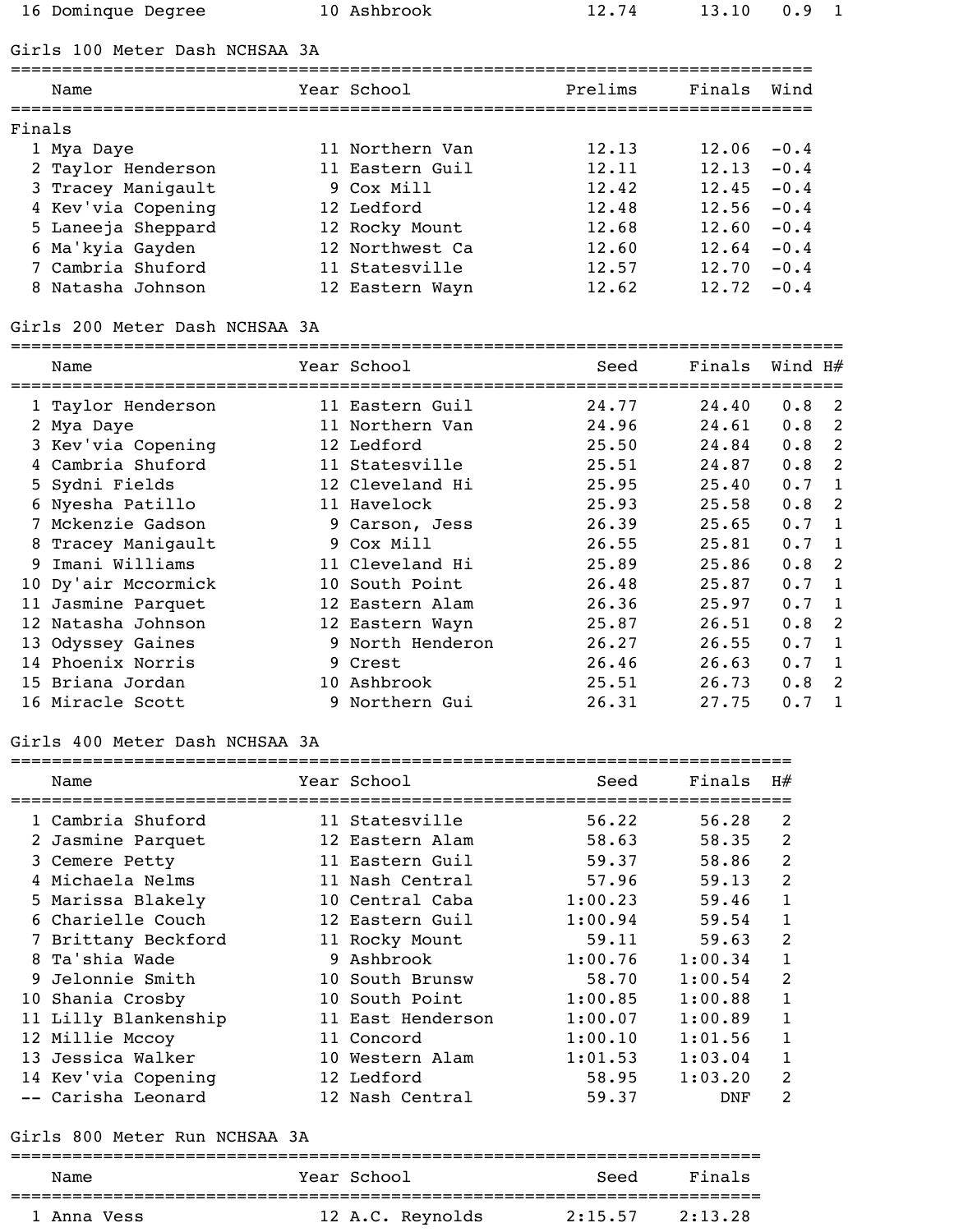| 1:05.873(1:05.873)      | 2:13.271 (1:07.399)             |                     |         |
|-------------------------|---------------------------------|---------------------|---------|
| 2 Anna Passannante      | 12 Chapel Hill                  | $2:22.11$ $2:13.84$ |         |
| $1:06.168$ $(1:06.168)$ | 2:13.835(1:07.668)              |                     |         |
| 3 Naomi Cartier         | 12 Asheville                    | $2:19.57$ $2:14.89$ |         |
| 1:06.531(1:06.531)      | $2:14.881$ (1:08.350)           |                     |         |
| 4 Brooke Turner         | 12 Tuscola <b>Santa</b>         | $2:16.94$ $2:15.65$ |         |
| 1:05.472(1:05.472)      | 2:15.646(1:10.175)              |                     |         |
| 5 Edwina Gilman         | 10 White Oak                    | 2:23.96             | 2:20.99 |
| 1:08.847(1:08.847)      | 2:20.982(1:12.135)              |                     |         |
| 6 Emme Fisher           | 11 West Cartere                 | $2:19.66$ $2:21.17$ |         |
| $1:08.872$ $(1:08.872)$ | 2:21.165(1:12.293)              |                     |         |
| 7 Anna Stouffer         | 10 Chapel Hill                  | 2:23.91             | 2:22.71 |
| 1:08.186(1:08.186)      | 2:22.709(1:14.523)              |                     |         |
| 8 Madi Marvin           | 10 Chapel Hill                  | $2:24.35$ $2:22.81$ |         |
| 1:08.615(1:08.615)      | $2:22.804$ $(1:14.189)$         |                     |         |
| 9 Jennae Jacob          | 11 Marvin Ridge                 | $2:23.32$ $2:22.82$ |         |
| 1:08.108(1:08.108)      | 2:22.819(1:14.712)              |                     |         |
| 10 Katie Verrill        | 9 Piedmont                      | 2:21.57             | 2:23.71 |
| 1:06.974(1:06.974)      | 2:23.704 (1:16.731)             |                     |         |
| 11 Colbie Williamson    | 11 Pisgah banda dan sebagai ke  | $2:25.19$ $2:25.75$ |         |
| $1:07.249$ $(1:07.249)$ | 2:25.744(1:18.495)              |                     |         |
| 12 Karenna Smith        | 12 Northern Gui                 | 2:25.69             | 2:25.98 |
| 1:09.414(1:09.414)      | 2:25.975(1:16.562)              |                     |         |
| 13 Katie Ropers         | 10 Marvin Ridge                 | $2:23.66$ $2:26.72$ |         |
| 1:07.755(1:07.755)      | 2:26.720 (1:18.965)             |                     |         |
| 14 Alycia Higgins       | 12 Cuthbertson                  | $2:21.04$ $2:29.84$ |         |
| 1:07.341(1:07.341)      | 2:29.837 (1:22.496)             |                     |         |
| 15 Adrianna Hagel       | 10 Havelock and the material    | 2:27.68             | 2:33.22 |
| 1:07.541(1:07.541)      | 2:33.220 (1:25.679)             |                     |         |
| 16 Carisha Leonard      | 12 Nash Central 2:22.22 2:47.94 |                     |         |
| $1:06.072$ $(1:06.072)$ | 2:47.932(1:41.861)              |                     |         |

Girls 1600 Meter Run NCHSAA 3A

| ===================================                                                     | ======================================                            |  |
|-----------------------------------------------------------------------------------------|-------------------------------------------------------------------|--|
| 1 Anna Vess                                                                             | 12 A.C. Reynolds 5:20.75 5:00.09                                  |  |
| 5:00.089(1:09.726)                                                                      | $1:14.441$ (1:14.441) $2:31.350$ (1:16.909) $3:50.363$ (1:19.014) |  |
| 2 Katherine Dokholyan 10 Chapel Hill 5:11.89 5:00.95                                    |                                                                   |  |
| $1:13.982$ $(1:13.982)$                                                                 | $2:31.172$ (1:17.190) 3:50.348 (1:19.176)                         |  |
| 5:00.950(1:10.602)                                                                      |                                                                   |  |
| 3 Emme Fisher 11 West Cartere 5:18.84 5:00.99                                           |                                                                   |  |
| $1:14.377$ (1:14.377) $2:31.791$ (1:17.414) $3:50.968$ (1:19.178)<br>5:00.982(1:10.015) |                                                                   |  |
| 4 Brooke Turner 12 Tuscola 5:20.87 5:01.52                                              |                                                                   |  |
| $1:14.598$ $(1:14.598)$                                                                 | $2:31.386$ (1:16.788) 3:50.419 (1:19.034)                         |  |
| 5:01.517(1:11.099)                                                                      |                                                                   |  |
| 5 Danielle Rinn 10 Weddington H 5:15.11 5:06.72                                         |                                                                   |  |
| $1:14.824$ $(1:14.824)$                                                                 | $2:32.151$ (1:17.327) 3:51.178 (1:19.028)                         |  |
| 5:06.718(1:15.541)                                                                      |                                                                   |  |
| 6 Clare McNamara 11 Chapel Hill 5:17.15 5:09.79                                         |                                                                   |  |
| 1:15.078(1:15.078)                                                                      | $2:34.185$ (1:19.108) 3:56.241 (1:22.056)                         |  |
| 5:09.784(1:13.543)                                                                      |                                                                   |  |
| 7 Giavanna Sirianni (10 South Iredel (5:12.68 5:09.88)                                  |                                                                   |  |
| $1:14.968$ (1:14.968) $2:31.428$ (1:16.460) $3:50.241$ (1:18.813)                       |                                                                   |  |
| 5:09.880(1:19.640)                                                                      |                                                                   |  |
| 8 Sarah Bechtel 9 Weddington H 5:14.92 5:09.93                                          |                                                                   |  |
| $1:15.188$ (1:15.188) $2:32.572$ (1:17.384) $3:52.603$ (1:20.031)                       |                                                                   |  |
| 5:09.930(1:17.328)                                                                      |                                                                   |  |
| 9 Sarah LaTour 10 Cuthbertson 5:13.79 5:14.46                                           |                                                                   |  |
|                                                                                         | 1:15.227 (1:15.227) 2:33.154 (1:17.928) 3:54.804 (1:21.650)       |  |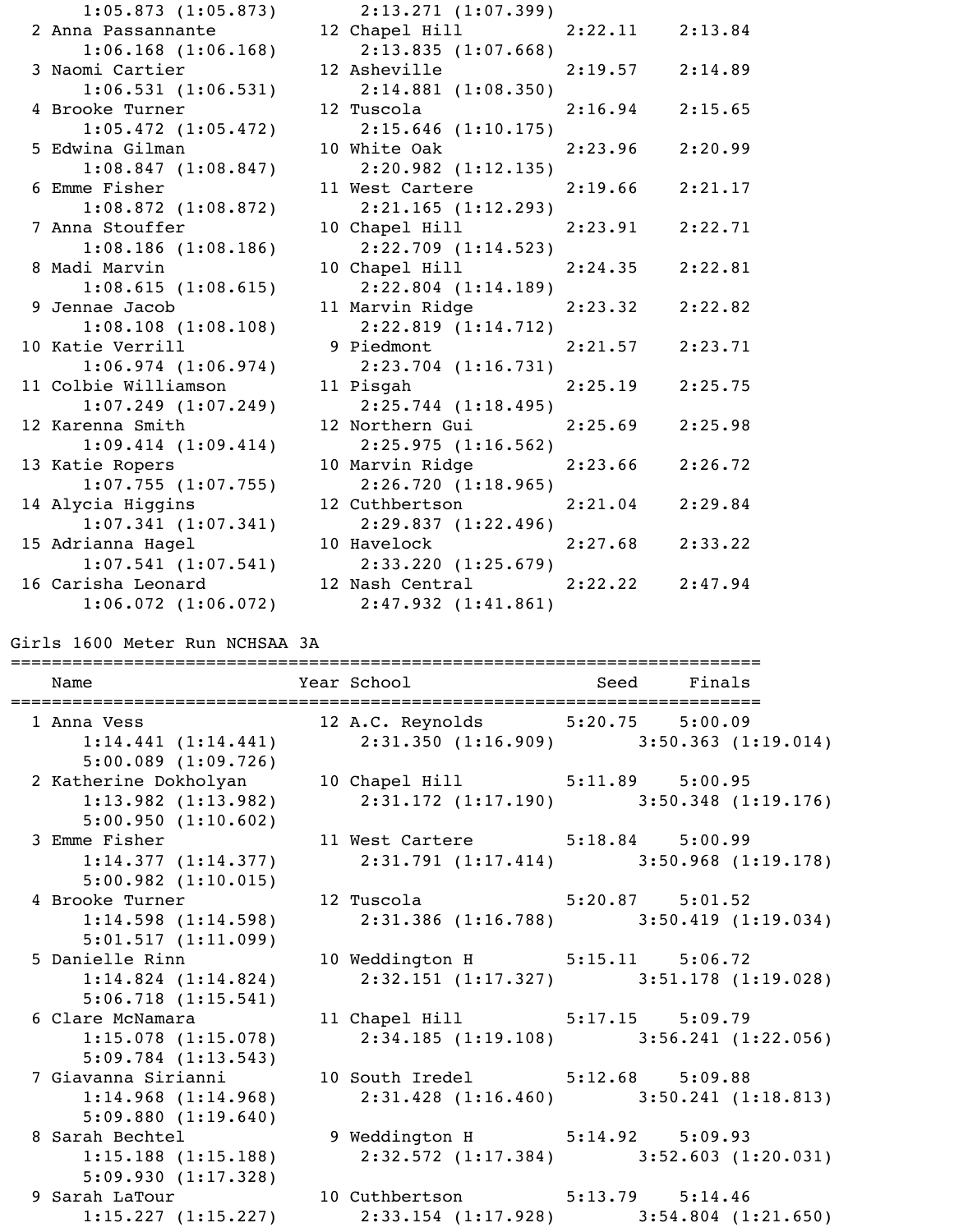|                                 | $2:35.460$ (1:19.768) 3:58.143 (1:22.684)                                                                                                                                                                                                                                                                                 |
|---------------------------------|---------------------------------------------------------------------------------------------------------------------------------------------------------------------------------------------------------------------------------------------------------------------------------------------------------------------------|
|                                 |                                                                                                                                                                                                                                                                                                                           |
|                                 |                                                                                                                                                                                                                                                                                                                           |
|                                 | $2:35.092$ (1:19.633) 3:58.090 (1:22.998)                                                                                                                                                                                                                                                                                 |
|                                 |                                                                                                                                                                                                                                                                                                                           |
|                                 |                                                                                                                                                                                                                                                                                                                           |
|                                 | $2:39.151(1:22.672)$ $4:05.469(1:26.318)$                                                                                                                                                                                                                                                                                 |
|                                 |                                                                                                                                                                                                                                                                                                                           |
| 12 Eastern Wayn 5:25.45 5:26.92 |                                                                                                                                                                                                                                                                                                                           |
|                                 | $2:40.497$ (1:23.101) $4:04.868$ (1:24.371)                                                                                                                                                                                                                                                                               |
|                                 |                                                                                                                                                                                                                                                                                                                           |
|                                 |                                                                                                                                                                                                                                                                                                                           |
|                                 | $1:16.096$ (1:16.096) 2:39.017 (1:22.922) 4:05.817 (1:26.801)                                                                                                                                                                                                                                                             |
|                                 |                                                                                                                                                                                                                                                                                                                           |
|                                 |                                                                                                                                                                                                                                                                                                                           |
|                                 | $1:17.193$ (1:17.193) $2:40.400$ (1:23.207) $4:09.102$ (1:28.703)                                                                                                                                                                                                                                                         |
|                                 |                                                                                                                                                                                                                                                                                                                           |
|                                 | 10 Maeve Gualtieri-Reed 11 Chapel Hill 5:28.34 5:17.99<br>11 Elizabeth Zarzar 11 Cedar Ridge 5:22.62 5:21.02<br>$1:15.459$ $(1:15.459)$<br>12 Peyton Whitaker 9 Corinth Hold 5:30.99 5:24.78<br>13 Fiona Pedrick<br>14 Jessica Cullins 10 Cleveland Hi 5:36.29 5:30.52<br>15 Aurora Ziemer 11 South Point 5:43.72 5:36.67 |

Girls 3200 Meter Run NCHSAA 3A

| ========================<br>Name                              | =================================<br>Year School The Management of the Management of the Management of the Management of the Management of the Management of the Management of the Management of the Management of the Management of the Management of the Manageme | Seed Finals           |                    |
|---------------------------------------------------------------|---------------------------------------------------------------------------------------------------------------------------------------------------------------------------------------------------------------------------------------------------------------------|-----------------------|--------------------|
| 1 Anna Vess                                                   | 12 A.C. Reynolds 12:08.41 11:19.41                                                                                                                                                                                                                                  |                       |                    |
| $1:24.182$ $(1:24.182)$                                       | $2:50.936$ (1:26.754) 5:46.899 (2:55.964)                                                                                                                                                                                                                           |                       |                    |
| $7:12.877$ (1:25.978) 8:40.431 (1:27.554)                     |                                                                                                                                                                                                                                                                     |                       | $\left( \ \right)$ |
|                                                               | $10:07.778$ () $11:19.410$ (1:11.632)                                                                                                                                                                                                                               |                       |                    |
| 2 Sarah LaTour                                                | 10 Cuthbertson 11:42.20 11:20.32                                                                                                                                                                                                                                    |                       |                    |
| $1:24.654$ $(1:24.654)$                                       | $2:51.394$ (1:26.741) $5:47.068$ (2:55.674)                                                                                                                                                                                                                         |                       |                    |
| $7:13.952$ (1:26.884) 8:40.583 (1:26.632)                     |                                                                                                                                                                                                                                                                     |                       | $\left( \ \right)$ |
|                                                               | $10:07.940$ () $11:20.319$ (1:12.380)                                                                                                                                                                                                                               |                       |                    |
| 3 Katherine Dokholyan 10 Chapel Hill 11:33.98 11:24.14        |                                                                                                                                                                                                                                                                     |                       |                    |
| 1:24.448(1:24.448)                                            | $2:51.127$ (1:26.679) 5:46.827 (2:55.700)                                                                                                                                                                                                                           |                       |                    |
| 7:12.598 (1:25.772) 8:40.216 (1:27.618) 10:07.740 (1:27.524)  |                                                                                                                                                                                                                                                                     |                       |                    |
| 11:24.135(1:16.396)                                           |                                                                                                                                                                                                                                                                     |                       |                    |
| 4 Marija Crook                                                | 12 Chapel Hill 11:26.75 11:24.73                                                                                                                                                                                                                                    |                       |                    |
| $1:23.972$ $(1:23.972)$                                       | 2:50.715 (1:26.743) 5:46.877 (2:56.163)                                                                                                                                                                                                                             |                       |                    |
| $7:13.757$ (1:26.881) 8:43.752 (1:29.995)                     |                                                                                                                                                                                                                                                                     |                       | $\left( \ \right)$ |
| 10:11.838(                                                    | $11:24.726$ (1:12.888)                                                                                                                                                                                                                                              |                       |                    |
| 5 Alexia Noch                                                 | 11 Cuthbertson 11:47.43 11:25.81                                                                                                                                                                                                                                    |                       |                    |
| 1:24.709(1:24.709)                                            | $2:51.178$ (1:26.469) $5:47.171$ (2:55.993)                                                                                                                                                                                                                         |                       |                    |
| $7:13.242$ (1:26.072) 8:40.590 (1:27.348)                     |                                                                                                                                                                                                                                                                     |                       | $\left( \ \right)$ |
| $10:07.991$ ()                                                | $11:25.802$ $(1:17.812)$                                                                                                                                                                                                                                            |                       |                    |
| 6 Grace Tate                                                  | 10 Chapel Hill 11:45.97 11:36.21                                                                                                                                                                                                                                    |                       |                    |
| 1:25.011(1:25.011)                                            | $2:51.614$ (1:26.604) $5:47.378$ (2:55.764)                                                                                                                                                                                                                         |                       |                    |
| $7:14.457$ (1:27.079) 8:44.308 (1:29.852)                     |                                                                                                                                                                                                                                                                     |                       | $\left( \ \right)$ |
|                                                               | $10:14.489$ () $11:36.207$ (1:21.719)                                                                                                                                                                                                                               |                       |                    |
| 7 Jaeden Phelix 10 Piedmont 11:54.06 11:46.89                 |                                                                                                                                                                                                                                                                     |                       |                    |
| $1:24.638$ (1:24.638) 2:51.342 (1:26.704) 5:47.513 (2:56.172) |                                                                                                                                                                                                                                                                     |                       |                    |
| $7:17.164$ (1:29.651) 8:48.944 (1:31.780)                     |                                                                                                                                                                                                                                                                     |                       | $\left( \ \right)$ |
| 10:22.247(                                                    | 11:46.883(1:24.637)                                                                                                                                                                                                                                                 |                       |                    |
| 8 Wilson Schaper                                              | 9 Union Pines 12:01.84 11:47.90                                                                                                                                                                                                                                     |                       |                    |
| 1:25.399(1:25.399)                                            | $2:51.914$ $(1:26.516)$ $5:47.684$ $(2:55.770)$                                                                                                                                                                                                                     |                       |                    |
| 7:16.328(1:28.644)                                            | 8:49.132(1:32.805)                                                                                                                                                                                                                                                  |                       | $\left( \ \right)$ |
| $10:22.526$ ()                                                | 11:47.896(1:25.371)                                                                                                                                                                                                                                                 |                       |                    |
| 9 Chandler Mccaslin                                           | 10 North Lincol 11:53.16 11:48.01                                                                                                                                                                                                                                   |                       |                    |
| 1:25.149(1:25.149)                                            | $2:51.549$ (1:26.401) $5:47.124$ (2:55.575)                                                                                                                                                                                                                         |                       |                    |
| 7:13.992(1:26.868)                                            | 8:42.873 (1:28.882)                                                                                                                                                                                                                                                 |                       | $\left( \ \right)$ |
| 10:14.940(                                                    | 11:48.010(1:33.070)                                                                                                                                                                                                                                                 |                       |                    |
| 10 Lydia Cagle                                                | 12 Tuscola                                                                                                                                                                                                                                                          | $12:08.55$ $11:50.42$ |                    |
| $1:26.289$ $(1:26.289)$                                       | $2:54.065$ (1:27.777) $4:22.759$ (1:28.694)                                                                                                                                                                                                                         |                       |                    |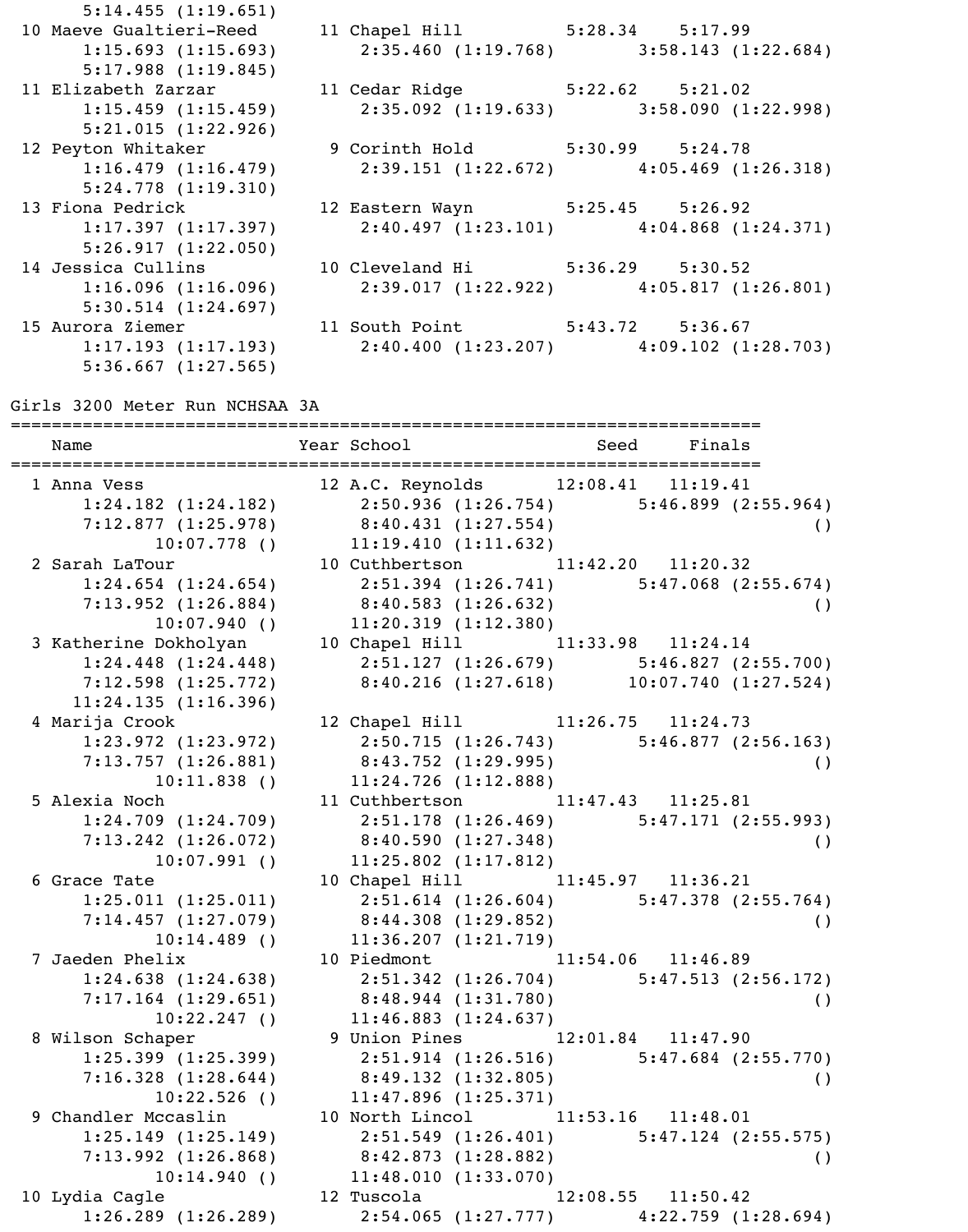5:53.068 (1:30.309) 7:23.181 (1:30.114) 8:53.869 (1:30.689) 10:25.089 (1:31.220) 11:50.416 (1:25.327) 11 Fiona Pedrick 12 Eastern Wayn 12:12.38 11:55.05 1:27.184 (1:27.184) 2:56.391 (1:29.208) 4:26.016 (1:29.625) 5:57.603 (1:31.588) 7:29.582 (1:31.979) 9:02.577 (1:32.996) 10:32.617 (1:30.040) 11:55.043 (1:22.426) 12 Emma Himelein-Wachowiak 12 A.C. Reynolds 12:16.33 11:58.79 1:26.015 (1:26.015) 2:53.705 (1:27.690) 4:22.403 (1:28.698) 5:52.878 (1:30.475) 7:23.027 (1:30.150) 8:54.407 (1:31.380) 10:27.616 (1:33.210) 11:58.782 (1:31.166) 13 Jessica Cullins 10 Cleveland Hi 12:29.11 12:10.82 1:27.283 (1:27.283) 2:56.694 (1:29.412) 4:27.499 (1:30.805) 6:00.984 (1:33.486) 7:34.740 (1:33.756) 9:09.254 (1:34.515) 10:42.430 (1:33.176) 12:10.811 (1:28.382) 14 Ambria Duncan 10 St. Stephens 12:46.04 12:27.23 1:28.336 (1:28.336) 2:59.050 (1:30.714) 4:32.682 (1:33.632) 6:08.302 (1:35.621) 7:44.985 (1:36.683) 9:23.818 (1:38.834) 11:02.562 (1:38.744) 12:27.226 (1:24.665) 15 Laila Aljanabi 9 White Oak 12:38.97 12:29.19 1:27.217 (1:27.217) 2:56.948 (1:29.732) 4:28.568 (1:31.621) 6:03.669 (1:35.101) 7:42.003 (1:38.334) 9:22.807 (1:40.805) 11:02.159 (1:39.352) 12:29.190 (1:27.032) Girls 100 Meter Hurdles NCHSAA 3A ================================================================================= 8 Advance: Top 2 Each Heat plus Next 4 Best Times Name  $Year School$   $Year School$   $Seed$   $Prelims$   $Wind$   $H#$ ================================================================================= Preliminaries 1 Torri Weathers 12 Hickory Ridg 15.24 15.16Q 1.5 2 2 Sydni Fields 12 Cleveland Hi 15.35 15.30Q 1.0 1 3 Mackenzie Whitaker 11 West Cartere 15.45 15.73Q 1.0 1 4 Taylor Moncrief 12 Jacksonville 15.45 15.76Q 1.5 2 5 Randi Yeomans 10 West Cartere 15.72 16.12q 1.5 2 6 Jaelyn Warren 11 Cuthbertson 15.93 16.16q 1.5 2 16.156 7 Kiara Dukes 11 Western Guil 15.91 16.16q 1.0 1 16.158 8 Korynn Mitchell 12 Ashbrook 15.53 16.17q 1.5 2 9 Jirah Sidberry 9 Central Caba 16.95 16.53 1.0 1 10 Khaira Bolden 11 Lee Senior 16.68 16.77 1.5 2 11 Scout Hayashi 10 Chapel Hill 16.50 16.90 1.0 1 12 Samantha Ward 11 East Henderson 16.59 16.98 1.0 1 13 Gracie Tate 11 West Henderson 16.78 17.47 1.5 2 14 Sarah Burgueres 12 Northern Gui 17.89 18.38 1.0 1 15 Rebeckah Goras 12 Western Alam 17.90 18.67 1.5 2 16 Anu Frempong 11 A.C. Reynolds 15.86 20.26 1.0 1 Girls 100 Meter Hurdles NCHSAA 3A

|        | Name                 | Year School     | Prelims | Finals | Wind |
|--------|----------------------|-----------------|---------|--------|------|
| Finals |                      |                 |         |        |      |
|        | 1 Sydni Fields       | 12 Cleveland Hi | 15.30   | 14.98  | 1.3  |
|        | 2 Torri Weathers     | 12 Hickory Ridq | 15.16   | 15.03  | 1.3  |
|        | 3 Mackenzie Whitaker | 11 West Cartere | 15.73   | 15.35  | 1.3  |
|        | 4 Randi Yeomans      | 10 West Cartere | 16.12   | 15.55  | 1.3  |
|        | 5 Jaelyn Warren      | 11 Cuthbertson  | 16.16   | 15.58  | 1.3  |
|        | 6 Taylor Moncrief    | 12 Jacksonville | 15.76   | 15.83  | 1.3  |
|        | 7 Kiara Dukes        | 11 Western Guil | 16.16   | 16.14  | 1.3  |
|        | 8 Korynn Mitchell    | 12 Ashbrook     | 16.17   | 16.15  | 1.3  |

Girls 300 Meter Hurdles NCHSAA 3A

============================================================================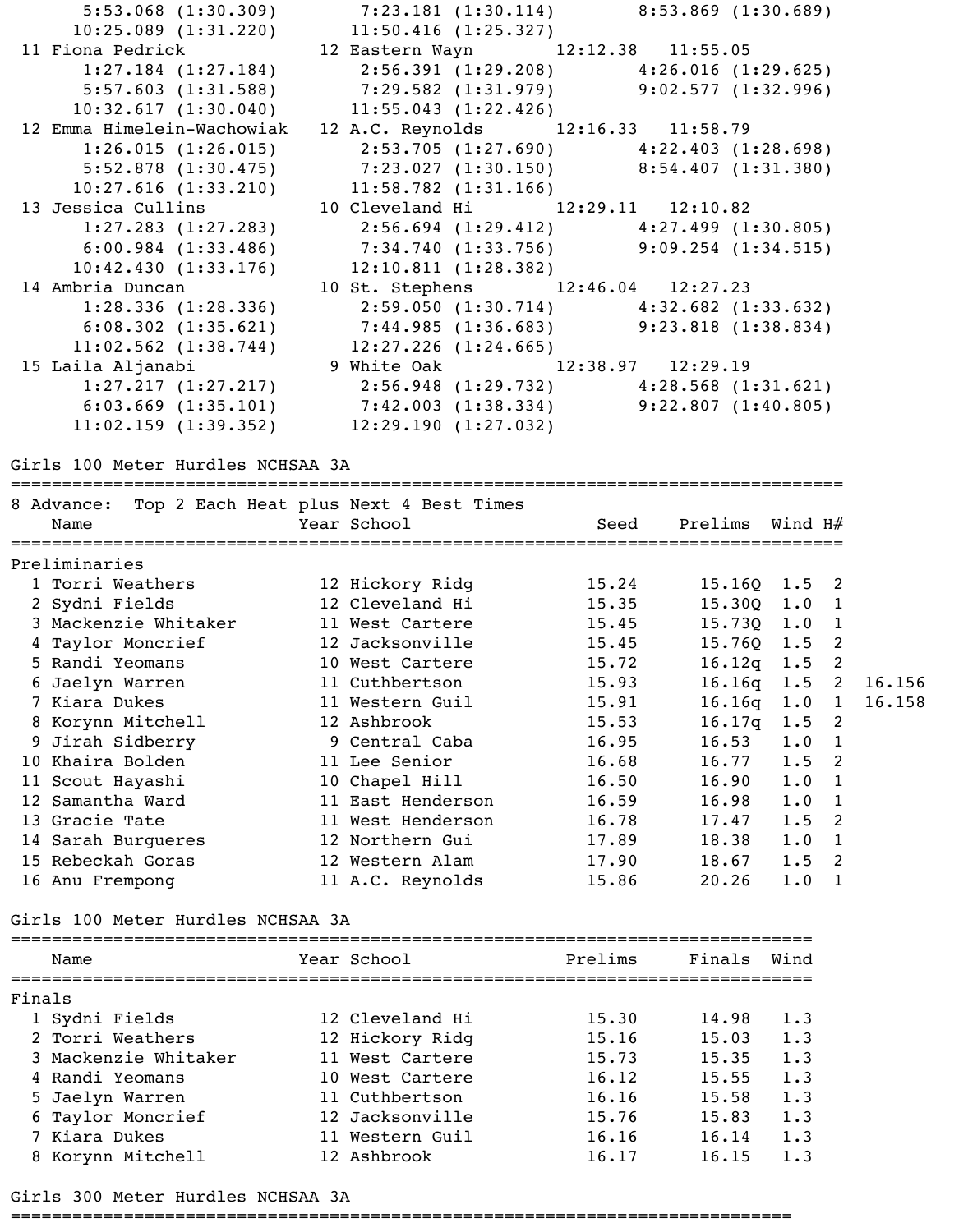|   | Name                              |  | Year School       | Seed                           | Finals | H#             |  |  |  |
|---|-----------------------------------|--|-------------------|--------------------------------|--------|----------------|--|--|--|
|   |                                   |  |                   |                                |        |                |  |  |  |
|   | 1 Sydni Fields                    |  | 12 Cleveland Hi   | 46.24                          | 44.59  | 2              |  |  |  |
|   | 2 Jorja Medders                   |  | 10 Marvin Ridge   | 46.03                          | 44.95  | 2              |  |  |  |
|   | 3 Amillieon Smith                 |  | 12 Eastern Guil   | 47.08                          | 45.52  | 2              |  |  |  |
|   | 4 Mackenzie Whitaker              |  | 11 West Cartere   | 46.45                          | 46.42  | $\overline{2}$ |  |  |  |
|   | 5 Torri Weathers                  |  | 12 Hickory Ridg   | 45.63                          | 46.47  | 2              |  |  |  |
|   | 6 Kate Burgess                    |  | 9 Orange          | 47.42                          | 46.85  | $\overline{2}$ |  |  |  |
| 7 | Jaelyn Autman                     |  | 10 Gray's Creek   | 47.97                          | 47.18  | $\mathbf{1}$   |  |  |  |
|   | 8 Sherray Parker                  |  | 9 Concord         | 47.51                          | 47.56  | $\overline{2}$ |  |  |  |
|   | 9 Alexandria Crews                |  | 12 Southern Dur   | 48.37                          | 47.96  | $\mathbf{1}$   |  |  |  |
|   | 10 Niambi Lipato                  |  | 12 Swansboro      | 48.89                          | 48.93  | $\mathbf{1}$   |  |  |  |
|   | 11 Anaiya Harris                  |  | 12 Nash Central   | 48.22                          | 49.76  | 1              |  |  |  |
|   | 12 Korynn Mitchell                |  | 12 Ashbrook       | 47.91                          | 49.99  | $\mathbf{1}$   |  |  |  |
|   | 13 Gracie Tate                    |  | 11 West Henderson | 48.65                          | 50.64  | $\mathbf{1}$   |  |  |  |
|   | 14 Anu Frempong                   |  | 11 A.C. Reynolds  | 48.65                          | 50.91  | $\mathbf{1}$   |  |  |  |
|   | 15 Rylee Williamson               |  | 10 Pisgah         | 48.58                          | 51.98  | 1              |  |  |  |
|   |                                   |  |                   |                                |        |                |  |  |  |
|   | Girls 4x100 Meter Relay NCHSAA 3A |  |                   |                                |        |                |  |  |  |
|   |                                   |  |                   |                                |        |                |  |  |  |
|   | School                            |  |                   | Seed                           | Finals | H#             |  |  |  |
|   | 1 Cox Mill<br>' A '               |  |                   | 49.09                          | 48.27  | 2              |  |  |  |
|   |                                   |  |                   | 2) Jasmine Cox 12              |        |                |  |  |  |
|   | 1) Joy Jackson 9                  |  |                   |                                |        |                |  |  |  |
|   | 3) Bria Street 12                 |  |                   | 4) Tracey Manigault 9<br>48.08 |        |                |  |  |  |
|   | 2 Cleveland High School<br>'A'    |  |                   |                                | 48.37  | 2              |  |  |  |
|   | 1) Imani Williams 11              |  |                   | 2) Naelee Stone 9              |        |                |  |  |  |
|   | 3) Cassidy McNierney 11           |  |                   | 4) Miranda Hinton 12           |        |                |  |  |  |
|   | 3 Nash Central 'A'                |  |                   | 50.22                          | 49.73  | 2              |  |  |  |
|   | 1) Kiera Ausby 12                 |  |                   | 2) Michaela Nelms 11           |        |                |  |  |  |
|   | 3) Teona Hill 12                  |  |                   | 4) T'Keyah Macklin 11          |        |                |  |  |  |
|   | 4 Havelock 'A'                    |  |                   | 49.30                          | 49.93  | 2              |  |  |  |
|   | 1) Nyesha Patillo 11              |  |                   | 2) Nydia Brown 10              |        |                |  |  |  |
|   | 3) Alera Jackson 9                |  |                   | 4) Olivia Kinsey 11            |        |                |  |  |  |
|   | 5 Northern Guilford 'A'           |  |                   | 50.56                          | 50.14  | 2              |  |  |  |
|   | 1) Karmen Perry 11                |  |                   | 2) Bethany Bluitt 11           |        |                |  |  |  |
|   | 3) Miracle Scott 9                |  |                   | 4) Mckenzie Miller 10          |        |                |  |  |  |
|   | 6 Ashbrook 'A'                    |  |                   | 49.63                          | 50.28  | 2              |  |  |  |
|   | 1) Dominque Degree 10             |  |                   | 2) Kiara Bethune 11            |        |                |  |  |  |
|   | 3) Sherilyn Johnson 12            |  |                   | 4) Briana Jordan 10            |        |                |  |  |  |
|   | 7 Jacksonville 'A'                |  |                   | 50.47                          | 50.29  | 2              |  |  |  |
|   | 1) Nigeria Wilkins 11             |  |                   | 2) Indya Hill 9                |        |                |  |  |  |
|   | 3) Chance Fairfax 9               |  |                   | 4) Brianna Hale 11             |        |                |  |  |  |
|   | 8 Southern Guilford 'A'           |  |                   | 50.59                          | 50.46  | 2              |  |  |  |
|   | 1) Megan Gaines 10                |  |                   | 2) Imani Bennett 12            |        |                |  |  |  |
|   | 3) Tyra Thomas 11                 |  |                   | 4) Chelseigh Holmes 12         |        |                |  |  |  |
|   | 9 West Henderson 'A'              |  |                   | 50.92                          | 50.75  | $\mathbf{1}$   |  |  |  |
|   | 1) Kendall Gilliam 12             |  |                   | 2) Melena Robinson 11          |        |                |  |  |  |
|   | 3) Gracie Tate 11                 |  |                   | 4) Rylee Dean 12               |        |                |  |  |  |
|   | 10 Central Cabarrus 'A'           |  |                   | 51.20                          | 51.03  | $\mathbf{1}$   |  |  |  |
|   | 1) Kayla Smith 11                 |  |                   | 2) Breanna Jones 12            |        |                |  |  |  |
|   | 3) Christina Thaggerd 9           |  |                   | 4) Daviyana Byrd 10            |        |                |  |  |  |
|   | 11 Marvin Ridge 'A'               |  |                   | 51.01                          | 51.09  | $\mathbf{1}$   |  |  |  |
|   | 1) Joanna Nixon 11                |  |                   | 2) Elizabeth Reidy 11          |        |                |  |  |  |
|   | 3) Lauren Araya 9                 |  |                   | 4) Taylor Moore 11             |        |                |  |  |  |
|   | 12 Orange 'A'                     |  |                   | 50.80                          | 51.17  | $\mathbf{1}$   |  |  |  |
|   | 1) Natalie Darveaux 10            |  |                   | 2) Hannah Clark 9              |        |                |  |  |  |
|   | 3) Sydney Liner 11                |  |                   | 4) Alyssa Peckman 10           |        |                |  |  |  |
|   | 13 Erwin, Clyde A. 'A'            |  |                   | 51.21                          | 51.34  | $\mathbf{1}$   |  |  |  |
|   | 1) Victoria Borum 10              |  |                   | 2) Jaylyn Stevens 9            |        |                |  |  |  |
|   | 3) Shakayla Allen 10              |  |                   | 4) Sha'Jaia Grant 11           |        |                |  |  |  |
|   | 14 Chapel Hill<br>'A'             |  |                   | 51.62                          | 51.45  | $\mathbf{1}$   |  |  |  |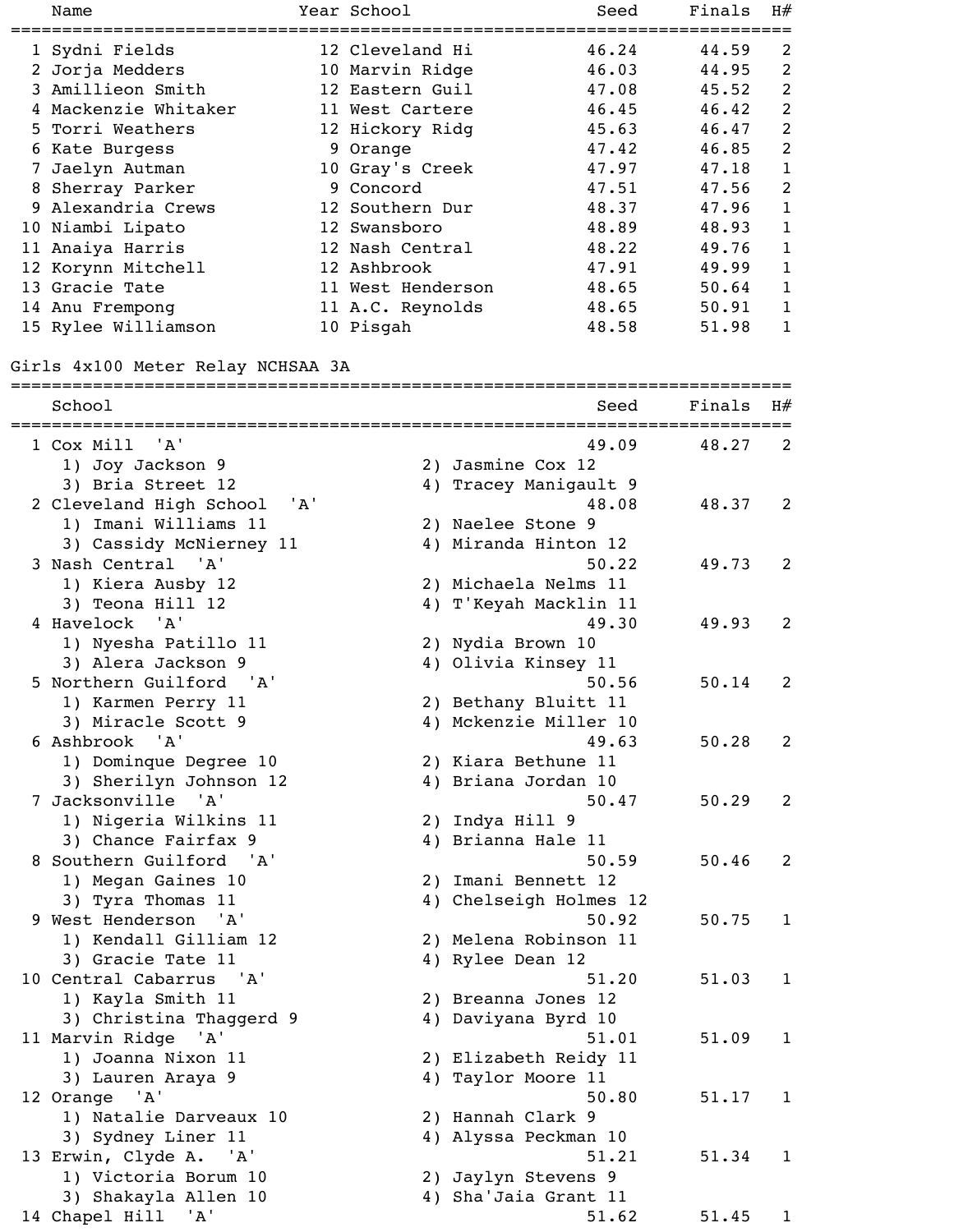| 1) Quaniece Fish 12        | 2) Aja Holloman 11        |
|----------------------------|---------------------------|
| 3) Kelly Funes 11          | 4) Mariah Jacobs 12       |
| 15 A.C. Reynolds 'A'       | 51.54                     |
| 1) Anu Frempong 11         | 2) daudia miller          |
| 3) Rebecca Schlotterbec 12 | 4) Marjani Smith 9        |
| 16 Gray's Creek 'A'        | 51.38                     |
| 1) Ketlye Gurrola 9        | 2) Niera Jennings-Owen 11 |
| 3) Tarmisha Saint Juste 11 | 4) Jaelyn Autman 10       |

| 1) Quaniece Fish 12        | 2) Aja Holloman II        |
|----------------------------|---------------------------|
| 3) Kelly Funes 11          | 4) Mariah Jacobs 12       |
| 15 A.C. Reynolds 'A'       | 51.77<br>51.54            |
| 1) Anu Frempong 11         | 2) daudia miller          |
| 3) Rebecca Schlotterbec 12 | 4) Marjani Smith 9        |
| 16 Gray's Creek 'A'        | 52.05<br>51.38            |
| 1) Ketlye Gurrola 9        | 2) Niera Jennings-Owen 11 |
| 3) Tarmisha Saint Juste 11 | 4) Jaelyn Autman 10       |

# Girls 4x200 Meter Relay NCHSAA 3A

| School                                                                  |     | ===============================<br>Seed              | Finals  | H#                       |
|-------------------------------------------------------------------------|-----|------------------------------------------------------|---------|--------------------------|
| 1 Eastern Guilford High School<br>1) Amillieon Smith 12                 | 'A' | 1:45.19<br>2) Charielle Couch 12                     | 1:41.59 | $\overline{\phantom{a}}$ |
| 3) Cemere Petty 11<br>2 Cleveland High School 'A'                       |     | 4) Taylor Henderson 11<br>1:40.49                    | 1:41.94 | 2                        |
| 1) Imani Williams 11<br>3) Sydni Fields 12                              |     | 2) Naelee Stone 9<br>4) Miranda Hinton 12            |         |                          |
| 3 Nash Central 'A'<br>1) Michaela Nelms 11                              |     | 1:42.37<br>2) Teona Hill 12                          | 1:44.00 | 2                        |
| 3) Kiera Ausby 12<br>4 Havelock 'A'                                     |     | 4) T'Keyah Macklin 11<br>1:44.11                     | 1:45.26 | 2                        |
| 1) Nyesha Patillo 11<br>3) Alera Jackson 9<br>5 Ashbrook 'A'            |     | 2) Olivia Kinsey 11<br>4) Nydia Brown 10<br>1:43.96  | 1:45.60 |                          |
| 1) Hassani Burris 10<br>3) Briana Jordan 10                             |     | 2) Dominque Degree 10<br>4) Ta'shia Wade 9           |         | 2                        |
| 6 Jacksonville 'A'<br>1) Nigeria Wilkins 11                             |     | 1:44.58<br>2) Brianna Hale 11                        | 1:45.71 | 2                        |
| 3) Beyonce Brown 11<br>7 Central Cabarrus 'A'                           |     | 4) Shaqusha Baker 9<br>1:45.23                       | 1:46.52 | 2                        |
| 1) Daviyana Byrd 10<br>3) Kayla Smith 11                                |     | 2) Jirah Sidberry 9<br>4) Marissa Blakely 10         |         |                          |
| 8 Piedmont 'A'<br>1) Anjell Glenn 11                                    |     | 1:46.60<br>2) Keary Lockhart 10                      | 1:47.15 | 2                        |
| 3) Caroline Tripp 10<br>9 Western Guilford 'A'                          |     | 4) Hailey Underwood 10<br>1:46.71                    | 1:47.40 | 1                        |
| 1) Laniyah Oliver 9<br>3) Sydney Washington 11                          |     | 2) Tikita Urey 9<br>4) Kiara Dukes 11                |         |                          |
| 10 Westover 'A'<br>1) Yahaira Leak 10                                   |     | 1:49.87<br>2) Talexus Cossey 10                      | 1:47.45 | $\mathbf 1$              |
| 3) Diamond Steward 10<br>11 Northern Guilford 'A'<br>1) Karmen Perry 11 |     | 4) Kayla Jackson 12<br>1:47.92<br>2) Miracle Scott 9 | 1:48.25 | $\overline{\phantom{0}}$ |
| 3) Alexa Mangiapane 11<br>12 West Henderson 'A'                         |     | 4) Bethany Bluitt 11<br>1:48.26                      | 1:50.24 | $\mathbf 1$              |
| 1) Taylor Meadows 10<br>3) Melena Robinson 11                           |     | 2) Jaia Wilson 9<br>4) Rylee Dean 12                 |         |                          |
| 13 A.C. Reynolds 'A'<br>1) Melissa Cavaghini                            |     | 1:51.78<br>2) Gabby Lilla                            | 1:53.86 | $\mathbf{1}$             |
| 3) daudia miller<br>14 Southern Durham 'A'                              |     | 4) Marjani Smith 9<br>1:49.68                        | 1:54.54 | $\mathbf{1}$             |
| 1) Sumre Freshwater<br>3) Serenity Harper 11                            |     | 2) Nzia Hall 11<br>4) Rani Young 11                  |         |                          |
| 15 St. Stephens 'A'<br>1) Destiney Stiles 12<br>3) Sevanna Wilson       |     | 1:51.58<br>2) Alaysha McHenry<br>4) Paola Marinez 9  | 1:54.94 | $\overline{1}$           |
| -- Cuthbertson High School<br>'A'<br>1) Autumn Blackwood 11             |     | 1:47.46<br>2) Aubrie Farwell 10                      | DQ      | $\mathbf{1}$             |
| 3) Ashton Duty 12                                                       |     | 4) Dahlia Cutler 9                                   |         |                          |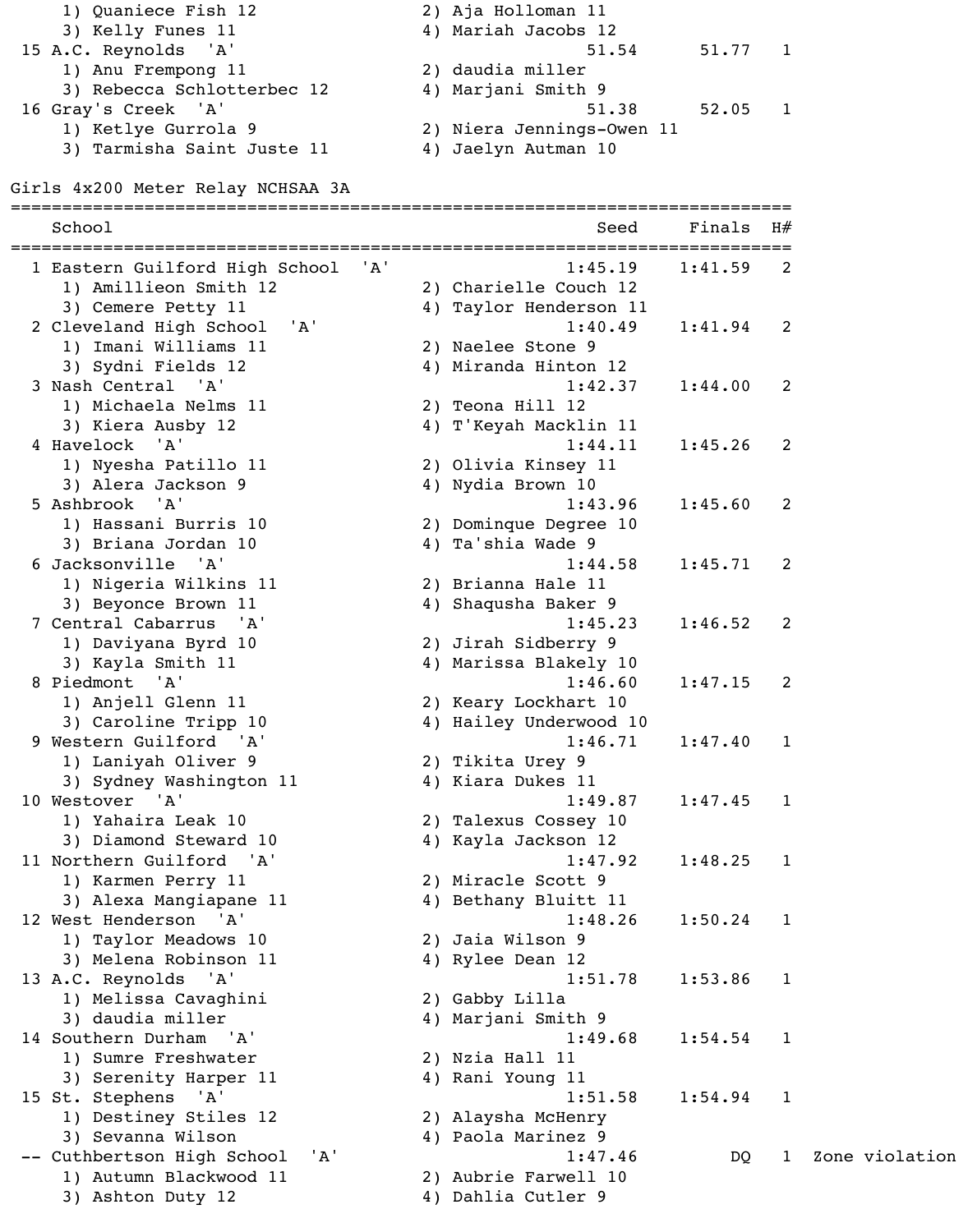============================================================================ School Seed Finals H# ============================================================================ 1 Nash Central 'A' 4:08.37 4:03.00 2 1) T'Keyah Macklin 11 2) Teona Hill 12 3) Kiera Ausby 12 4) Michaela Nelms 11 2:01.910 (2:01.910) 3:04.158 (1:02.248) 4:02.995 (58.837) 2 Jacksonville 'A' 4:12.01 4:04.50 1 1) Nigeria Wilkins 11 2) Beyonce Brown 11 3) Chance Fairfax 9 4) Shaqusha Baker 9 2:04.293 (2:04.293) 3:05.676 (1:01.383) 4:04.491 (58.816) 3 Western Guilford 'A' 4:06.42 4:07.67 2 1) Desia Kirksey 12 2) Sapphire Bowen-Kauth 10 3) Sydney Washington 11 4) Kiara Dukes 11 2:05.757 (2:05.757) 3:08.796 (1:03.040) 4:07.667 (58.871) 4 Eastern Guilford High School 'A' 4:05.11 4:07.94 2 1) Amillieon Smith 12 2) Charielle Couch 12 3) Destiny Michael 11 4) Cemere Petty 11 2:01.003 (2:01.003) 3:08.899 (1:07.896) 4:07.931 (59.032) 5 Richlands 'A' 4:08.82 4:08.38 2 1) Shaniah Newby 9 2) Lauryn Hyatt 10 3) Tatyanna Dawson 12 4) Emily Brinson 10 2:06.936 (2:06.936) 3:08.314 (1:01.378) 4:08.372 (1:00.059) 6 West Carteret 'A' 4:11.88 4:10.83 2 1) Kendra Beyer 10 2) Randi Yeomans 10 3) Mackenzie Whitaker 11 4) Emme Fisher 11 2:05.328 (2:05.328) 3:09.286 (1:03.958) 4:10.825 (1:01.540) 7 Chapel Hill 'A' 4:08.00 4:10.99 2 1) Erica Johnson 11 2) Clare McNamara 11 3) Jessi Szymczak 12 4) Anna Passannante 12 2:08.248 (2:08.248) 3:10.717 (1:02.470) 4:10.990 (1:00.274) 8 Orange 'A' 4:13.08 4:11.06 1 1) Sydney Liner 11 2) Paige Hathaway 9 3) Adalyn Fleming 11 4) Kate Burgess 9 2:08.933 (2:08.933) 3:10.454 (1:01.521) 4:11.059 (1:00.606) 9 Marvin Ridge 'A' 4:11.12 4:12.49 2 1) Jorja Medders 10 2) Katie Ropers 10 3) Alexa King 11 4) Jennae Jacob 11 2:03.396 (2:03.396) 3:09.321 (1:05.925) 4:12.490 (1:03.170) 10 Piedmont 'A' 4:12.65 4:12.99 1 1) Anjell Glenn 11 2) Keaja Lockhart 10 3) Keary Lockhart 10 4) Caroline Tripp 10 2:07.887 (2:07.887) 3:12.945 (1:05.058) 4:12.990 (1:00.046) 11 Tuscola 'A' 4:13.17 4:13.58 1 1) McKinley Morris 11 2) Georgia Mulhern 11 3) Hannah Jones 12 (2008) 4) Brooke Turner 12 2:09.225 (2:09.225) 3:13.120 (1:03.896) 4:13.579 (1:00.460) 12 West Henderson 'A' 312.45 4:12.45 4:16.47 1 1) Olivia Hogan 12 2) Jaia Wilson 9 3) Shylee Stocks 9 4) Taylor Meadows 10 2:07.935 (2:07.935) 3:14.021 (1:06.087) 4:16.466 (1:02.446) 13 Northern Guilford 'A' 4:14.51 4:17.90 1 1) Mckenzie Miller 10 2) Frankie Pupillo 9 3) Marissa Lenze 10 (4) Karenna Smith 12 2:09.921 (2:09.921) 3:14.615 (1:04.694) 4:17.891 (1:03.277) 14 Pisgah 'A' 4:18.04 4:19.45 1 1) Taylor Osborne 12 2) Rylee Williamson 10 3) Colbie Williamson 11 4) Mikayla Queen 11 2:11.286 (2:11.286) 3:13.940 (1:02.655) 4:19.445 (1:05.505) -- Cuthbertson High School 'A' 1:06.97 DQ 2 Zone violation 1) Dahlia Cutler 9 2) Ashton Duty 12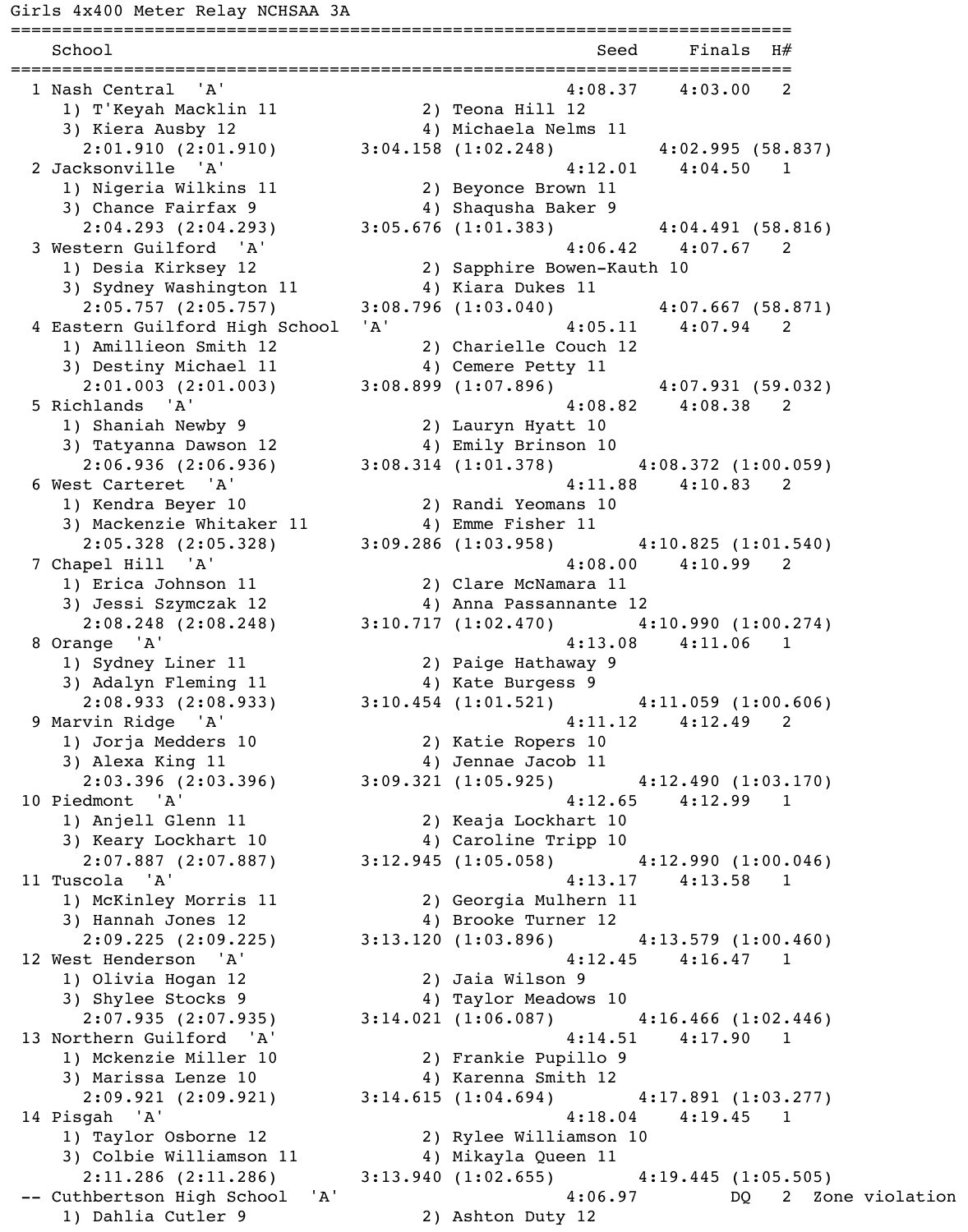2:02.594 (2:02.594) 3:04.938 (1:02.345) 4:05.130 (1:00.192) -- North Buncombe 'A' <br>
4:17.40 DQ 1 Zone violation 1) Alyssa Hensley 11 2) Delaney Taylor 11 3) Callie Rhea 11 4) Emily Flowers 10 2:09.376 (2:09.376) 3:14.257 (1:04.882) 4:18.326 (1:04.069) Girls 4x800 Meter Relay NCHSAA 3A ========================================================================= School School Seed Finals ========================================================================= 1 Cuthbertson High School 'A' 9:40.29 9:29.86 1) Sarah LaTour 10 2) Alexia Noch 11 3) Morgan Allison 9 4) Alycia Higgins 12 2:20.687 (2:20.687) 4:43.485 (2:22.799) 7:10.511 (2:27.026) 9:29.852 (2:19.341) 2 Marvin Ridge 'A' 9:47.18 9:29.88 1) Alexa King 11 2) Katie Ropers 10 and the case of the contract of the term of the term of the term of the term of the term of the term of the te<br>
13) Melanie Hussey 12 (14) Jennae Jacob 11 2:23.838 (2:23.838) 4:47.664 (2:23.827) 7:12.182 (2:24.519) 9:29.879 (2:17.697) 3 Chapel Hill 'A' 10:12.72 9:31.64 1) Marija Crook 12 2) Anna Stouffer 10 3) Madi Marvin 10 (2008) 4) Anna Passannante 12 2:23.766 (2:23.766) 4:49.599 (2:25.833) 7:16.239 (2:26.641) 9:31.633 (2:15.394) 4 Weddington High School 'A' 9:42.88 9:40.35 1) Sarah Bechtel 9 2) Sydney Burke 9 3) Sophia McKenzie 11 (4) Danielle Rinn 10 2:20.461 (2:20.461) 4:45.565 (2:25.105) 7:18.090 (2:32.526) 9:40.345 (2:22.256) 5 A.C. Reynolds 'A' 10:19.27 10:00.29 1) Samantha Boeshore 12 2) Snejana Spinache 9 3) Corey McVay (2008) 2008 4) Anna Vess 12 2:27.371 (2:27.371) 5:04.682 (2:37.311) 7:40.032 (2:35.350) 10:00.282 (2:20.251) 6 South Iredell 'A' 9:42.80 10:01.66 1) Emily Dumont 10 2) Taylor Berg 12 1) Emily Dumont 10<br>3) Sloan Edemann 10 4) Giavanna Sirianni 10 2:27.044 (2:27.044) 4:57.183 (2:30.140) 7:38.957 (2:41.774) 10:01.653 (2:22.697) 7 White Oak 'A' 9:53.12 10:03.10 1) Sabrina Herritt 9 2) Edwina Gilman 10 3) Laila Aljanabi 9 4) Edlane Gilman 10 2:28.612 (2:28.612) 4:51.188 (2:22.577) 7:25.003 (2:33.815) 10:03.091 (2:38.089) 8 Cleveland High School 'A' 10:21.74 10:04.71 1) Celeste Whiteaker 10 2) Megan Parrish 9 3) Jessica Cullins 10 4) Jasmine Cullins 10 2:39.646 (2:39.646) 5:10.806 (2:31.161) 7:39.719 (2:28.913) 10:04.708 (2:24.989) 9 Richlands 'A' 10:15.90 10:06.54 1) Emily Brinson 10 2) Lauryn Hyatt 10 3) Tatyanna Dawson 12 4) Shaniah Newby 9 2:31.499 (2:31.499) 5:05.529 (2:34.030) 7:38.622 (2:33.093) 10:06.534 (2:27.912) 10 Corinth Holders 'A' 10:18.44 10:10.17 1) Kayla Alznauer 10 2) Rachel Strickland 12 3) Peyton Whitaker 9 4) Cameron Rutherford 12 2:39.476 (2:39.476) 5:16.989 (2:37.514) 7:40.279 (2:23.290) 10:10.167 (2:29.888) 11 Northern Guilford 'A' 10:13.74 10:15.70

3) Aubrie Farwell 10 4) Florah Henry 9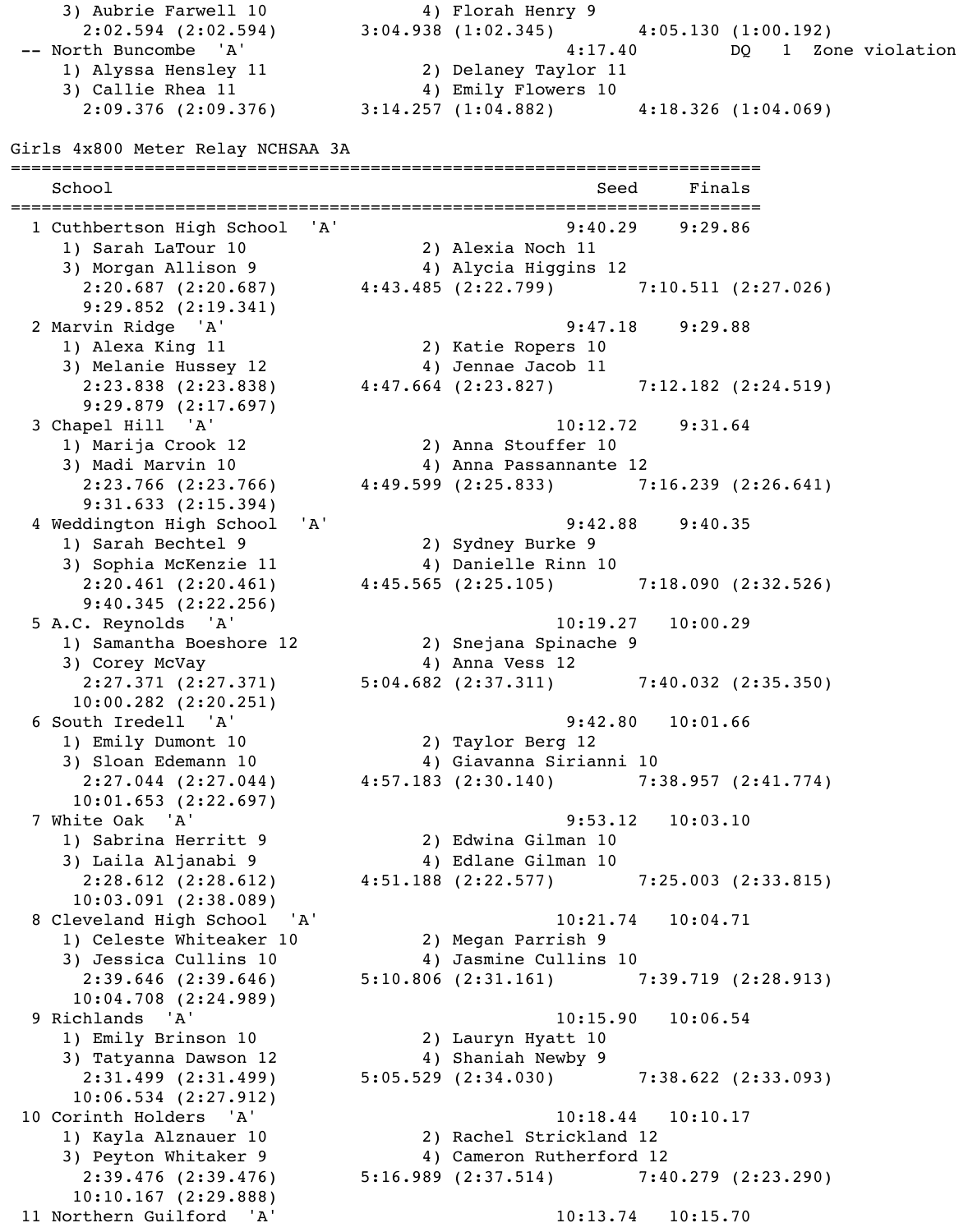1) Amber Gale 11 2) Frankie Pupillo 9 3) Marissa Lenze 10 (4) Karenna Smith 12 2:31.591 (2:31.591) 5:06.489 (2:34.899) 7:44.160 (2:37.671) 10:15.696 (2:31.537) 12 Cedar Ridge 'A' 10:25.15 10:26.61 1) Mason Henry 9 2) Abby Averette 9 3) Madison Terry 10 4) Julie Averette 11 2:35.945 (2:35.945) 5:18.324 (2:42.379) 7:54.316 (2:35.993) 10:26.610 (2:32.294) 13 Union Pines 'A' 10:13.57 10:29.12 1) Wilson Schaper 9 2) Trinity Hicks 10 3) Madison Petersen 10 4) Kelsey Begley 10 2:34.635 (2:34.635) 5:15.831 (2:41.196) 7:58.737 (2:42.907) 10:29.118 (2:30.382) 14 North Buncombe 'A' 10:26.74 10:31.93 1) Alyssa Hensley 11 2) Mollie Sullivan 12 3) Carly Moyers 10 4) Olivia Miller 9 2:37.419 (2:37.419) 5:15.313 (2:37.895) 7:55.827 (2:40.515) 10:31.928 (2:36.101) 15 Tuscola 'A' 10:13.10 10:48.12 1) Lydia Cagle 12 2) McKinley Morris 11 3) Georgia Mulhern 11 4) Hannah Jones 12 2:32.778 (2:32.778) 5:22.507 (2:49.730) 8:16.132 (2:53.626) 10:48.118 (2:31.986) 16 Pisgah 'A' 10:28.35 10:53.91 1) Mikayla Queen 11 2) Colbie Williamson 11 3) Cassie Parris 12 4) Venus Arellano 11 2:47.892 (2:47.892) 5:15.681 (2:27.789) 8:02.530 (2:46.850) 10:53.902 (2:51.372)

Girls High Jump NCHSAA 3A

| Name                | Year School       | Seed        | Finals       |
|---------------------|-------------------|-------------|--------------|
| 1 Maci Bunting      | 11 Asheboro       | $5 - 06.00$ | $5 - 06.00$  |
| 2 Brittany Small    | 12 East Rowan     | $5 - 04.00$ | $5 - 04.00$  |
| 3 Maggie Bamber     | 11 Swansboro      | $5 - 04.00$ | $J5 - 04.00$ |
| 4 Alyxandria Ransom | 11 Cedar Ridge    | $5 - 02.00$ | $5 - 02.00$  |
| 5 Abby Taylor       | 12 Swansboro      | $5 - 02.00$ | $5 - 00.00$  |
| 5 Allison Kauffman  | 11 Asheboro       | $5 - 00.00$ | $5 - 00.00$  |
| 7 Madison Conner    | 10 West Henderson | $5 - 01.00$ | $J5 - 00.00$ |
| 8 Kim Williams      | 12 South Brunsw   | $5 - 00.00$ | $J5 - 00.00$ |
| 9 Ajani Johnson     | 11 Webb, J. F.    | $4 - 10.00$ | $J5 - 00.00$ |
| 10 Destiny Gayton   | 10 Anson          | $5 - 02.00$ | $4 - 10.00$  |
| 10 Aja Holloman     | 11 Chapel Hill    | $4 - 10.00$ | $4 - 10.00$  |
| 10 Rachel Fender    | 12 Enka           | $4 - 10.00$ | $4 - 10.00$  |
| -- K'Lynn Ware      | 9 Eastern Guil    | $4 - 10.00$ | NH           |
| -- Miya Spivey      | 11 Nash Central   | $5 - 04.00$ | NH           |
| -- Maigan Bowman    | 10 East Gaston    | $4 - 10.00$ | NH           |
| -- Shelby Voss      | 12 A.C. Reynolds  | $4 - 10.00$ | NH           |

Girls Pole Vault NCHSAA 3A

| Name                 | Year School       | Seed         | Finals       |
|----------------------|-------------------|--------------|--------------|
| 1 Tessa Sheets       | 11 Northwood      | $13 - 00.00$ | $12 - 01.00$ |
| 2 Brittany Luckey    | 12 South Rowan    | $10 - 06.00$ | $10 - 06.00$ |
| 3 Tori Martin        | 11 Rockingham C   | $10 - 06.00$ | $J10-06.00$  |
| 4 Rileigh Wauters    | 12 Northwest Ca   | $9 - 06.00$  | $10 - 00.00$ |
| 5 Maria Alamo-Worley | 10 North Buncombe | $9 - 06.00$  | $9 - 06.00$  |
| 6 Delaney Taylor     | 11 North Buncombe | $10 - 00.00$ | $J9 - 06.00$ |
| 6 Chloe Kirkpatrick  | 10 Carson, Jess   | $10 - 00.00$ | $J9 - 06.00$ |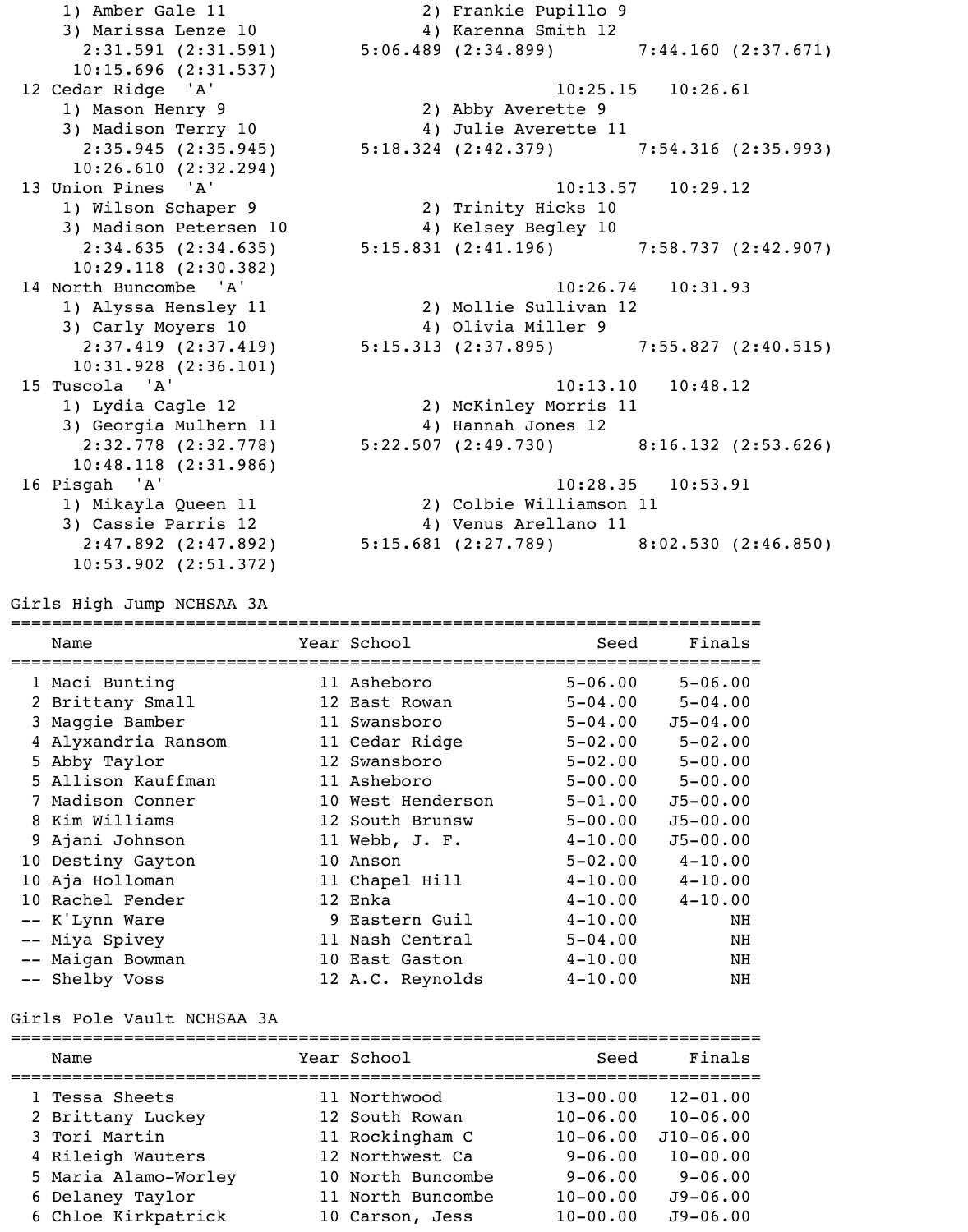| 8 Kendall Jones     | 12 Swansboro      | $10 - 00.00$ | $9 - 00.00$  |
|---------------------|-------------------|--------------|--------------|
| 8 Sydney Morgan     | 12 East Henderson | $9 - 06.00$  | $9 - 00.00$  |
| 8 Kamber Skeen      | 12 Central Davi   | $9 - 06.00$  | $9 - 00.00$  |
| 11 Bailey Bruns     | 12 White Oak      | $8 - 06.00$  | $J9 - 00.00$ |
| 12 Rylee Williamson | 10 Pisgah         | $8 - 06.00$  | $J9 - 00.00$ |
| 13 Dana Davis       | 12 Cedar Ridge    | $9 - 06.00$  | $J9 - 00.00$ |
| 14 Roxanne Fortney  | 10 Chapel Hill    | $8 - 00.00$  | $8 - 06.00$  |
| 15 Sarah Hicks      | 9 Nash Central    | $8 - 00.00$  | $8 - 00.00$  |
| 16 Olivia Bargoil   | 10 Corinth Hold   | $8 - 00.00$  | $J8 - 00.00$ |

Girls Long Jump NCHSAA 3A

|    | Name                   |    | Year School      | Seed         | Finals       | Wind   |
|----|------------------------|----|------------------|--------------|--------------|--------|
|    | 1 Torri Weathers       |    | 12 Hickory Ridg  | $17 - 11.00$ | $18 - 00.00$ | $+0.0$ |
|    | 2 Taylor Moncrief      |    | 12 Jacksonville  | $17 - 08.50$ | $17 - 07.50$ | $-0.4$ |
|    | 3 Cassidy McNierney    |    | 11 Cleveland Hi  | $17 - 08.50$ | $17 - 07.25$ | $+0.0$ |
| 4  | Imani Bennett          |    | 12 Southern Gui  | $18 - 04.50$ | $17 - 04.50$ | $+0.0$ |
|    | 5 Rebecca Schlotterbec |    | 12 A.C. Reynolds | $17 - 00.25$ | $17 - 03.50$ | $+0.0$ |
|    | 6 Cambria Shuford      |    | 11 Statesville   | $18 - 01.50$ | $17 - 03.00$ | $-1.4$ |
|    | 7 Chelseigh Holmes     |    | 12 Southern Gui  | $18 - 00.00$ | $16 - 10.50$ | $-1.9$ |
| 8  | Anna Shelton           |    | 9 South Brunsw   | $17 - 02.00$ | $16 - 08.00$ | $-0.9$ |
|    | 9 Quaniece Fish        |    | 12 Chapel Hill   | $16 - 09.50$ | $16 - 01.00$ | $-0.7$ |
| 10 | Amillieon Smith        |    | 12 Eastern Guil  | $16 - 04.00$ | $16 - 00.00$ | $-1.6$ |
| 11 | Natasha Johnson        |    | 12 Eastern Wayn  | $17 - 01.75$ | $15 - 09.50$ | $+0.0$ |
|    | 12 Sha'Jaia Grant      |    | 11 Erwin, Clyde  | $15 - 10.00$ | $15 - 09.25$ | 0.4    |
|    | 13 Zinzili Kelley      |    | 10 Douglas Byrd  | $15 - 11.00$ | $15 - 08.50$ | 0.2    |
|    | 14 Hassani Burris      | 10 | Ashbrook         | $17 - 04.00$ | $15 - 08.00$ | $-1.3$ |
|    | 15 Jazmyne Davis       |    | 11 Williams, Wa  | $15 - 06.50$ | $14 - 11.50$ | $+0.0$ |
|    | 16 Kiara Bethune       |    | 11 Ashbrook      | $15 - 10.50$ | $13 - 07.50$ | 0.4    |

Girls Triple Jump NCHSAA 3A

|    | Name                   |    | Year School       | Seed         | Finals       | Wind   |
|----|------------------------|----|-------------------|--------------|--------------|--------|
|    | 1 Imani Bennett        |    | 12 Southern Gui   | $38 - 11.00$ | $39 - 01.00$ | 0.1    |
|    | 2 Taylor Moncrief      |    | 12 Jacksonville   | $37 - 09.00$ | $38 - 08.00$ | $+0.0$ |
|    | 3 Kalynn Mcnair        |    | 10 Asheboro       | $37 - 05.50$ | $37 - 03.00$ | $+0.0$ |
|    | Mackenzie Whitaker     |    | 11 West Cartere   | $37 - 03.00$ | $36 - 11.00$ | 0.8    |
|    | 5 Rebecca Schlotterbec |    | 12 A.C. Reynolds  | $35 - 10.00$ | $36 - 10.50$ | 0.1    |
|    | 6 Alexus Cole          |    | 12 Anson          | $36 - 01.00$ | $34 - 10.00$ | $+0.0$ |
|    | 7 Ranessa Bryson       |    | 11 Western Harn   | $36 - 04.25$ | $34 - 04.00$ | $-0.5$ |
|    | 8 Treycie Ford         |    | 11 Eastern Wayn   | $36 - 08.50$ | $34 - 00.00$ | $-0.4$ |
| 9. | Jazmyne Davis          |    | 11 Williams, Wa   | $33 - 09.00$ | $33 - 05.50$ | $+0.0$ |
|    | 10 Quaniece Fish       |    | 12 Chapel Hill    | $34 - 04.50$ | $33 - 01.00$ | $+0.0$ |
| 11 | Jaelyn Autman          |    | 10 Gray's Creek   | $34 - 05.00$ | $33 - 00.00$ | $-2.8$ |
|    | 12 Elanna Peay         |    | 11 Weddington H   | $34 - 11.00$ | $32 - 10.00$ | $-1.4$ |
|    | 13 Hassani Burris      | 10 | Ashbrook          | $33 - 03.25$ | $32 - 06.00$ | $-1.0$ |
|    | 14 Fraeyja Kone        |    | 11 Northeast Gu   | $33 - 04.50$ | $32 - 05.50$ | $-0.7$ |
|    | 15 Kendall Gilliam     |    | 12 West Henderson | $33 - 02.50$ | $32 - 03.00$ | $-0.5$ |
|    | 16 Sha'Jaia Grant      |    | 11 Erwin, Clyde   | $33 - 04.50$ | $31 - 08.50$ | $-1.9$ |

Girls Shot Put NCHSAA 3A

| Name              | Year School     | Seed         | Finals       |
|-------------------|-----------------|--------------|--------------|
| 1 Tiana Taylor    | 12 Eastern Guil | $37 - 11.50$ | $39 - 07.75$ |
| 2 Katelyn Prakash | 12 Weddington H | $36 - 11.00$ | $38 - 11.50$ |
| 3 Taylor Gardin   | 12 Freedom      | $35 - 09.50$ | $38 - 10.25$ |
| 4 Mia Terry       | 11 Webb, J. F.  | $37 - 00.00$ | $38 - 09.75$ |
| 5 Rachel Rouse    | 12 West Cartere | $37 - 03.50$ | $37 - 10.75$ |
| 6 Samaria Chance  | 12 Northwood    | $37 - 00.00$ | $37 - 05.25$ |
|                   |                 |              |              |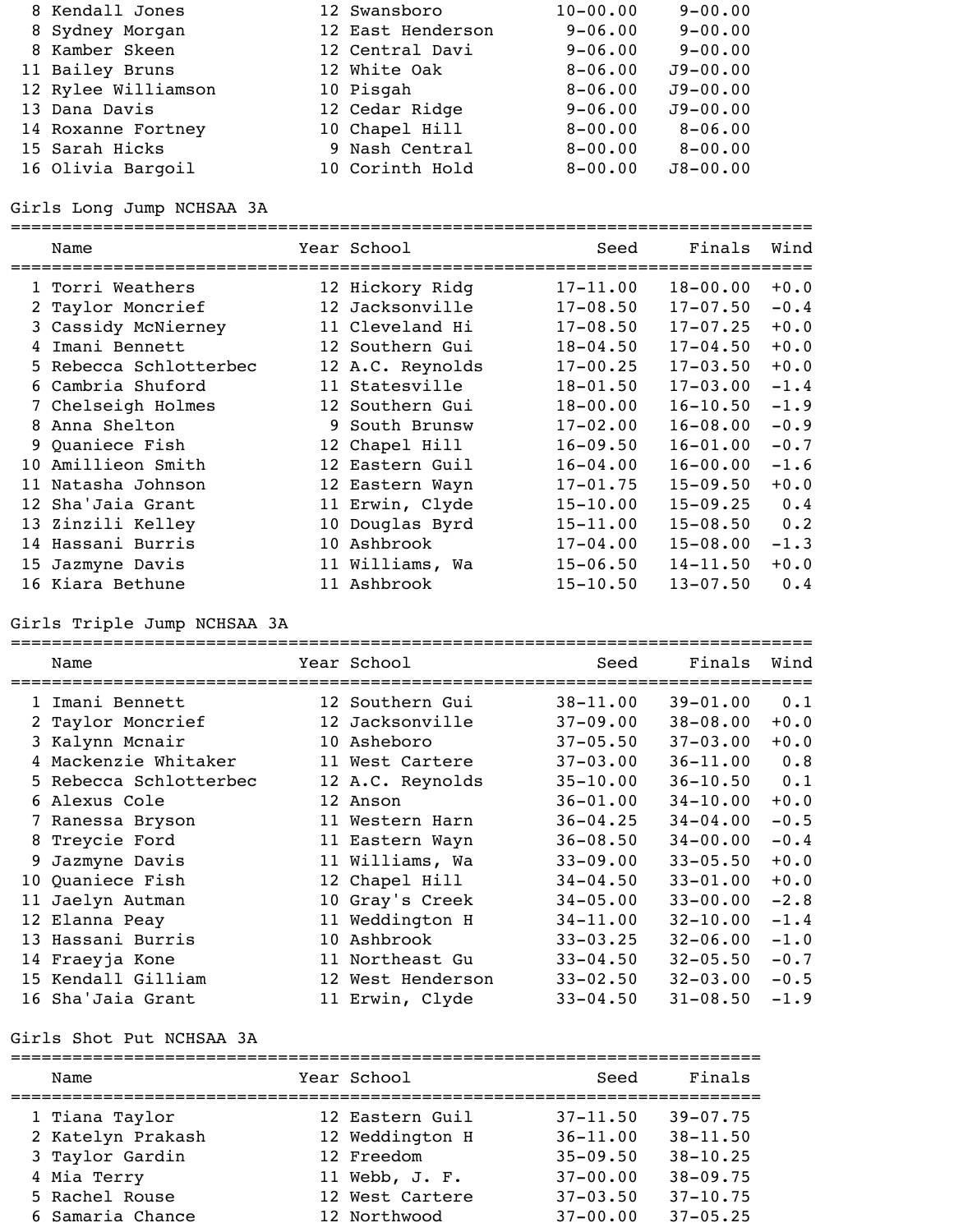| 7 Patience Marshall     | 10 Anson        | $37 - 05.00$ | $37 - 04.75$ |
|-------------------------|-----------------|--------------|--------------|
| 8 Samantha Ennis        | 9 Northwood     | $35 - 04.50$ | $36 - 09.00$ |
| 9 Briyonna Gambrell     | 12 North Forsyt | $36 - 00.00$ | $36 - 08.75$ |
| 10 Ngozi Frances Obuseh | 12 Marvin Ridge | $35 - 03.00$ | $34 - 11.75$ |
| 11 Keyanna Spivey       | 11 Rocky Mount  | $36 - 00.25$ | $34 - 09.25$ |
| 12 Nakeisha Jones       | 12 Hunt High Sc | $36 - 00.00$ | $33 - 06.25$ |
| 13 Ne'ja Ervin          | 11 East Gaston  | $35 - 09.00$ | $32 - 11.00$ |
| 14 Evonna McGill        | 10 Ashbrook     | $32 - 09.00$ | $31 - 10.25$ |
| 15 Cheyanne Calloway    | 12 Hibriten     | $32 - 01.50$ | $31 - 03.75$ |
| 16 Amber Scott          | 12 Cleveland Hi | $34 - 06.50$ | $30 - 11.50$ |

### Girls Shot Put Wheelchair Wheelchair NCHSAA 3A

| Name          | Year School   | Seed        | Finals      |
|---------------|---------------|-------------|-------------|
| 1 Taylor Kirk | 12 East Rowan | $8 - 10.00$ | $8 - 11.50$ |

#### Girls Discus Throw NCHSAA 3A

=========================================================================

| Name                   | Year School       | Seed       | Finals     |
|------------------------|-------------------|------------|------------|
| 1 Ania Dawson          | 12 Southern Gui   | $120 - 00$ | $126 - 06$ |
| 2 Rachel Rouse         | 12 West Cartere   | $119 - 04$ | $121 - 00$ |
| 3 Patience Marshall    | 10 Anson          | $113 - 00$ | $116 - 03$ |
| 4 Janae Cunningham     | 12 Swansboro      | $115 - 04$ | $114 - 00$ |
| 5 Ngozi Frances Obuseh | 12 Marvin Ridge   | $105 - 09$ | $109 - 02$ |
| 6 Nakeisha Jones       | 12 Hunt High Sc   | $120 - 03$ | $108 - 07$ |
| 7 Lauryn Carlton       | 9 Western Alam    | $104 - 04$ | $108 - 02$ |
| 8 Yolanda Simpson      | 10 Cedar Ridge    | $94 - 03$  | $103 - 03$ |
| 9 Jocelyn Lowe         | 12 East Rowan     | $106 - 05$ | $101 - 01$ |
| 10 Ne'ja Ervin         | 11 East Gaston    | $94 - 06$  | $99 - 06$  |
| 11 Keyanna Spivey      | 11 Rocky Mount    | $108 - 00$ | $99 - 01$  |
| 12 Eulanda Blue        | 11 Union Pines    | $105 - 01$ | $98 - 09$  |
| 13 Bre Myers           | 10 North Buncombe | $97 - 06$  | $95 - 09$  |
| 14 Cheyanne Calloway   | 12 Hibriten       | $96 - 03$  | $93 - 09$  |
| 15 Kimora Garvin       | 10 Burns          | $97 - 09$  | $70 - 05$  |
| -- Mia Terry           | 11 Webb, J. F.    | $105 - 08$ | FOUL       |

#### Boys 100 Meter Dash NCHSAA 1A

#### =================================================================================

| 8 Advance:<br>Name   | Top 2 Each Heat plus Next 4 Best Times<br>Year School | Seed  | Prelims | Wind H# |   |
|----------------------|-------------------------------------------------------|-------|---------|---------|---|
| Preliminaries        |                                                       |       |         |         |   |
| 1 Josh Polk          | 10 Hobbton High                                       | 10.70 | 11.00Q  | 0.4     |   |
| 2 Jeremiah Wilson    | 12 Riverside (1                                       | 10.65 | 11.020  | 0.9     | 2 |
| 3 Montrel Williams   | 11 Union                                              | 11.09 | 11.170  | 0.4     |   |
| 4 Justin Pendergrass | 11 Mountain Isl                                       | 10.84 | 11.320  | 0.9     | 2 |
| 5 Cordell France     | 12 Mount Airy                                         | 10.89 | 11.23q  | 0.4     |   |
| 6 Fred Evans         | 12 West Columbu                                       | 10.84 | 11.33q  | 0.9     | 2 |
| 7 Dakota Lewellen    | 12 West Montgom                                       | 10.85 | 11.35q  | 0.4     | 1 |
| 8 Cashawn Hamilton   | 11 James Kenan                                        | 11.22 | 11.39q  | 0.9     | 2 |
| 9 Joseph Littlejohn  | 10 Winston-Sale                                       | 10.83 | 11.41   | 0.4     | 1 |
| 10 William Heyward   | 12 Union Academ                                       | 10.90 | 11.44   | 0.9     | 2 |
| 11 Trevor Carr       | 12 Camden Count                                       | 11.21 | 11.45   | 0.4     | 1 |
| 12 Shun Allison      | 11 Bessemer Cit                                       | 11.26 | 11.61   | 0.9     | 2 |
| 13 Brian Smith       | 10 Hayesville                                         | 11.04 | 11.70   | 0.9     | 2 |
| 14 Chris Alston      | 12 Northwest Ha                                       | 11.25 | 11.73   | 0.9     | 2 |
| 15 Devonta Purvis    | 12 Riverside (1                                       | 11.35 | 12.22   | 0.4     |   |

Boys 100 Meter Dash Wheelchair Wheelchair NCHSAA 1A

==============================================================================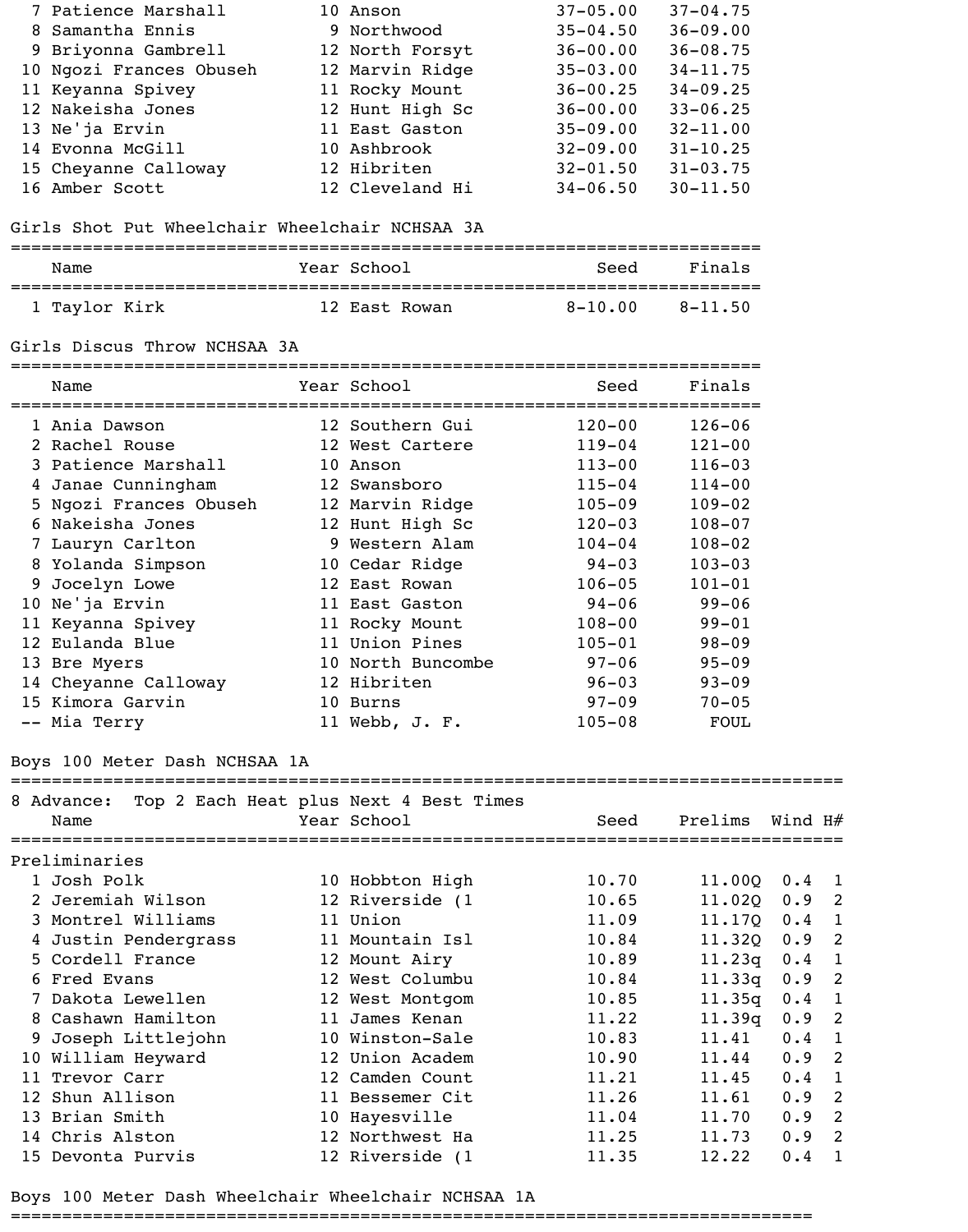|        | Name                                                | Year School           | Seed                                       | Finals                               | Wind             |        |
|--------|-----------------------------------------------------|-----------------------|--------------------------------------------|--------------------------------------|------------------|--------|
|        |                                                     |                       |                                            |                                      |                  |        |
| Finals | 1 Ty'quen Fain                                      | Perquimans C          | 19.32                                      | 18.98                                | 1.1              |        |
|        | Boys 100 Meter Dash NCHSAA 1A                       |                       |                                            |                                      |                  |        |
|        | ===========================                         |                       |                                            |                                      |                  |        |
|        | Name                                                | Year School           | Prelims                                    | Finals                               | Wind             |        |
|        | 1 Jeremiah Wilson                                   | 12 Riverside (1       | 11.02                                      | ===================<br>$11.04 - 1.8$ |                  |        |
|        | 2 Fred Evans                                        | 12 West Columbu       | 11.33                                      | $11.08 - 1.8$                        |                  |        |
|        | 3 Cordell France                                    | 12 Mount Airy         | 11.23                                      | $11.15 - 1.8$                        |                  |        |
|        | 4 Montrel Williams                                  | 11 Union              | 11.17                                      | $11.18 - 1.8$                        |                  | 11.172 |
|        | 5 Josh Polk                                         | 10 Hobbton High       | 11.00                                      | $11.18 - 1.8$                        |                  | 11.176 |
|        | 6 Dakota Lewellen                                   | 12 West Montgom       | 11.35                                      | $11.34 - 1.8$                        |                  |        |
|        | 7 Justin Pendergrass                                | 11 Mountain Isl       | 11.32                                      | $11.44 - 1.8$                        |                  |        |
|        | 8 Cashawn Hamilton                                  | 11 James Kenan        | 11.39                                      | $11.45 - 1.8$                        |                  |        |
|        | Boys 200 Meter Dash Wheelchair Wheelchair NCHSAA 1A |                       |                                            |                                      |                  |        |
|        | Name                                                | Year School           | -=================================<br>Seed | Finals                               | Wind             |        |
|        | 1 Ty'quen Fain                                      | Perquimans C          | 36.45                                      | 36.29                                | 0.9              |        |
|        | Boys 200 Meter Dash NCHSAA 1A                       |                       |                                            |                                      |                  |        |
|        | Name                                                | Year School           | Seed                                       | Finals                               | Wind H#          |        |
|        | 1 Josh Polk                                         | 10 Hobbton High       | 22.04                                      | 21.82                                | 1.6 <sub>2</sub> |        |
|        | 2 Cordell France                                    | 12 Mount Airy         | 22.45                                      | 21.88                                | 1.6              | 2      |
|        | 3 Montrel Williams                                  | 11 Union              | 22.74                                      | 22.43                                | 1.6              | 2      |
|        | 4 Trevor Carr                                       | 12 Camden Count       | 23.13                                      | 22.67                                | $0.5 \quad 1$    |        |
|        | 5 William Heyward                                   | 12 Union Academ       | 23.01                                      | 22.71                                | $0.5 \quad 1$    |        |
|        | 6 Isaiah Cole                                       | 11 Bessemer Cit       | 22.09                                      | 22.74                                | 1.6              | 2      |
|        | 7 Joseph Littlejohn                                 | 10 Winston-Sale       | 22.76                                      | 22.80                                | $0.5 \quad 1$    |        |
|        | 8 Jaivius Morrison                                  | 11 West Montgom       | 22.70                                      | 22.87                                | 1.6              | 2      |
|        | 9 Da'Rod Crutchfield                                | 11 Lejeune            | 23.44                                      | 23.20                                | $0.5$ 1          |        |
|        | 10 Justin Pendergrass                               | 11 Mountain Isl       | 22.49                                      | 23.26                                | 1.6              | 2      |
|        | 11 Brian Smith                                      | 10 Hayesville         | 22.82                                      | 23.30                                | $0.5 \quad 1$    |        |
|        | 12 Jacoby Bullock                                   | 12 North Edgeco       | 23.41                                      | 23.32                                | $0.5 \quad 1$    |        |
|        | 13 Myles Heavlin                                    | 12 Mitchell           | 23.21                                      | 23.76                                | 0.5 1            |        |
|        | 14 Fred Evans                                       | 12 West Columbu       | 22.44                                      | 27.27                                | $1.6 \quad 2$    |        |
|        | Boys 400 Meter Dash Wheelchair Wheelchair NCHSAA 1A |                       |                                            |                                      |                  |        |
|        | Name                                                | Year School           | Seed                                       | Finals                               |                  |        |
|        | 1 Ty'quen Fain                                      | Perquimans C          | 1:18.31                                    | 1:19.61                              |                  |        |
|        | Boys 400 Meter Dash NCHSAA 1A                       |                       |                                            |                                      |                  |        |
|        | Name                                                | Year School           | Seed                                       | Finals                               | H#               |        |
|        | 1 Tony Davis                                        | 12 Atkins             | 50.59                                      | 49.65                                | 2                |        |
|        | 2 Raekwon Bryant                                    | 11 Hobbton High       | 50.36                                      | 50.10                                | 2                |        |
|        | 3 Trevor Carr                                       | 12 Camden Count       | 53.17                                      | 50.37                                | 1                |        |
|        | 4 Brad Wilder                                       | 11 West Columbu       | 52.20                                      | 50.54                                | 1                |        |
|        | 5 Jaxon Roberts                                     | 12 Avery County 52.16 |                                            | 50.77                                | 2                |        |
|        | 6 Jamir Smallwood                                   | 12 Plymouth           | 53.23                                      | 50.97                                | 1                |        |
|        | 7 Zack Barnes                                       | 12 Rosewood           | 50.56                                      | 51.20                                | 2                |        |
|        | 8 Grayson Corbin                                    | 10 Mount Airy         | 51.17                                      | 51.21                                | 2                |        |
|        | 9 Hunter Reaux                                      | 12 Hayesville         | 52.39                                      | 51.51                                | 1                |        |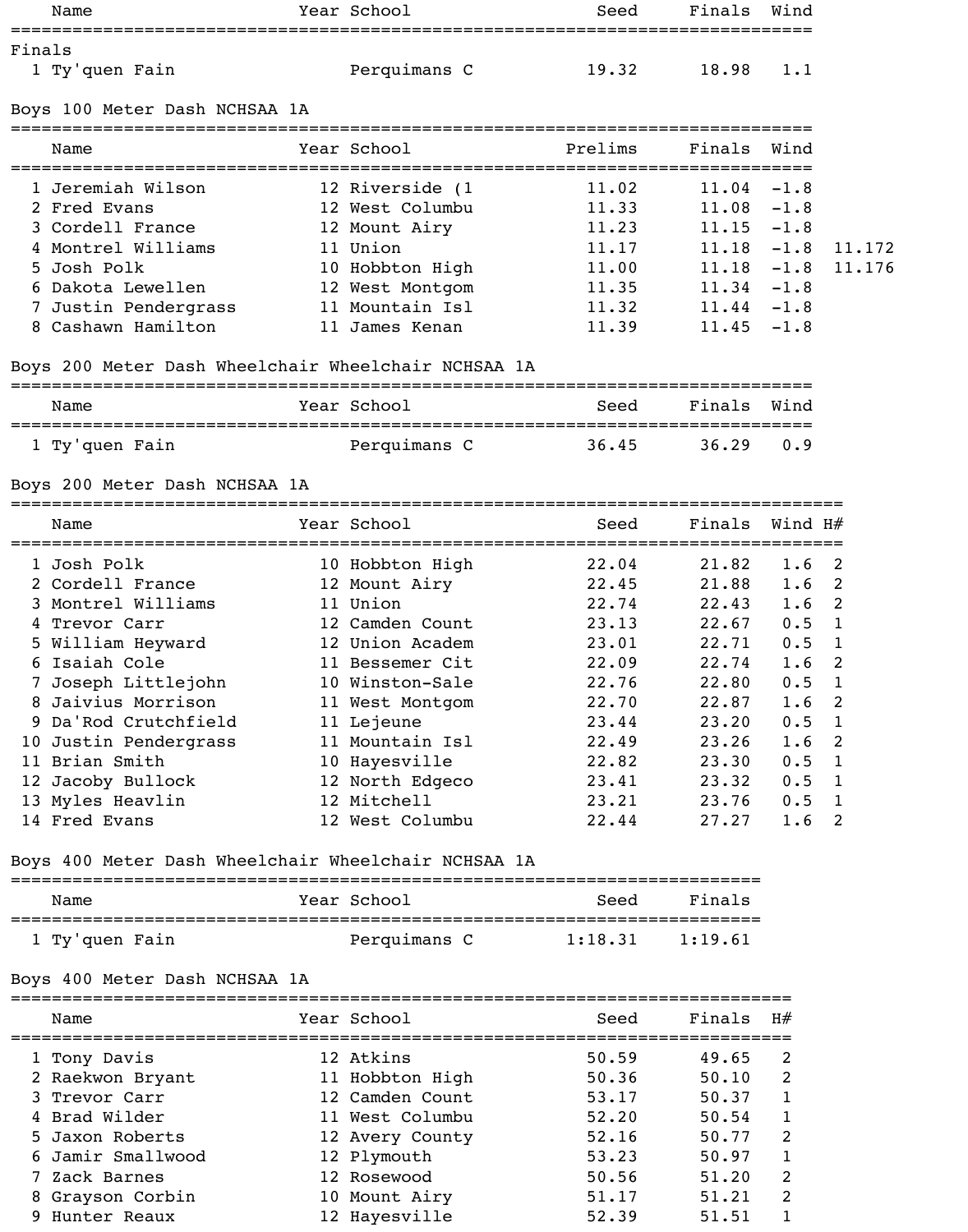| 10 Zander Bell        | 10 Thomas Jeffe | 52.45 | 51.56 |   |
|-----------------------|-----------------|-------|-------|---|
| 11 Demidrick Hargrave | 12 East Surry   | 51.42 | 51.58 | 2 |
| 12 Jeffrey Burds      | 12 Lejeune      | 52.93 | 52.42 |   |
| 13 Jack Mccormick     | 12 Starmount    | 51.39 | 52.65 |   |
| 14 Montonio Wheeler   | 11 Rosewood     | 51.82 | 52.68 | 2 |
| 15 Jonathan Wheaton   | 10 Murphy       | 53.31 | 53.56 |   |
| 16 Aj Taylor          | 10 Jones        | 53.48 | 54.06 |   |

Boys 800 Meter Run NCHSAA 1A

| Name                                       | Year School                                                                                                                          | <b>Seed</b> Seed | Finals  |
|--------------------------------------------|--------------------------------------------------------------------------------------------------------------------------------------|------------------|---------|
| 1 Jeremy Kankula<br>57.936 (57.936)        | 10 Atkins 2:02.71 1:59.57<br>$1:59.568$ $(1:01.632)$                                                                                 |                  |         |
| 2 Travis Gallimore<br>58.559 (58.559)      | 12 South Davids<br>2:00.075(1:01.517)                                                                                                | 2:00.20          | 2:00.08 |
| 3 Madison Daniel<br>1:00.160(1:00.160)     | 12 Research Tri 2:04.16<br>$2:01.448$ (1:01.288)                                                                                     |                  | 2:01.45 |
| 4 Ethan Murray<br>58.569 (58.569)          | 11 Murphy<br>2:01.781(1:03.213)                                                                                                      | 2:05.62          | 2:01.79 |
| 5 Brian Morrill<br>59.407 (59.407)         | 11 West Montgom<br>$2:03.024$ $(1:03.617)$                                                                                           | 2:03.92          | 2:03.03 |
| 6 Jose Moreno<br>1:00.401(1:00.401)        | 12 Princeton<br>2:05.409(1:05.008)                                                                                                   | 2:06.66          | 2:05.41 |
| 7 Adam Urbaniuk<br>58.746 (58.746)         | 12 Hayesville<br>2:05.795(1:07.049)                                                                                                  | 2:03.61          | 2:05.80 |
| 8 Frank Bragg<br>59.750 (59.750)           | 12 Community Sc<br>2:06.568(1:06.819)                                                                                                | 2:06.72          | 2:06.57 |
| 9 John Ellis<br>59.631 (59.631)            | 10 Thomas Jeffe 2:07.14<br>$2:09.098$ $(1:09.468)$                                                                                   |                  | 2:09.10 |
| 10 Noah Gurganus<br>1:01.620(1:01.620)     | 10 Pender and the state of the state of the state of the state of the state of the state of the state of the s<br>2:09.787(1:08.168) | 2:08.48          | 2:09.79 |
| 11 Elijah Robert<br>$59.464$ (59.464)      | 10 Kipp Pride H<br>$2:09.816$ (1:10.352)                                                                                             | 2:12.15          | 2:09.82 |
| 12 Zachary Bunner<br>$1:01.255$ (1:01.255) | 9 Franklin Aca<br>$2:10.559$ (1:09.305)                                                                                              | 2:08.64          | 2:10.56 |
| 13 Joshua Godwin<br>59.536 (59.536)        | 11 Southeast Ha 2:11.70<br>2:12.378(1:12.842)                                                                                        |                  | 2:12.38 |
| 14 Jonquil Haywood<br>58.326 (58.326)      | 9 Southside Hi 2:09.61 2:12.53<br>2:12.522(1:14.196)                                                                                 |                  |         |
| 15 Bladen Parrish<br>59.612(59.612)        | 12 South Davids<br>2:14.459(1:14.847)                                                                                                | 2:03.09          | 2:14.46 |
| 16 Will Leary<br>1:02.130(1:02.130)        | 9 Gates County<br>2:18.827(1:16.698)                                                                                                 | 2:13.28          | 2:18.83 |

# Boys 1600 Meter Run NCHSAA 1A

| Name                                                                   | Year School                                                                  | Seed Finals         |  |
|------------------------------------------------------------------------|------------------------------------------------------------------------------|---------------------|--|
| 1 Adam Urbaniuk<br>$1:08.476$ $(1:08.476)$<br>4:30.285(1:05.332)       | 12 Hayesville 4:38.60 4:30.29<br>$2:16.863$ (1:08.388) $3:24.954$ (1:08.091) |                     |  |
| 2 Matthew Rogers<br>$1:07.132$ $(1:07.132)$<br>$4:32.701$ $(1:07.843)$ | 12 Walkertown 4:29.88 4:32.71<br>$2:16.031$ (1:08.899) 3:24.859 (1:08.829)   |                     |  |
| 3 Dawson Durham<br>1:08.821(1:08.821)<br>4:34.840(1:08.605)            | 11 North Stokes 4:39.81 4:34.84<br>$2:16.645$ (1:07.825) 3:26.235 (1:09.590) |                     |  |
| 4 Austin Sullivan<br>1:07.517(1:07.517)<br>4:39.160(1:11.201)          | 11 Princeton 4:40.76 4:39.16<br>$2:17.263$ (1:09.746) 3:27.960 (1:10.697)    |                     |  |
| 5 Darius Lambert                                                       | 9 Cherokee                                                                   | $4:47.14$ $4:45.83$ |  |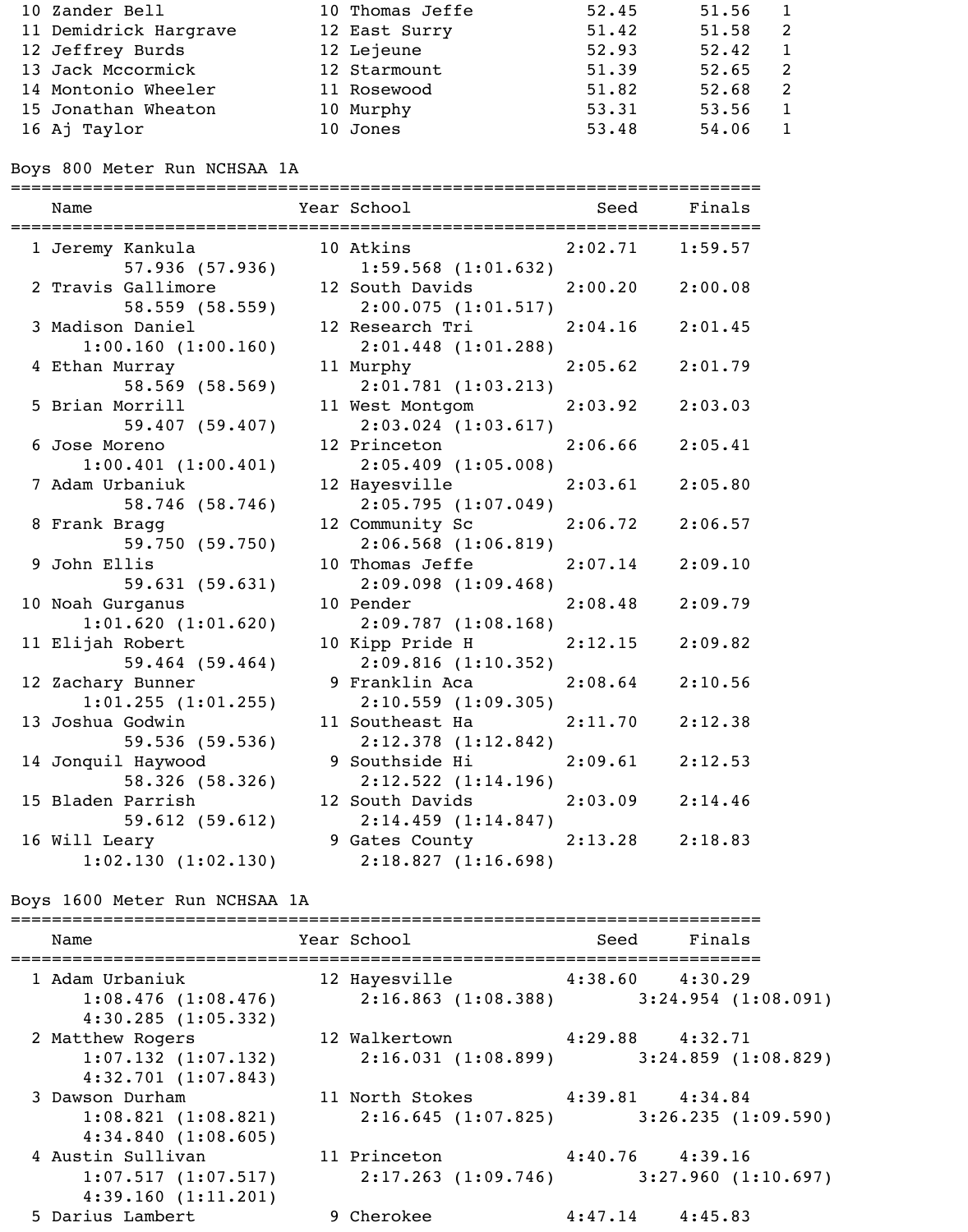| $1:08.496$ (1:08.496) 2:17.572 (1:09.076) 3:30.838 (1:13.267)<br>4:45.822(1:14.984) |                                           |  |  |
|-------------------------------------------------------------------------------------|-------------------------------------------|--|--|
| 6 Dominic Brooks 10 Camden Count 4:48.00 4:46.22                                    |                                           |  |  |
| $1:09.236$ (1:09.236) $2:20.189$ (1:10.954) $3:37.467$ (1:17.279)                   |                                           |  |  |
| $4:46.218$ $(1:08.751)$                                                             |                                           |  |  |
| 7 Madison Daniel 12 Research Tri 4:36.02 4:47.89                                    |                                           |  |  |
| $1:06.986$ (1:06.986) $2:16.362$ (1:09.376) $3:27.090$ (1:10.729)                   |                                           |  |  |
| $4:47.882$ (1:20.793)                                                               |                                           |  |  |
| 8 Kevin Perez                                                                       | 12 Ocracoke Hig   4:52.00   4:48.74       |  |  |
| $1:09.446$ $(1:09.446)$                                                             | $2:21.055$ (1:11.610) 3:36.833 (1:15.778) |  |  |
| 4:48.738(1:11.906)                                                                  |                                           |  |  |
| 9 David Bergamasco 10 East Cartere 4:49.00 4:49.50                                  |                                           |  |  |
| $1:09.554$ (1:09.554) $2:20.450$ (1:10.896) $3:37.071$ (1:16.622)                   |                                           |  |  |
| $4:49.492$ $(1:12.421)$                                                             |                                           |  |  |
| 10 Timmy O'Neill 11 Raleigh Char 4:54.34 4:50.45                                    |                                           |  |  |
| $1:10.559$ (1:10.559) $2:24.461$ (1:13.902) $3:40.351$ (1:15.891)                   |                                           |  |  |
| 4:50.447(1:10.096)                                                                  |                                           |  |  |
| 11 Logan Carter 10 Walkertown 4:45.44 4:53.61                                       |                                           |  |  |
| $1:08.736$ (1:08.736) $2:17.774$ (1:09.039) 3:33.974 (1:16.201)                     |                                           |  |  |
| 4:53.610(1:19.636)                                                                  |                                           |  |  |
| 12 Michael Hamilton 11 Highland Tec 4:48.13 4:59.68                                 |                                           |  |  |
| $1:11.988$ (1:11.988) $2:25.694$ (1:13.707) $3:43.383$ (1:17.689)                   |                                           |  |  |
| 4:59.671(1:16.288)                                                                  |                                           |  |  |
| 13 Triston Gogol                                                                    | 10 Lejeune   4:55.00   5:09.70            |  |  |
| $1:11.083$ (1:11.083) $2:26.143$ (1:15.061) $3:48.306$ (1:22.164)                   |                                           |  |  |
| $5:09.694$ (1:21.389)                                                               |                                           |  |  |
| -- Hayden Alexander 11 Thomas Jeffe 4:49.60 DNF                                     |                                           |  |  |
|                                                                                     |                                           |  |  |
|                                                                                     |                                           |  |  |
|                                                                                     |                                           |  |  |

Boys 3200 Meter Run NCHSAA 1A<br>===============================

| -----------------------------------<br>Name                                        |  | =====================================<br>Year School and Seed Finals |  |  |
|------------------------------------------------------------------------------------|--|----------------------------------------------------------------------|--|--|
| 1 Hayden Alexander 11 Thomas Jeffe 10:25.00 9:46.85                                |  |                                                                      |  |  |
| $1:11.830$ (1:11.830) $2:25.799$ (1:13.970) $3:40.219$ (1:14.421)                  |  |                                                                      |  |  |
| 4:54.653 (1:14.434) 6:08.787 (1:14.135) 7:25.209 (1:16.423)                        |  |                                                                      |  |  |
|                                                                                    |  |                                                                      |  |  |
| 8:40.197 (1:14.988) 9:46.846 (1:06.649)<br>2 Jacob Parker 12 Elkin 9:52.51 9:49.30 |  |                                                                      |  |  |
| 1:11.280 (1:11.280) 2:25.355 (1:14.076) 3:39.879 (1:14.524)                        |  |                                                                      |  |  |
| 4:54.148 (1:14.270) 6:08.519 (1:14.372) 7:24.302 (1:15.783)                        |  |                                                                      |  |  |
| $8:38.910(1:14.608)$ $9:49.294(1:10.385)$                                          |  |                                                                      |  |  |
| 3 Kyle Rhodes 11 East Wilkes 10:03.61 9:56.45                                      |  |                                                                      |  |  |
| 1:11.441 (1:11.441) 2:25.555 (1:14.115) 3:40.124 (1:14.569)                        |  |                                                                      |  |  |
| $4:54.169$ (1:14.046) 6:08.227 (1:14.058) 7:25.062 (1:16.835)                      |  |                                                                      |  |  |
| $8:41.565$ (1:16.503) 9:56.450 (1:14.886)                                          |  |                                                                      |  |  |
| 4 Timmy O'Neill 11 Raleigh Char 10:55.83 9:59.43                                   |  |                                                                      |  |  |
| 1:14.142 (1:14.142) 2:29.224 (1:15.083) 3:45.681 (1:16.457)                        |  |                                                                      |  |  |
| 5:03.624 (1:17.944) 6:21.042 (1:17.418) 7:38.104 (1:17.063)                        |  |                                                                      |  |  |
| 8:52.591 (1:14.487) 9:59.423 (1:06.833)                                            |  |                                                                      |  |  |
| 5 Austin Sullivan (10:37.92 10:10.67)                                              |  |                                                                      |  |  |
| $1:13.853$ (1:13.853) $2:27.827$ (1:13.975) $3:43.152$ (1:15.326)                  |  |                                                                      |  |  |
| 4:59.855(1:16.703)                                                                 |  | $6:16.686$ (1:16.832) $7:36.005$ (1:19.319)                          |  |  |
| $8:56.540$ (1:20.536) 10:10.664 (1:14.125)                                         |  |                                                                      |  |  |
| 6 Dawson Durham 11 North Stokes 10:14.11 10:10.73                                  |  |                                                                      |  |  |
| 1:12.938 (1:12.938) 2:26.562 (1:13.625) 3:41.589 (1:15.027)                        |  |                                                                      |  |  |
| $4:58.124$ (1:16.536) 6:17.547 (1:19.424) 7:39.062 (1:21.515)                      |  |                                                                      |  |  |
| $9:00.717(1:21.656)$ 10:10.727 $(1:10.010)$                                        |  |                                                                      |  |  |
| 7 Jacob McGee                                                                      |  | 9 North Stokes 10:12.02 10:15.13                                     |  |  |
| $1:12.709$ (1:12.709) 2:26.224 (1:13.515) 3:40.705 (1:14.482)                      |  |                                                                      |  |  |
| $4:55.755$ (1:15.051) 6:15.970 (1:20.215) 7:35.527 (1:19.558)                      |  |                                                                      |  |  |
| 8:58.441 (1:22.915) 10:15.124 (1:16.683)                                           |  |                                                                      |  |  |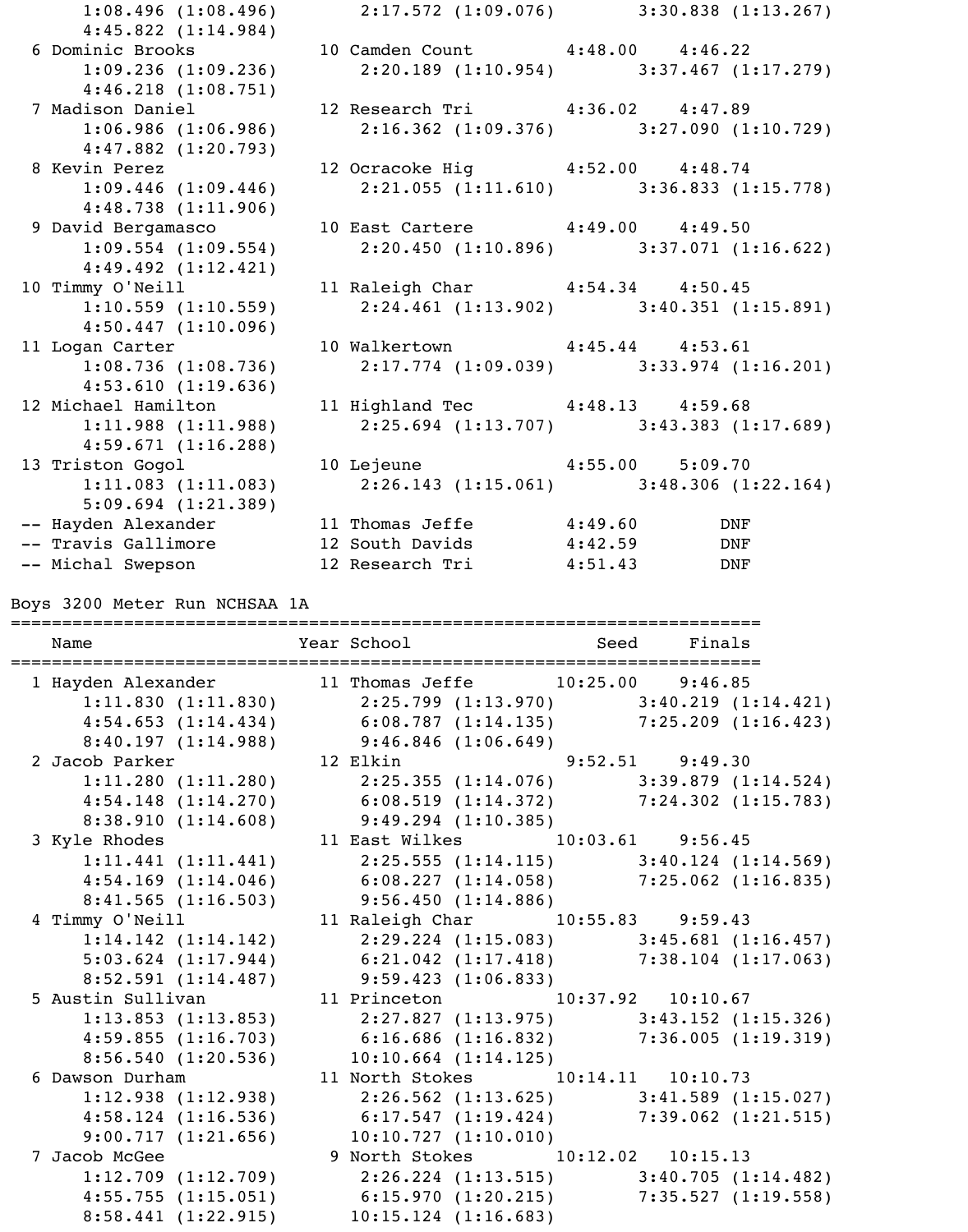8 Michal Swepson 12 Research Tri 10:30.58 10:15.27 1:11.246 (1:11.246) 2:25.367 (1:14.122) 3:39.900 (1:14.533) 4:54.473 (1:14.573) 6:10.203 (1:15.731) 7:30.713 (1:20.510) 8:52.226 (1:21.514) 10:15.270 (1:23.045) 9 Gavin Morgan 10 Hayesville 10:33.42 10:17.75 1:14.697 (1:14.697) 2:31.949 (1:17.253) 3:50.360 (1:18.412) 5:09.026 (1:18.667) 6:29.276 (1:20.250) 7:48.427 (1:19.151) 9:09.835 (1:21.409) 10:17.744 (1:07.909) 10 Dominic Brooks 10 Camden Count 10:31.35 10:19.60 1:12.327 (1:12.327) 2:26.874 (1:14.547) 3:43.698 (1:16.825) 5:03.973 (1:20.275) 6:25.365 (1:21.392) 7:48.846 (1:23.481) 9:10.360 (1:21.515) 10:19.591 (1:09.231) 11 Parker Chatham 11 Swain County 10:32.03 10:23.22 1:14.367 (1:14.367) 2:31.722 (1:17.355) 3:50.230 (1:18.509) 5:08.825 (1:18.595) 6:29.166 (1:20.341) 7:48.248 (1:19.083) 9:09.629 (1:21.381) 10:23.217 (1:13.588) 12 Kevin Perez 12 Ocracoke Hig 10:39.47 10:23.57 1:13.183 (1:13.183) 2:27.865 (1:14.682) 3:44.860 (1:16.995) 5:04.708 (1:19.849) 6:26.405 (1:21.697) 7:48.582 (1:22.177) 9:09.931 (1:21.350) 10:23.564 (1:13.633) 13 Andrew Guazzerotti 12 Pine Lake Pr 10:27.50 10:24.13 1:13.422 (1:13.422) 2:31.384 (1:17.963) 3:49.469 (1:18.085) 5:07.966 (1:18.498) 6:28.052 (1:20.086) 7:48.912 (1:20.860) 9:09.681 (1:20.770) 10:24.127 (1:14.446) 14 Calvin Koonce 10 Raleigh Char 10:56.47 10:52.73 1:15.388 (1:15.388) 2:31.068 (1:15.681) 3:50.899 (1:19.831) 5:10.700 (1:19.801) 6:36.600 (1:25.901) 8:05.547 (1:28.948) 9:32.164 (1:26.617) 10:52.727 (1:20.564) 15 David Bergamasco 10 East Cartere 11:00.56 11:01.62 1:15.048 (1:15.048) 2:32.247 (1:17.199) 3:51.289 (1:19.043) 5:14.483 (1:23.195) 6:43.103 (1:28.620) 8:15.782 (1:32.680) 9:42.153 (1:26.371) 11:01.619 (1:19.466) 16 William Pendleton 9 Manteo 11:09.45 11:05.95 1:17.231 (1:17.231) 2:35.829 (1:18.598) 3:57.846 (1:22.017) 5:22.370 (1:24.525) 6:50.223 (1:27.854) 8:17.705 (1:27.482) 9:44.511 (1:26.807) 11:05.949 (1:21.439)

Boys 110 Meter Hurdles NCHSAA 1A

================================================================================= 8 Advance: Top 2 Each Heat plus Next 4 Best Times Name  $Year School$   $Year School$   $Seed$   $Prelims$   $Wind$   $H#$ ================================================================================= Preliminaries 1 Enoch Cheung 10 Raleigh Char 15.25 15.37Q 1.0 1 2 Trey Lomax 12 Starmount 15.40 15.51Q 0.2 2 3 Marquail Al-montaser 12 Rosewood 15.31 15.77Q 0.2 2 4 Jermaine Smith 12 South Creek 15.17 15.84Q 1.0 1 5 Ben Cox 12 Riverside (1 15.14 15.78q 0.2 2 6 Marcus Adams 12 Walkertown 15.71 15.93q 0.2 2 7 Marcus Highsmith 12 Union 15.61 15.99q 1.0 1 8 Jarred Small 11 Whiteville 15.77 16.01q 1.0 1 9 Bryan Reaves 12 Walkertown 15.67 16.14 1.0 1 10 Myles Heavlin 12 Mitchell 15.77 16.38 0.2 2 11 DeAndre Jackson 10 Murphy 15.91 16.45 1.0 1 12 William Fulford 12 Hayesville 15.94 16.56 0.2 2 13 Qwayvon Flowers 11 East Montgom 16.82 16.84 1.0 1 14 Ronald Dennis 10 Southside Hi 16.64 16.96 1.0 1 15 Shyheem Johnson 12 North Edgeco 16.93 17.17 0.2 2 16 De'aje Crawford 11 Bessemer Cit 15.99 17.75 0.2 2

Boys 110 Meter Hurdles NCHSAA 1A

==============================================================================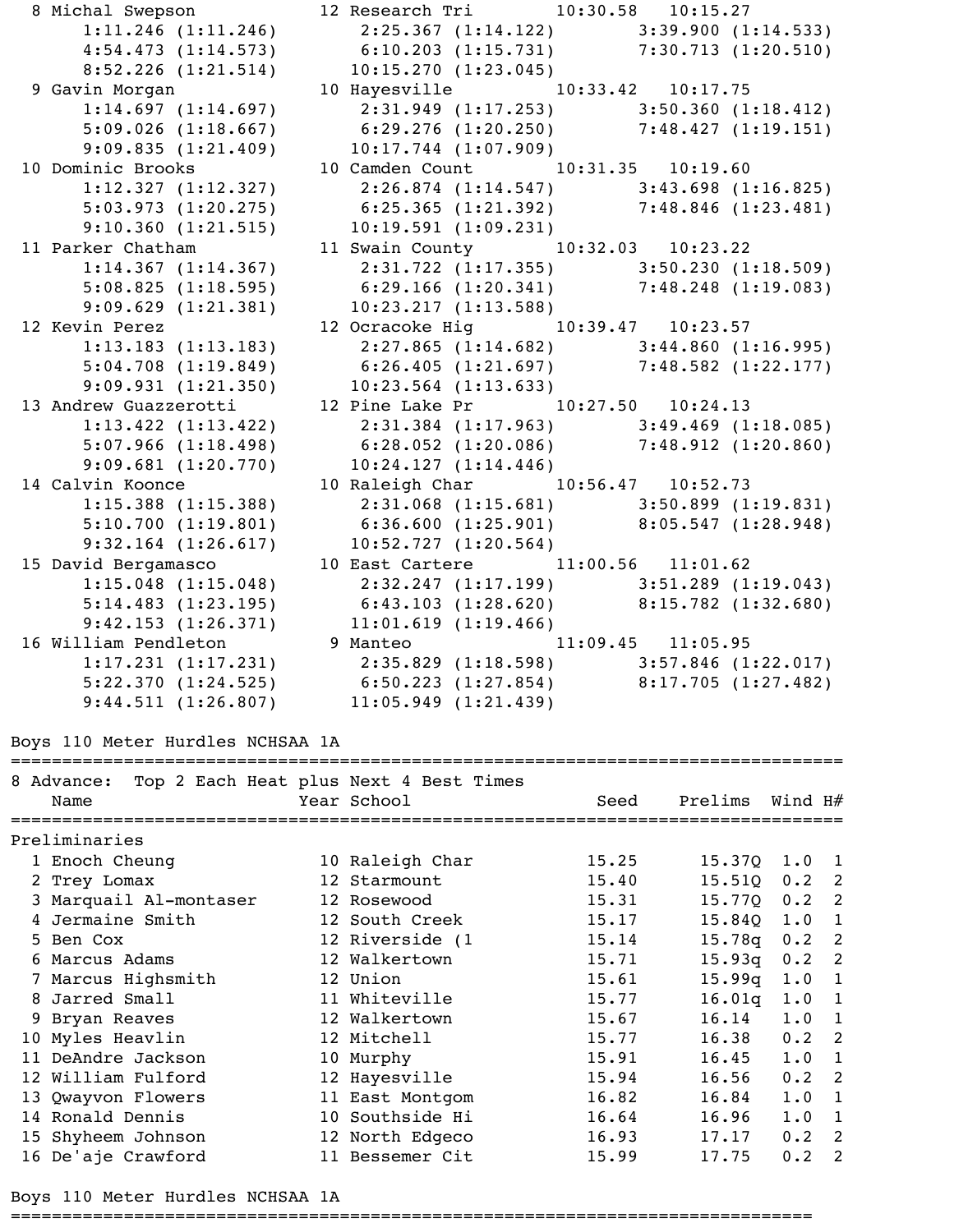| Name                   | Year School     | Prelims | Finals | Wind |
|------------------------|-----------------|---------|--------|------|
| Finals                 |                 |         |        |      |
| 1 Jermaine Smith       | 12 South Creek  | 15.84   | 15.04  | 1.1  |
| 2 Trey Lomax           | 12 Starmount    | 15.51   | 15.28  | 1.1  |
| 3 Marquail Al-montaser | 12 Rosewood     | 15.77   | 15.47  | 1.1  |
| 4 Ben Cox              | 12 Riverside (1 | 15.78   | 15.62  | 1.1  |
| 5 Jarred Small         | 11 Whiteville   | 16.01   | 15.64  | 1.1  |
| 6 Marcus Highsmith     | 12 Union        | 15.99   | 16.07  | 1.1  |
| 7 Enoch Cheung         | 10 Raleigh Char | 15.37   | 18.27  | 1.1  |
| -- Marcus Adams        | 12 Walkertown   | 15.93   | DQ     |      |
|                        |                 |         |        |      |

#### Boys 300 Meter Hurdles NCHSAA 1A

============================================================================ Name Year School Seed Finals H# ============================================================================ 1 Jermaine Smith 12 South Creek 42.84 40.69 1 2 Enoch Cheung 10 Raleigh Char 39.69 40.91 2 3 Marcus Highsmith 12 Union 12 40.72 41.59 2 4 Jarred Small 11 Whiteville 41.89 41.84 2 5 Myles Heavlin 12 Mitchell 42.67 41.89 2 6 Bryan Reaves 12 Walkertown 42.68 41.94 2 7 Ahmad Lyons 11 North Edgeco 43.24 42.17 1 8 Grant Lindsay 11 Murphy 40.41 42.71 2 9 Aaron Richardson 12 North Moore 43.37 43.49 1 10 DeAndre Jackson 10 Murphy 43.26 43.85 1 11 Matthew Fenz 12 Manteo 43.80 44.48 1 12 Subin Park 12 Murphy 43.28 44.58 1 13 Alex Godwin 11 Rosewood 41.75 45.34 2 14 Isidro Garcia 11 East Cartere 42.83 47.23 2 15 Tevin Colson 12 North Stanly 43.23 48.19 1 -- Melvin Baity 10 Winston-Sale 43.76 DNF 1

#### Boys 4x100 Meter Relay NCHSAA 1A

| School                                         | Finals<br>Seed<br>======================= | H# |
|------------------------------------------------|-------------------------------------------|----|
| 1 West Montgomery 'A'<br>1) Joquarius Leake 11 | 42.95<br>43.29<br>2) Dakota Lewellen 12   | 2  |
| 3) Jaivius Morrison 11                         | 4) Cameron Moore 12                       |    |
| 2 Riverside (1a) 'A'                           | 43.53<br>43.52                            | 2  |
| 1) Devonta Purvis 12                           | 2) Tyler Carr 11                          |    |
| 3) Malik Smith 12                              | Jeremiah Wilson 12<br>4)                  |    |
| 3 Mountain Island Charter School<br>' A '      | 44.10<br>43.58                            | 2  |
| 1) Javier Morel 12                             | 2) Aapri Washington 11                    |    |
| 3) Jerrin Joseph 12                            | 4) Justin Pendergrass 11                  |    |
| 4 Walkertown 'A'                               | 44.27<br>43.94                            | 2  |
| 1) Marcus Williams 12                          | 2) Haji Mcdaniels 11                      |    |
| 3) Bryan Reaves 12                             | 4) Marcus Adams 12                        |    |
| 5 Pender 'A'                                   | 44.34<br>44.09                            | 2  |
| 1) Decorey Colvin 11                           | 2) Tyrone Turner 11                       |    |
| 3) Justin Hooper 11                            | 4) Sammy Hudson 12                        |    |
| 6 Wallace-Rose Hill 'A'                        | 44.78<br>44.32                            | 1  |
| 1) Keshaun Canady 12                           | 2) Johnta Wilson 12                       |    |
| 3) Javonte Williams                            | 4) Daylen Wilson 11                       |    |
| 7 Hobbton High School 'A'                      | 43.99<br>44.58                            | 2  |
| 1) Jamiroquia Faison 12                        | 2) Omar Farrior 10                        |    |
| 3) Steven Bell 12                              | 4) Josh Polk 10                           |    |
| 8 East Montgomery 'A'                          | 44.57<br>44.76                            | 2  |
| 1) Courtney Mckinney 12                        | 2) Nick Wall 12                           |    |
| 3) Cameron Watkins 12                          | 4) Colby Maynor 12                        |    |
| 9 South Creek 'A'                              | 45.04<br>45.02                            | 1  |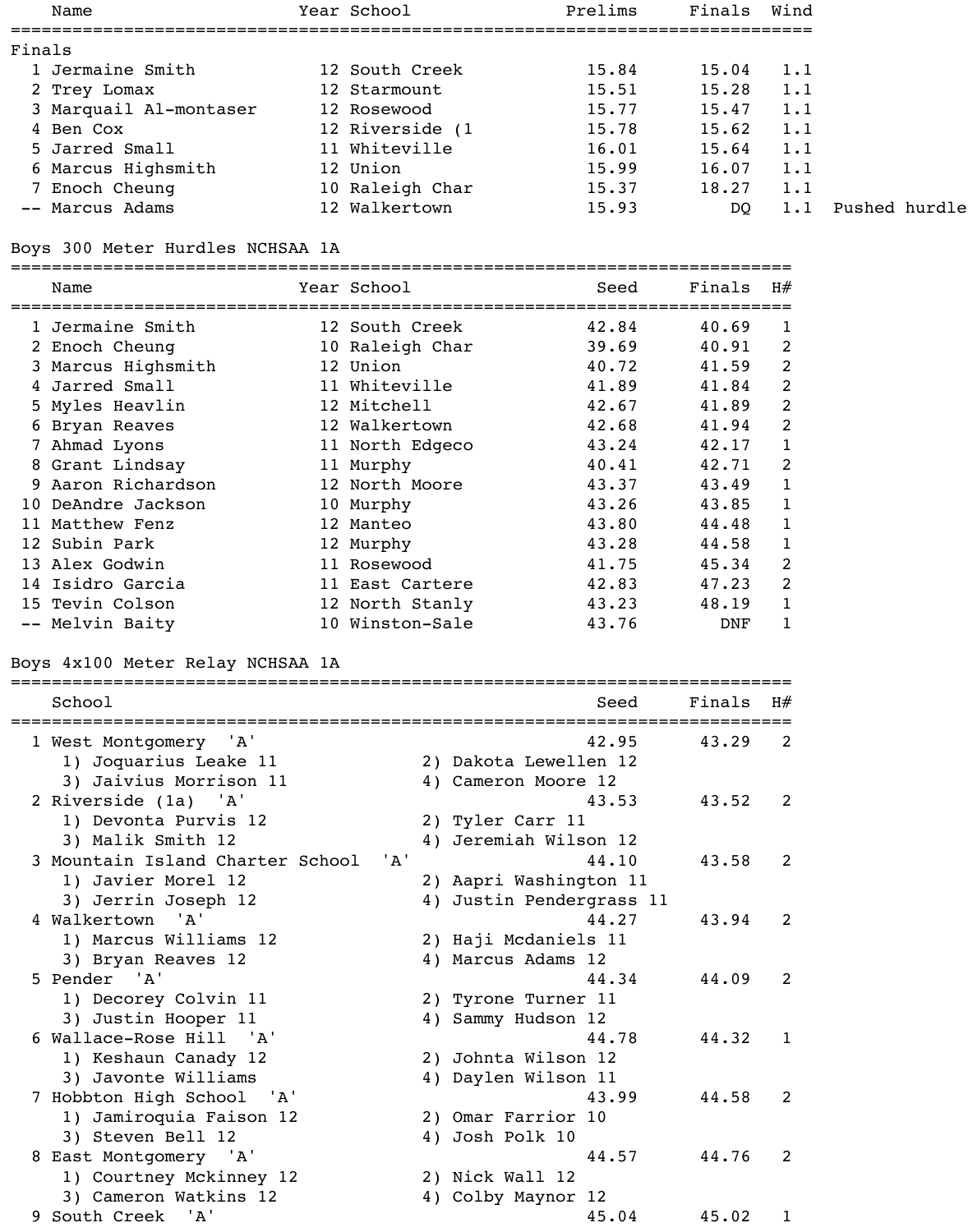1) Roman Frayer 12 2) Rondrell Andrews 12 3) Jack O'Neal 9 4) Jermaine Smith 12 10 Princeton 'A' 31 and 44.71 45.23 1 1) Earl Gibson 11 2) Jamie Pearce 12 3) Jarrett Pearce 12 4) Matthew Stallworth 11 11 East Carteret 'A' 10 and 10 and 10 and 10 and 10 and 10 and 10 and 10 and 10 and 10 and 10 and 10 and 10 and 10 and 10 and 10 and 10 and 10 and 10 and 10 and 10 and 10 and 10 and 10 and 10 and 10 and 10 and 10 and 10 an 1) Maceo Donald 10 2) Isidro Garcia 11 3) robert johnson 4) Darius Collins 11 12 Gates County 'A' 12 Gates County and the Material Action of the Material Action and Action and Action and A 1) Demonte Miller 11 2) vincect hart 3) cj holley 11 and 4) Robert Walker 11 13 Swain County 'A' 13 Swain County 145.84 1 1) Angel Bowers 12 2) Caleb Woodard 12 3) Chris Miller 11 4) Jordan Cody 12 14 Hayesville 'A' 16.39 1 1) Seth Hatherly 11 2) Braxton Cox 12 3) Tyler Leek 12 4) Brian Smith 10 15 Murphy 'A' 46.27 46.82 1 1) Subin Park 12 2) Andrew Roche 12 3) Jamie Lawson 11 4) Ian Johnston 11 -- Starmount 'A' 44.52 DNF 2 1) Logan Styers 11 2) Brandon Prescott 12 3) Brendan Eads 10 4) Trey Lomax 12

============================================================================

Boys 4x400 Meter Relay NCHSAA 1A

School School Seed Finals H# ============================================================================ 1 Rosewood 'A' 3:35.14 3:29.00 2 1) ethan chapin 2) Montonio Wheeler 11 3) Alex Godwin 11 (4) Zack Barnes 12 1:45.893 (1:45.893) 2:38.856 (52.963) 3:28.996 (50.141) 2 Avery County 'A' 3:31.57 3:29.29 2 1) Van McCollum 10 2) James Eury 11 3) Stephen Sanchez 10 4) Jaxon Roberts 12 1:47.392 (1:47.392) 2:39.433 (52.042) 3:29.287 (49.855) 3 South Davidson 'A' 3:30.00 3:30.28 2 1) Bladen Parrish 12 2) Austin Bond 11 3) Travis Gallimore 12  $\hskip1cm$  4) Hunter Query 12 1:46.344 (1:46.344) 2:39.026 (52.682) 3:30.275 (51.250) 4 Murphy 'A' 3:32.18 3:30.60 2 1) Ethan Murray 11 2) Alex Higdon 3) Grant Lindsay 11 4) Jonathan Wheaton 10 1:47.694 (1:47.694) 2:38.816 (51.122) 3:30.597 (51.782) 5 Atkins 'A' 3:33.04 3:30.79 2 1) Tony Davis 12 2) Josh Nofzker 3) Jeremy Kankula 10 4) Haywood Peebles 12 1:48.011 (1:48.011) 2:40.078 (52.067) 3:30.788 (50.711) 6 Mount Airy 'A' 3:33.25 3:33.98 2 1) Grayson Corbin 10 2) Gregory Green 9 3) Austin Tumbarello 9 4) Cordell France 12 1:45.974 (1:45.974) 2:43.535 (57.561) 3:33.972 (50.437) 7 Research Triangle 'A' 3:41.46 3:36.12 1 1) Andy Klappenbach 12 2) Abel Maasho 9 3) Jack Puryear 12 4) Madison Daniel 12 1:50.872 (1:50.872) 2:44.475 (53.604) 3:36.120 (51.645) 8 North Stokes 'A' 3:35.94 3:36.35 2 1) Austin Pruitt 10 2) Andrew Lankford 12 3) Josh McQuinn 9 4) Zach Chesnet 9 1:48.089 (1:48.089) 2:40.468 (52.379) 3:36.342 (55.874) 9 Lejeune 'A' 3:40.19 3:36.79 1 1) Giovanni Traversi-Adams 12 2) Da'Rod Crutchfield 11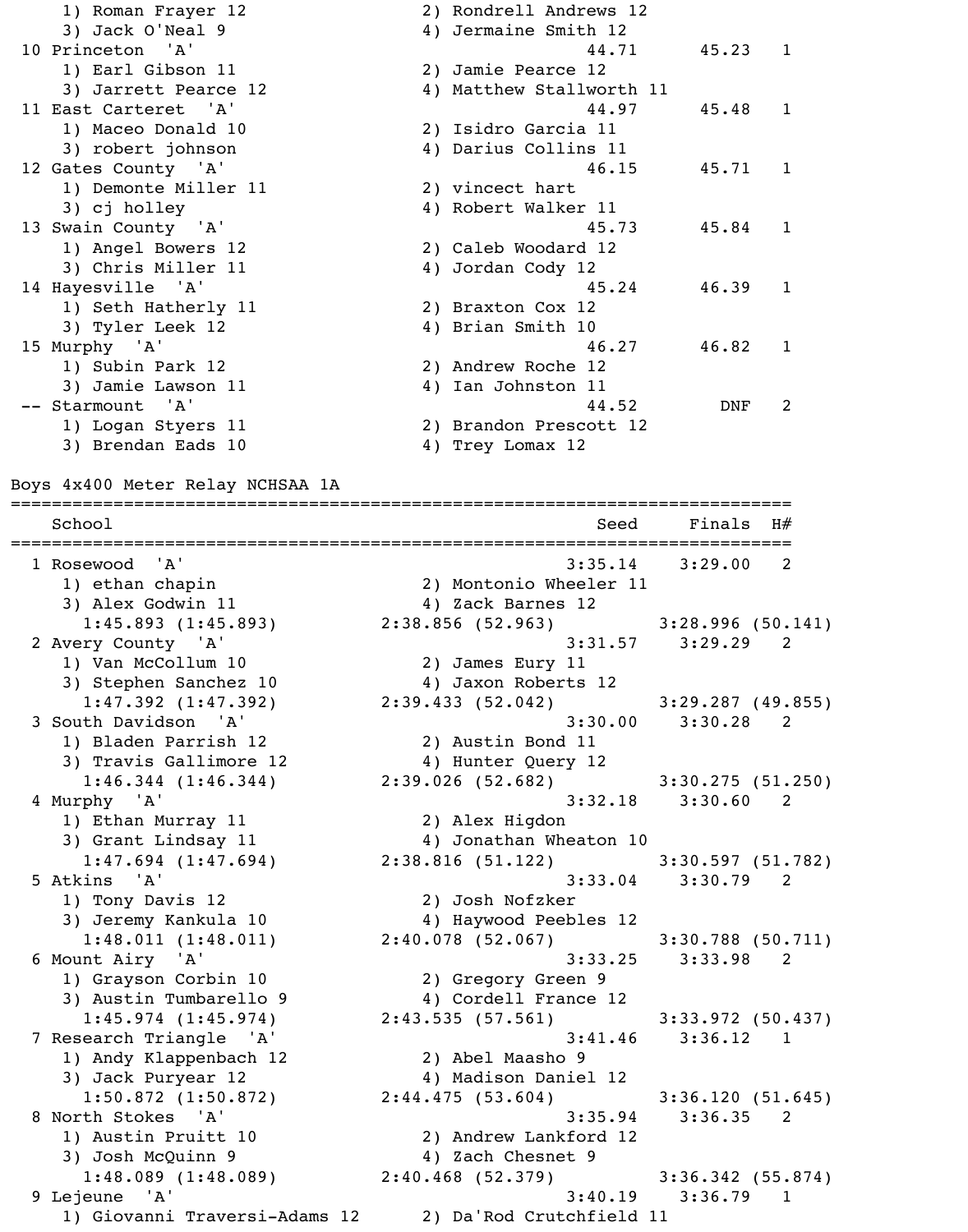3) Max Moore 12 4) Jeffrey Burds 12 1:50.499 (1:50.499) 2:44.360 (53.862) 3:36.788 (52.428) 10 Southside High School 'A' 3:43.67 3:37.68 1 1) Jonquil Haywood 9 2) Joe Myers 11 3) Jamison Bennett 4) Zikayah Crawford 11<br>1:48.531 (1:48.531) 2:44.320 (55.790) 1:48.531 (1:48.531) 2:44.320 (55.790) 3:37.673 (53.353) 11 Community School of Davidson 'A' 3:41.01 3:38.07 1 1) Eric Jones 9 2) Brandon Ellington 9 3) Frank Bragg 12 4) Michael Cosby 12 1:49.320  $(1:49.320)$  2:44.838  $(55.518)$  3:38.069  $(53.232)$  12 Pender 'A' 3:43.91 3:38.60 1 1) Robert Walker 10 2) Griffin James 12 3) Naz Johnson 10  $\hskip1cm \hskip1cm 4$ ) Justin Hooper 11 1:48.732 (1:48.732) 2:44.647 (55.915) 3:38.599 (53.953) 13 North Edgecombe 'A' 3:42.87 3:43.27 1 1) Cortez Evans 12 2) Jacoby Bullock 12 3) Joshua Lyons 11 4) Ahmad Lyons 11 1:51.965 (1:51.965) 2:50.099 (58.134) 3:43.265 (53.167) 14 Hayesville 'A' 3:36.01 3:45.59 1 1) Adam Urbaniuk 12 2) Owen Gibson 12 3) Braxton Cox 12 4) Hunter Reaux 12 1:51.139 (1:51.139) 2:49.076 (57.938) 3:45.585 (56.509) 15 Hobbton High School 'A' 3:35.29 3:54.98 2 1) Andro Molina 12 2) Montrell Parker 10 3) Omar Farrior 10 4) Raekwon Bryant 11 1:51.122 (1:51.122) 2:49.043 (57.921) 3:54.977 (1:05.934) Boys 4x800 Meter Relay NCHSAA 1A ========================================================================= School School School Seed Finals ========================================================================= 1 South Davidson 'A' 8:13.83 8:09.31 1) Bladen Parrish 12 2) Austin Bond 11 3) Hunter Query 12  $\hskip1cm \hskip1cm 4$ ) Travis Gallimore 12 2:02.641 (2:02.641)  $4:04.365$  (2:01.725) 6:08.259 (2:03.894) 8:09.306 (2:01.048) 2 Research Triangle 'A' 8:32.78 8:23.42 1) Andy Klappenbach 12 2) Jack Puryear 12 1, Andy Ridppension --<br>3) Michal Swepson 12 (4) Madison Daniel 12<br>2:12.088 (2:12.088) (2:15.053 (2:02.965) 2:12.088 (2:12.088) 4:15.053 (2:02.965) 6:08.220 (1:53.168) 8:23.416 (2:15.196) 3 Murphy 'A' 8:37.07 8:30.54 1) Ethan Murray 11 2) Gavin Harris 11 3) Aiden Hall 11 4) Grant Lindsay 11 2:01.261 (2:01.261) 4:11.940 (2:10.679) 6:17.628 (2:05.689) 8:30.540 (2:12.913) 4 Community School of Davidson 'A' 8:44.78 8:39.89 1) Michael Cosby 12 2) Brandon Ellington 9 3) William Gosnell 12 4) Frank Bragg 12 2:07.975 (2:07.975) 4:23.155 (2:15.180) 6:32.196 (2:09.042) 8:39.887 (2:07.691) 5 Rosewood 'A' 8:46.86 8:44.30 1) ethan chapin 2) Dalton Farmer 12 3) Kodey Silknitter 12 4) Zack Barnes 12 2:10.982 (2:10.982) 4:20.952 (2:09.971) 6:35.702 (2:14.750) 8:44.300 (2:08.598) 6 North Stokes 'A' 3:53.70 8:45.12 1) Jacob McGee 9 2) Nicholas Delp 9 3) Josh McQuinn 9 4) Dawson Durham 11 2:14.893 (2:14.893) 4:30.894 (2:16.001) 6:40.263 (2:09.369) 8:45.118 (2:04.856)

7 Cherryville 'A' 8:47.25 8:47.79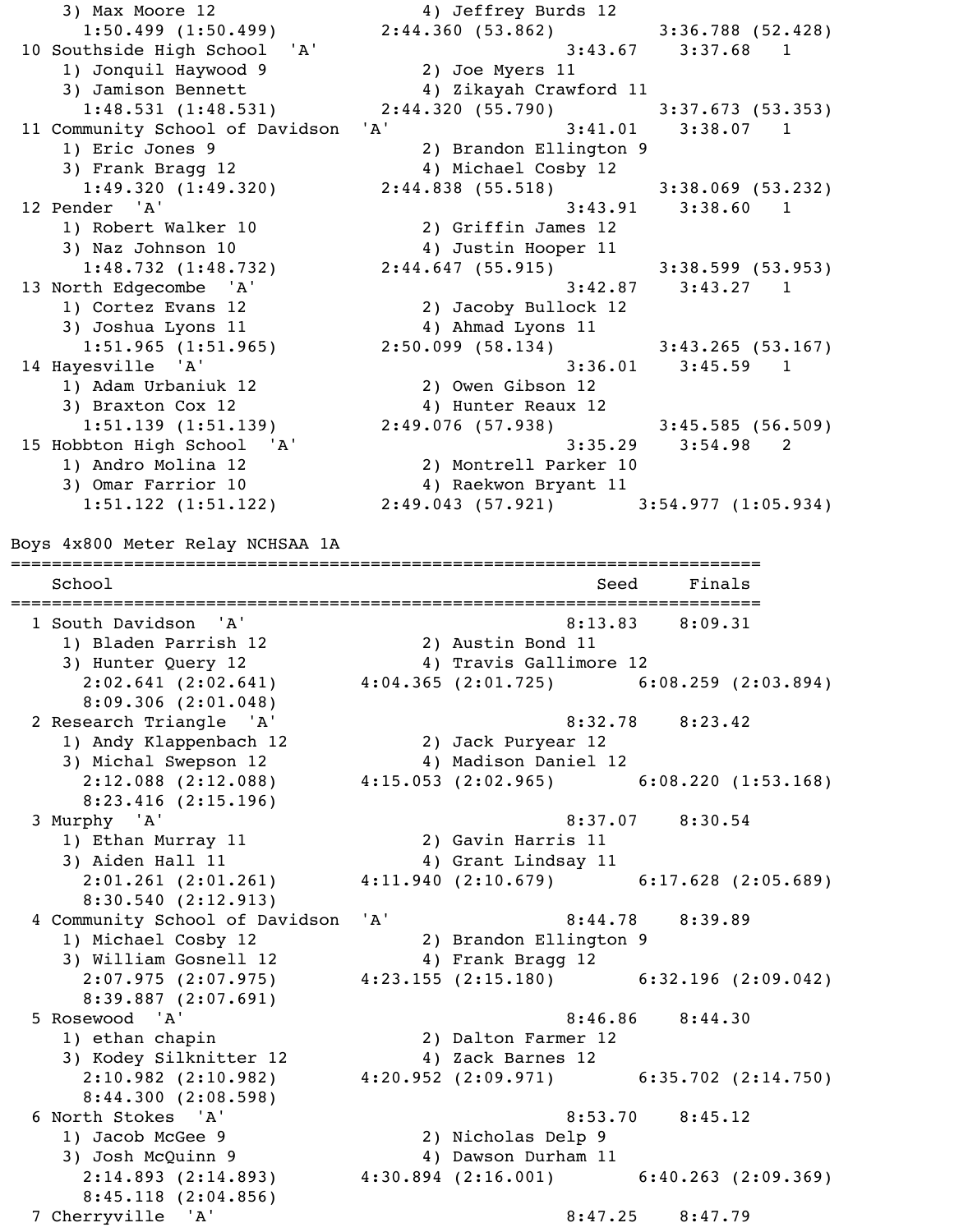1) Gage Tillman 12 2) Gabriel Branning 12 3) Davonte Martin 10  $\hskip1cm {4}$  Quinton Hollar 11 2:12.625 (2:12.625) 4:28.177 (2:15.552) 6:35.376 (2:07.200) 8:47.787 (2:12.412) 8 Rosman 'A' 8:49.77 8:50.25 1) William Partin 11 2) Ben Miner 10 3) Ethan Orr 12 2 2 2 4) Matthew Owen 12 2:12.403 (2:12.403) 4:29.910 (2:17.507) 6:41.666 (2:11.757) 8:50.247 (2:08.581) 9 Hobbton High School 'A' 8:48.62 8:56.60 1) Victor Aguirre 11 2) Andro Molina 12 3) Sean Silcott 4) Abraheem Alwahishi 12 2:10.845 (2:10.845) 4:24.877 (2:14.033) 6:38.433 (2:13.556) 8:56.593 (2:18.161) 10 Lejeune 'A' 8:58.67 8:58.38 1) Jeffrey Burds 12 2) Gage Bass 9 3) Giovanni Traversi-Adams 12 4) Max Moore 12 2:09.747 (2:09.747) 4:20.641 (2:10.894) 6:44.020 (2:23.379) 8:58.372 (2:14.353) 11 Walkertown 'A' 8:43.40 8:58.55 1) Daniel Parmesano 12 2) Donwill Jamison 12 3) James Warren 10 4) Blake Freeman 2:18.239 (2:18.239) 4:29.389 (2:11.151) 6:39.675 (2:10.287) 8:58.542 (2:18.867) 12 Camden County 'A' 9:05.03 9:02.50 1) Jeff Bryant 10 2) William Royal 9 3) Micah Tucker 9 4) Dominic Brooks 10 2:17.263 (2:17.263) 4:41.230 (2:23.968) 6:50.533 (2:09.303) 9:02.494 (2:11.962) 13 Southside High School 'A' 8:51.61 9:02.97 1) Luke Matthews 9 2) Remmington Huggins 10 3) Tyrese Johnson 10 4) Jonquil Haywood 9 2:18.019 (2:18.019) 4:38.878 (2:20.859) 6:54.290 (2:15.413) 9:02.965 (2:08.676) 14 Gray Stone Day School 'A' 8:50.09 9:03.79 1) Logan Hammill 12 2) Jordy Featherstone 12 3) Shane McManus 11 4) Samuel Lanning 11 2:14.011 (2:14.011) 4:30.506 (2:16.496) 6:44.417 (2:13.911) 9:03.790 (2:19.373) 15 Gates County 'A' 9:17.53 9:17.16 1) Will Leary 9 2) Haga Phillips<br>3) KJ Riddick 24) Kevontae Leary 3) KJ Riddick 4) Kevontae Leary 2:17.753 (2:17.753) 4:41.656 (2:23.904) 6:59.730 (2:18.075) 9:17.155 (2:17.425) 16 Pender 'A' 8:58.26 9:19.90 1) Lucas Bautista Santiago 11 2) Jose Cruz Rodriguez 12 3) Griffin James 12 (4) Noah Gurganus 10  $2:18.701$  (2:18.701)  $4:40.540$  (2:21.839) 7:02.661 (2:22.122) 9:19.896 (2:17.235)

Boys High Jump NCHSAA 1A

========================================================================= Name Year School Seed Finals ========================================================================= 1 Jacob Lewis 12 Robbinsville 6-04.00 6-04.00 2 Tyler Hanks 11 Alleghany 6-02.00 6-02.00 3 Ryan Winz 12 Camden Count 5-10.00 J6-02.00 4 Isaiah Cole 11 Bessemer Cit 6-02.00 6-00.00 5 Denzel Hayes 11 Walkertown 6-00.00 J6-00.00 5 Donovan Green 9 Mount Airy 6-00.00 J6-00.00 7 Andres Dominguez 11 Avery County 6-00.00 5-10.00 8 Austin Pruitt 10 North Stokes 6-00.00 J5-10.00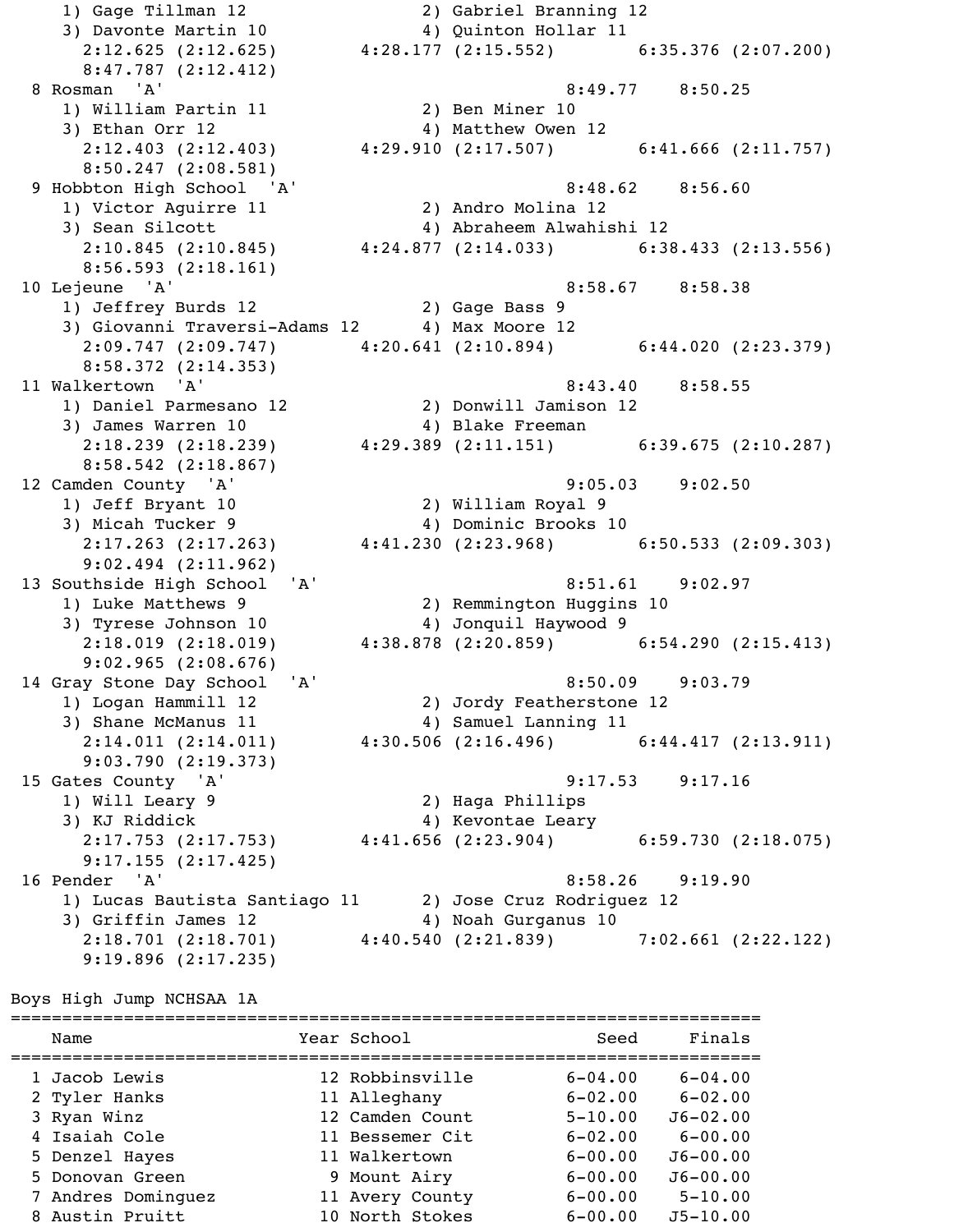| 9 Trel Mclean      | 11 Bessemer Cit | $6 - 00.00$ | $5 - 08.00$ |
|--------------------|-----------------|-------------|-------------|
| 9 Pollard Nakee    | 12 Tarboro      | $5 - 10.00$ | $5 - 08.00$ |
| 9 Matthew Fenz     | 12 Manteo       | $5 - 10.00$ | $5 - 08.00$ |
| -- Andre Devane    | 10 Pender       | $5 - 06.00$ | ΝH          |
| -- Terrion Addison | 11 North Duplin | $5 - 06.00$ | NH          |
| -- Kris Wright     | 10 Rosewood     | $5 - 06.00$ | NΗ          |

## Boys Pole Vault NCHSAA 1A

#### =========================================================================

|   | Name               | Year School     | Seed         | Finals        |
|---|--------------------|-----------------|--------------|---------------|
|   | 1 Cooper Reinert   | 12 Swain County | $12 - 06.00$ | $13 - 00.00$  |
|   | 2 Laith Nickell    | 12 North Stokes | $13 - 00.00$ | $12 - 06.00$  |
|   | 2 Reece Postell    | 12 Robbinsville | $11 - 06.00$ | $12 - 06.00$  |
|   | 4 Mark Tucker      | 12 North Stokes | $12 - 00.00$ | $J12 - 06.00$ |
|   | 5 Zach Chesnet     | 9 North Stokes  | $12 - 00.00$ | $12 - 00.00$  |
|   | 6 Tanner Wiggins   | 10 Swain County | $11 - 06.00$ | $J12 - 00.00$ |
|   | 7 Brodie Bowman    | 10 Swain County | $11 - 06.00$ | $11 - 06.00$  |
|   | 8 Collin King      | 12 Hobbton High | $10 - 00.00$ | $11 - 00.00$  |
| 9 | Jose Moreno        | 12 Princeton    | $11 - 00.00$ | $J11 - 00.00$ |
|   | 10 Tanner Smith    | 10 Rosewood     | $10 - 06.00$ | $10 - 06.00$  |
|   | 11 Kyle Mitchell   | 12 Gray Stone D | $10 - 06.00$ | $J10 - 06.00$ |
|   | 12 Luke Brush      | 10 Princeton    | $10 - 00.00$ | $10 - 00.00$  |
|   | 13 Anthony Schwend | 10 Lejeune      | $8 - 06.00$  | $9 - 00.00$   |
|   | -- Caleb Harding   | 11 Lejeune      | $7 - 06.00$  | NH            |
|   | -- Shane Gordon    | 12 Lejeune      | $9 - 03.00$  | NH            |

# Boys Long Jump NCHSAA 1A

|     | Name                 | Year School     | Seed                                     | Finals       | Wind   |
|-----|----------------------|-----------------|------------------------------------------|--------------|--------|
|     | 1 Da'Rod Crutchfield | 11 Lejeune      | ========================<br>$21 - 04.50$ | $22 - 06.50$ | $+0.0$ |
|     | 2 Nick Norris        | 12 Thomas Jeffe | $20 - 03.00$                             | $21 - 11.25$ | $-1.3$ |
|     | 3 Tyler Leek         | 12 Hayesville   | $22 - 03.75$                             | $21 - 09.50$ | $-0.1$ |
|     | 4 Jacob Cobbs        | 12 Winston-Sale | $20 - 04.25$                             | $21 - 06.00$ | 1.4    |
|     | 5 Tyler Hanks        | 11 Alleghany    | $20 - 01.75$                             | $20 - 09.50$ | 0.1    |
|     | 6 Fred Evans         | 12 West Columbu | $22 - 00.00$                             | $20 - 08.50$ | $-0.4$ |
|     | 7 Tamah Chestnutt    | 11 Union        | $19 - 08.00$                             | $20 - 06.50$ | $-1.5$ |
|     | 8 Haji Mcdaniels     | 11 Walkertown   | $20 - 10.00$                             | $20 - 04.50$ | $-2.3$ |
|     | 9 Carson Pledger     | 11 Mountain Isl | $20 - 06.25$                             | $20 - 02.50$ | $-1.1$ |
| 1 O | Lawrence Brown       | 12 Southside Hi | $20 - 07.50$                             | $20 - 00.00$ | $-0.1$ |
| 11  | Joseph Littlejohn    | 10 Winston-Sale | $20 - 01.00$                             | $19 - 10.00$ | $-2.0$ |
|     | 12 Ahmad Lyons       | 11 North Edgeco | $20 - 09.50$                             | $19 - 09.50$ | $-1.7$ |
|     | 13 Hunter Reaux      | 12 Hayesville   | $20 - 10.75$                             | $19 - 06.50$ | $-1.0$ |
|     | 14 Raekwon Bryant    | 11 Hobbton High | $19 - 07.00$                             | $19 - 01.25$ | $-0.7$ |
|     | 15 Zikayah Crawford  | 11 Southside Hi | $20 - 11.00$                             | $18 - 11.50$ | $-2.2$ |
|     | -- Blake Joyce       | 12 Heide Trask  | $19 - 06.00$                             | <b>FOUL</b>  |        |

# Boys Triple Jump NCHSAA 1A

| Name                            | Year School                        | Seed                         | Finals                       | Wind          |
|---------------------------------|------------------------------------|------------------------------|------------------------------|---------------|
| 1 Haji Mcdaniels                | 11 Walkertown                      | $45 - 03.50$                 | $45 - 11.50$                 | 0.6           |
| 2 Tre' Edwards<br>3 Trevor Carr | 12 Chatham Cent<br>12 Camden Count | $43 - 08.75$<br>$41 - 11.00$ | $45 - 00.00$<br>$44 - 11.50$ | 0.7<br>1.0    |
| 4 Carson Pledger                | 11 Mountain Isl                    | $42 - 06.50$                 | $43 - 02.25$                 | 1.6           |
| 5 Hunter Reaux                  | 12 Hayesville                      | $43 - 07.00$                 | $43 - 01.00$                 | $+0.0$        |
| 6 Brandon Prescott<br>7 Ben Cox | 12 Starmount<br>12 Riverside (1    | $42 - 09.00$<br>$41 - 07.50$ | $42 - 09.50$<br>$42 - 07.00$ | 0.2<br>$+0.0$ |
| 8 Tyler Leek                    | 12 Hayesville                      | $41 - 09.50$                 | $41 - 03.25$                 | $+0.0$        |
| 9 Alex Godwin                   | 11 Rosewood                        | $41 - 00.00$                 | $40 - 10.25$                 | $-0.8$        |
| 10 Ahmad Lyons                  | 11 North Edgeco                    | $41 - 03.50$                 | $40 - 05.50$                 | 0.8           |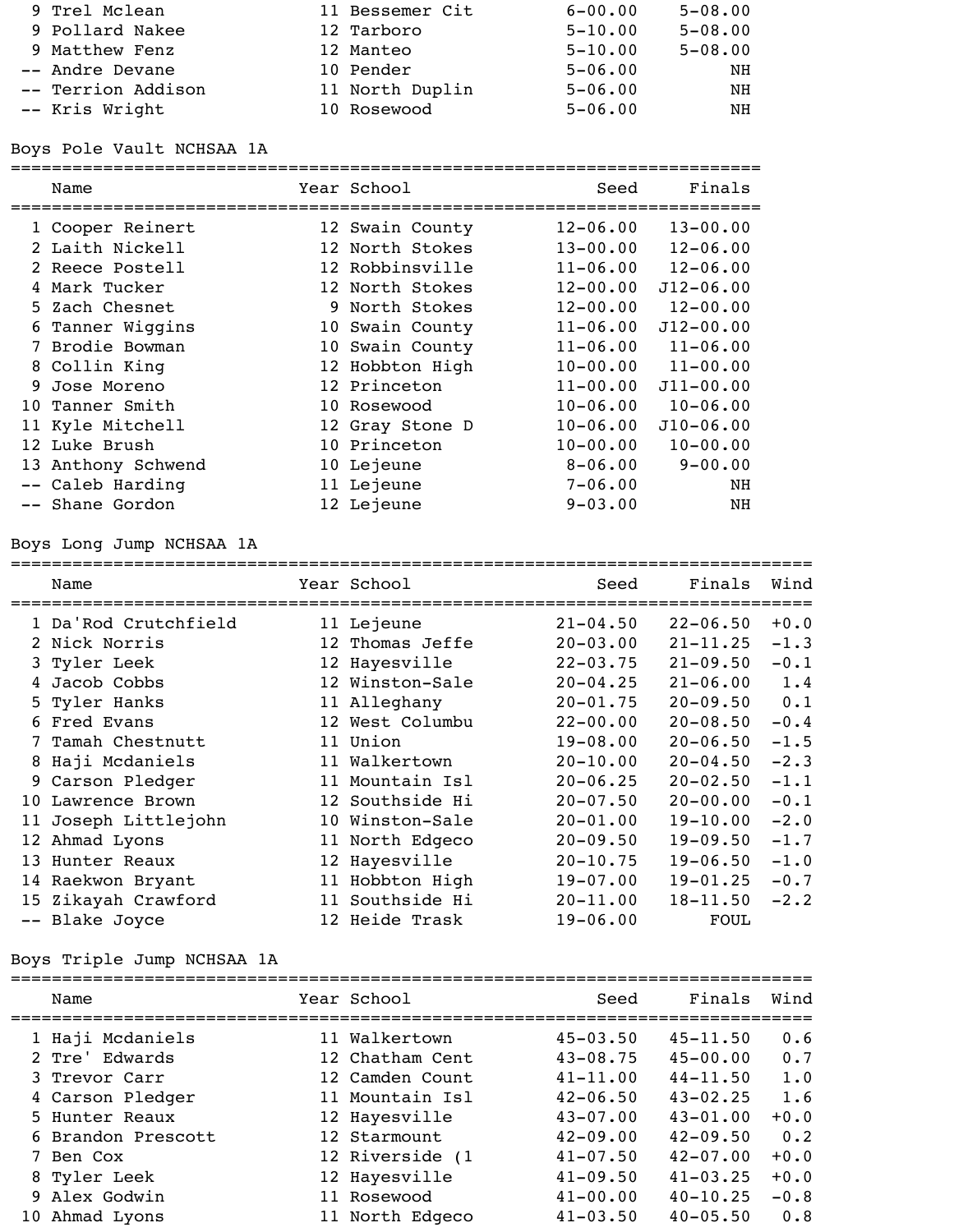| 11 Marquail Al-montaser | 12 Rosewood     | $39 - 10.00$ | $40 - 04.50$ 0.5   |     |
|-------------------------|-----------------|--------------|--------------------|-----|
| 12 Blake Joyce          | 12 Heide Trask  | $40 - 10.00$ | $J40-04.50$ +0.0   |     |
| 13 Jacob Cobbs          | 12 Winston-Sale | $42 - 07.00$ | $40 - 02.25$       | 0.1 |
| 14 Jamiroquia Faison    | 12 Hobbton High | $40 - 02.00$ | $39 - 08.00$       | 0.5 |
| 15 Cole West            | 11 Murphy       | $41 - 00.00$ | $37 - 10.50 + 0.0$ |     |
| -- Ronald Dennis        | 10 Southside Hi | $41 - 09.50$ | FOUL               |     |

Boys Shot Put NCHSAA 1A

=========================================================================

| Name                | Year School     | Seed         | Finals       |
|---------------------|-----------------|--------------|--------------|
| 1 Gabriel King      | 11 Mount Airy   | $54 - 08.75$ | $51 - 04.25$ |
| 2 Ross Lucia        | 12 North Stokes | $53 - 04.25$ | $51 - 01.75$ |
| 3 Cameron Debty     | 12 Andrews      | $46 - 02.75$ | $48 - 03.50$ |
| 4 Tyler Holloway    | 12 Andrews      | $44 - 00.75$ | $47 - 05.25$ |
| 5 Brandon Boyles    | 11 North Stokes | $44 - 01.75$ | $46 - 02.25$ |
| 6 Raekwon Mourning  | 12 Southside Hi | $47 - 09.00$ | $46 - 00.25$ |
| 7 Caleb Woodard     | 12 Swain County | $44 - 00.00$ | $44 - 06.25$ |
| 8 Jalen Price       | 12 Riverside (1 | $46 - 03.00$ | $44 - 05.50$ |
| 9 Ma'Leek Gilbert   | 12 South Creek  | $46 - 05.00$ | $44 - 04.50$ |
| 10 Alex Mckinney    | 11 Mitchell     | $44 - 06.50$ | $43 - 03.25$ |
| 11 Malcolm Malone   | 11 Mount Airy   | $46 - 11.50$ | $42 - 11.00$ |
| 12 Johnathan Jordan | 12 Heide Trask  | $45 - 06.00$ | $42 - 08.75$ |
| 13 D'Aome Mallory   | 12 Perquimans C | $47 - 04.00$ | $42 - 07.00$ |
| 13 Malik Rogers     | 12 Lakewood     | $45 - 01.50$ | $42 - 07.00$ |
| 15 Emiliano Mora    | 12 North Duplin | $44 - 06.00$ | $42 - 01.00$ |
| 16 Jalen Robinson   | 12 Hobbton High | $43 - 08.50$ | $41 - 02.25$ |

#### Boys Shot Put Wheelchair Wheelchair NCHSAA 1A

=========================================================================

| Name           | Year School     | Seed         | Finals       |
|----------------|-----------------|--------------|--------------|
| 1 Ty'quen Fain | Perquimans C    | $18 - 11.00$ | $19 - 01.00$ |
| 2 Tavis Colson | 12 North Stanly | $9 - 08.25$  | $8 - 11.50$  |

## Boys Discus Throw NCHSAA 1A

| Name                                                      | Year School            | Seed                  | Finals     |         |
|-----------------------------------------------------------|------------------------|-----------------------|------------|---------|
| 1 Gabriel King                                            | 11 Mount Airy          | $149 - 07$            | $156 - 01$ |         |
| 2 Ross Lucia                                              | 12 North Stokes 144-05 |                       | $143 - 02$ |         |
| 3 Malcolm Malone                                          | 11 Mount Airy          | $130 - 10$            | $128 - 02$ |         |
| 4 Dalton Kent                                             | 12 Murphy              | $134 - 03$ $126 - 11$ |            |         |
| 5 Brandon Boyles                                          | 11 North Stokes        | $135 - 10$            | $126 - 08$ |         |
| 6 Jazz Hanson                                             | 12 Manteo              | $119 - 02$            | $124 - 06$ |         |
| 7 Patrick Pepple                                          | 9 Northside (1         | $119 - 11$            | $124 - 05$ |         |
| 8 Ross Ensley                                             | 12 Swain County        | $123 - 07$            | $124 - 04$ |         |
| 9 Quantellis Andrews                                      | 12 North Edgeco        | $123 - 08$            | $122 - 11$ |         |
| 10 Chase Teesateskie                                      | 10 Murphy              | $133 - 01$            | $120 - 08$ |         |
| 11 Bradley Gurrola                                        | 12 Hobbton High        | $117 - 05$            | $118 - 04$ |         |
| 12 Ben Cox                                                | 12 Riverside (1        | $125 - 00$            | $115 - 09$ |         |
| 13 Darius Avery                                           | 11 Princeton           | $127 - 01$            | $113 - 10$ |         |
| 14 Dashawn Hand                                           | 11 Heide Trask         | $113 - 08$            | $107 - 10$ |         |
| 15 Andrew Powell                                          | 12 Whiteville          | $114 - 05$            | $103 - 04$ |         |
| 16 Logan Thurmond                                         | 11 Hayesville          | $120 - 11$ $84 - 11$  |            |         |
| Boys 100 Meter Dash NCHSAA 3A                             |                        |                       |            |         |
| 8 Advance: Top 2 Each Heat plus Next 4 Best Times<br>Name | Year School            | Seed                  | Prelims    | Wind H# |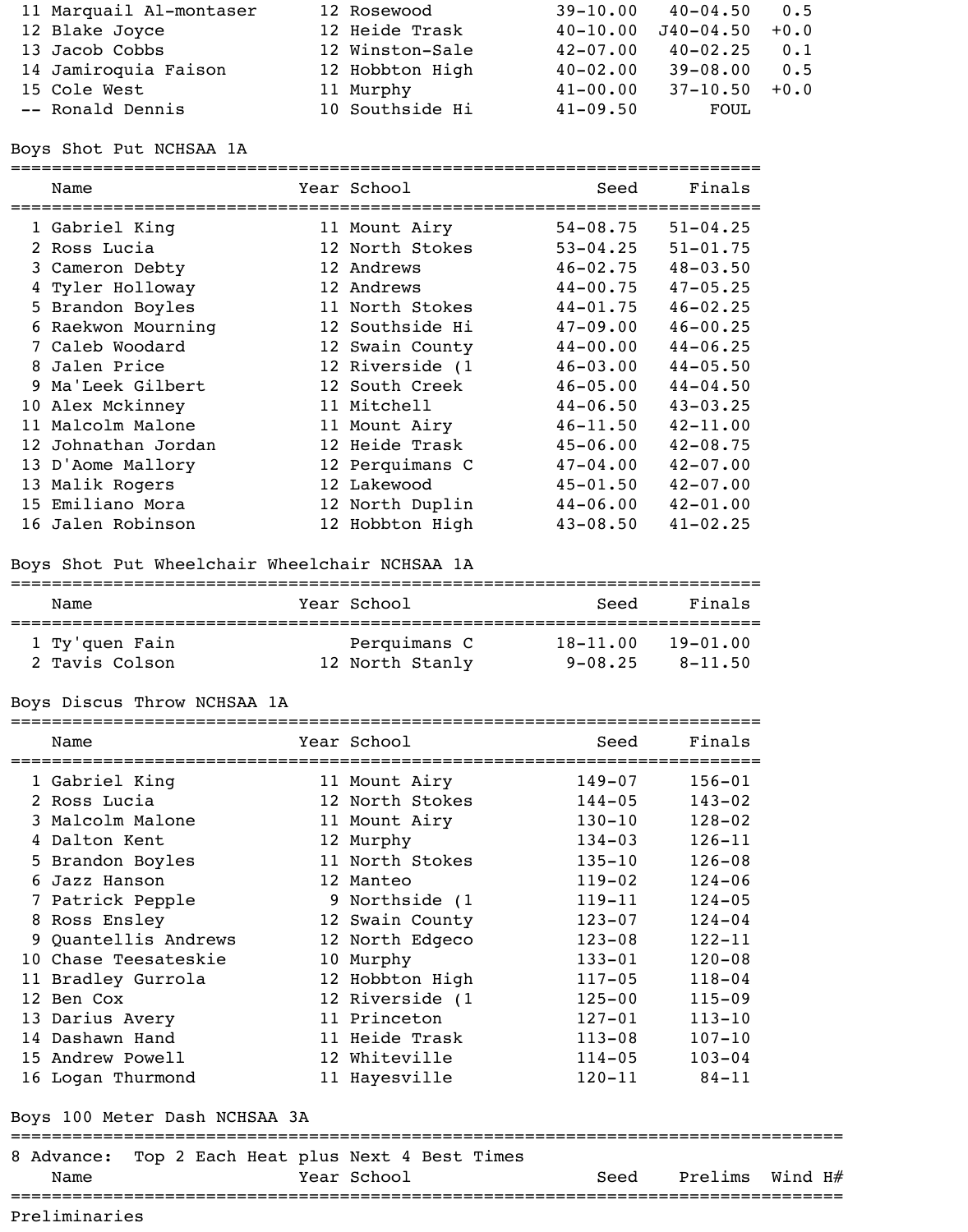| 1 Titus Toms          | 11 Burns         | 10.78 | 10.85Q           | 0.1           |        |
|-----------------------|------------------|-------|------------------|---------------|--------|
| 2 Kadarius Lotharp    | 12 Sun Valley    | 10.92 | 10.91Q           | $0.1 \quad 2$ |        |
| 3 Avin Lane           | 11 Cox Mill      | 10.90 | 10.890 0.1       |               |        |
| 4 Blake Hartsfield    | 12 Eastern Wayn  | 11.04 | 11.010           | $0.1 \quad 2$ |        |
| 5 William Wicks       | 12 Terry Sanfor  | 10.74 | $11.07q$ 0.1 2   |               |        |
| 6 Fabrice Funderburke | 11 Sun Valley    | 10.99 | $11.09q$ $0.1$ 1 |               |        |
| 7 Richard Kersey      | 12 Lee Senior    | 10.91 | 11.10q           | $0.1 \quad 2$ | 11.096 |
| 8 Cameron Council     | 10 Northwood     | 10.94 | 11.10q           | $0.1 \quad 1$ | 11.097 |
| 9 James Mcgee         | 11 A.C. Reynolds | 10.96 | 11.15            | $0.1 \quad 1$ |        |
| 10 Zachariah Cathcart | 12 Ashbrook      | 10.97 | 11.22            | $0.1 \quad 2$ |        |
| 11 Nadir Thompson     | 10 Southern Nas  | 11.17 | 11.24            | $0.1 \quad 1$ |        |
| 12 Josh Moore         | 10 West Craven   | 11.08 | 11.29            | $0.1 \quad 2$ |        |
| 13 Malik Mudenda      | 11 Northern Gui  | 11.06 | 11.30            | $0.1 \quad 1$ |        |
| 14 Jeremiah Miller    | 11 Sun Valley    | 11.13 | 11.35            | $0.1 \quad 2$ |        |
| 15 Josh Wilson        | 11 Ashbrook      | 11.16 | 11.50            | 0.1           |        |

### Boys 100 Meter Dash NCHSAA 3A

#### ==============================================================================

| Name                  | Year School     | Prelims | Finals | Wind |        |
|-----------------------|-----------------|---------|--------|------|--------|
| Finals                |                 |         |        |      |        |
| 1 Titus Toms          | 11 Burns        | 10.85   | 10.74  | 1.1  |        |
| 2 Avin Lane           | 11 Cox Mill     | 10.89   | 10.77  | 1.1  |        |
| 3 Richard Kersey      | 12 Lee Senior   | 11.10   | 10.83  | 1.1  |        |
| 4 Kadarius Lotharp    | 12 Sun Valley   | 10.91   | 10.84  | 1.1  |        |
| 5 Blake Hartsfield    | 12 Eastern Wayn | 11.01   | 10.89  | 1.1  |        |
| 6 Fabrice Funderburke | 11 Sun Valley   | 11.09   | 10.94  | 1.1  | 10.935 |
| 7 William Wicks       | 12 Terry Sanfor | 11.07   | 10.94  | 1.1  | 10.940 |
| 8 Cameron Council     | 10 Northwood    | 11.10   | 11.05  | 1.1  |        |

# Boys 200 Meter Dash NCHSAA 3A

|   | Name                  | Year School      | Seed  | Finals     | Wind H# |                |
|---|-----------------------|------------------|-------|------------|---------|----------------|
|   | 1 Nadir Thompson      | 10 Southern Nas  | 22.34 | 21.55      | 1.0     | - 2            |
|   | 2 William Wicks       | 12 Terry Sanfor  | 21.73 | 21.60      | 1.0     | -2             |
|   | 3 Avin Lane           | 11 Cox Mill      | 22.06 | 21.76      | 1.0     | - 2            |
| 4 | James Mcgee           | 11 A.C. Reynolds | 22.43 | 21.91      | 1.0     | - 2            |
|   | 5 Blake Hartsfield    | 12 Eastern Wayn  | 22.48 | 21.93      | 1.0     | -2             |
|   | 6 Jaicari Boone       | 11 Jacksonville  | 22.53 | 22.08      | 0.7     | $\mathbf{1}$   |
| 7 | Jaylon Sanders        | 12 West Rowan    | 22.57 | 22.25      | 0.7     | -1             |
|   | 8 Rashaed Whittington | 9 Jacksonville   | 22.83 | 22.33      | 0.7     | $\overline{1}$ |
|   | 9 Jamin Glenn         | 11 Hickory Ridg  | 22.91 | 22.36      | 0.7     | $\mathbf{1}$   |
|   | 10 Aj Love            | 12 Western Alam  | 22.47 | 22.37      | 1.0     | -2             |
|   | 11 Zachariah Cathcart | 12 Ashbrook      | 22.52 | 22.40      | 1.0     | $\overline{2}$ |
|   | 12 Hunter Reid        | 12 Patton        | 22.85 | 22.61      | 0.7     | $\mathbf{1}$   |
|   | 13 Tyree McFalling    | 12 Rockingham C  | 22.69 | 22.65      | 0.7     | $\mathbf{1}$   |
|   | -- Satorrius Uddyback | 12 Asheville     | 22.78 | <b>DNF</b> | 0.7     |                |

# Boys 400 Meter Dash NCHSAA 3A

| Name                  | Year School     | Seed  | Finals | H#            |
|-----------------------|-----------------|-------|--------|---------------|
| 1 Rj Russell          | 12 Richlands    | 49.14 | 48.86  | 2             |
| 2 Jazire Notice       | 11 Jacksonville | 48.79 | 48.91  | $\mathcal{L}$ |
| 3 Jaylon Sanders      | 12 West Rowan   | 49.08 | 49.46  | 2             |
| 4 Ryan Harrington     | 12 Jacksonville | 49.43 | 49.86  | 2             |
| 5 Tyree McFalling     | 12 Rockingham C | 50.06 | 49.90  | $\mathcal{L}$ |
| 6 Keandre Morrison    | 12 South Iredel | 50.15 | 50.16  |               |
| 7 Hunter Reid         | 12 Patton       | 50.09 | 50.29  |               |
| 8 Harrison Young      | 12 Chapel Hill  | 50.63 | 50.34  |               |
| 9 Marcus Medina Artis | 12 Hunt High Sc | 49.48 | 50.72  | $\mathcal{P}$ |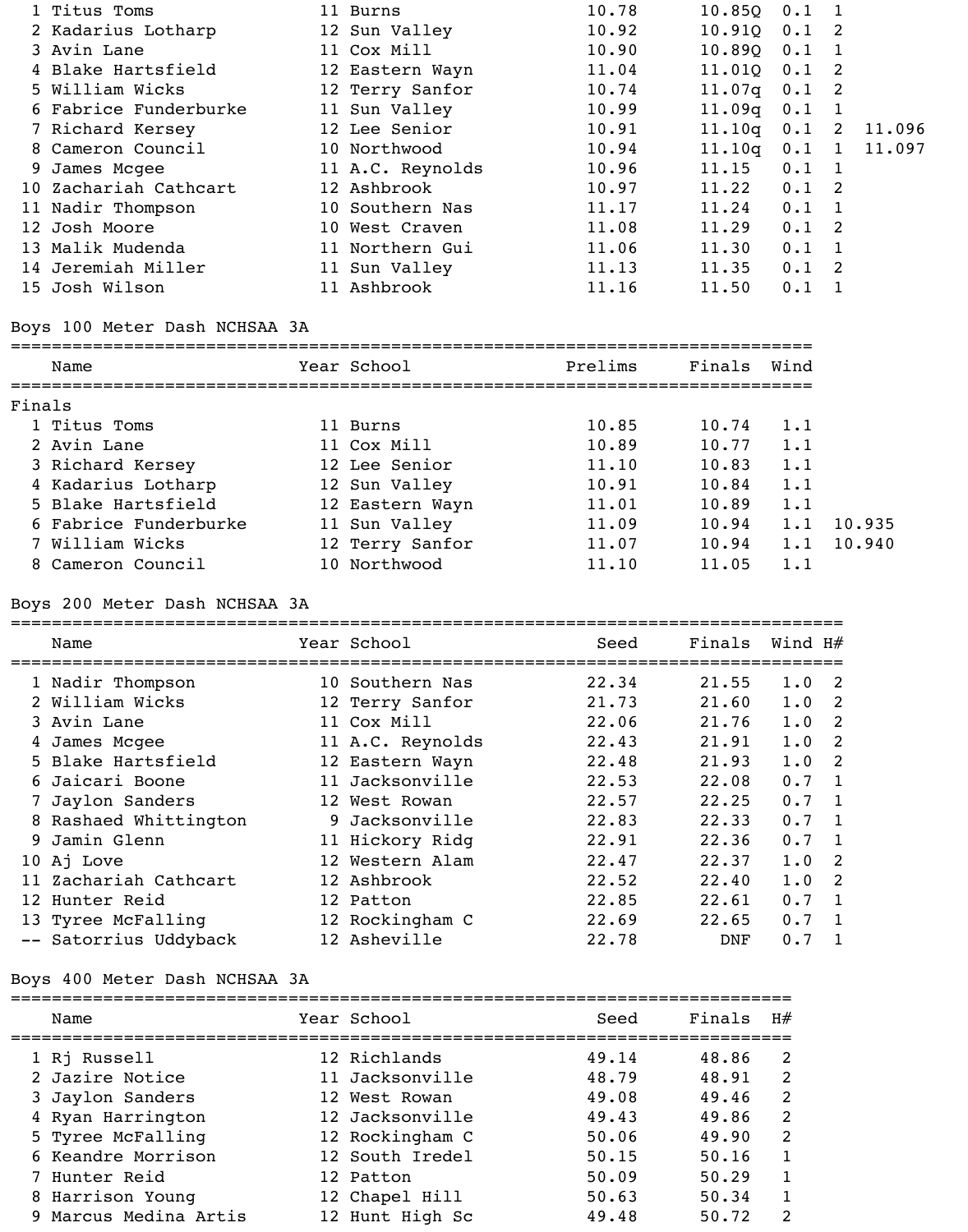| 10 James Bullock      | 10 Northern Van  | 51.27 | 50.83      |   |
|-----------------------|------------------|-------|------------|---|
| 11 Christian Trammell | 12 Hickory Ridg  | 50.43 | 51.07      |   |
| 12 Dalton Tallent     | 12 Patton        | 49.57 | 51.22      | 2 |
| 13 Devaniel Dale      | 12 East Rowan    | 50.35 | 52.22      |   |
| 14 Ronald Ramsey      | 11 Crest         | 51.64 | 52.46      |   |
| -- William Wicks      | 12 Terry Sanfor  | 49.60 | <b>DNF</b> |   |
| -- James Mcgee        | 11 A.C. Reynolds | 51.36 | DNF        |   |

Boys 800 Meter Run NCHSAA 3A

| Name                               | Year School                         | <b>Seed</b>         | Finals     |
|------------------------------------|-------------------------------------|---------------------|------------|
| ,================================= | ==============================      |                     |            |
| 1 Noah Shore                       | 12 Asheville                        | $1:59.70$ $1:56.23$ |            |
| 59.149 (59.149)                    | $1:56.224$ (57.075)                 |                     |            |
| 2 Walter Brown                     | 12 Southern Gui                     | 2:00.54             | 1:56.26    |
| 58.576 (58.576)                    | $1:56.258$ (57.683)                 |                     |            |
| 3 Darius Futrell                   | 12 Richlands                        | 1:57.59             | 1:56.41    |
| 58.883 (58.883)                    | 1:56.403(57.520)                    |                     |            |
| 4 Lawson Lamm                      | 12 Cleveland Hi                     | 1:59.51             | 1:57.33    |
| 58.990 (58.990)                    | $1:57.329$ (58.339)                 |                     |            |
| 5 Riley Smith                      | 12 Northern Gui                     | 1:57.62             | 1:57.47    |
| 58.904 (58.904)                    | $1:57.461$ (58.558)                 |                     |            |
| 6 Tyler Robakiewicz                | 12 Northern Gui                     | 2:00.30             | 1:58.43    |
| 58.328 (58.328)                    | $1:58.422$ $(1:00.095)$             |                     |            |
| 7 Alex Akers                       | 12 North Lincol                     | 2:00.60             | 1:58.81    |
|                                    | 58.716 (58.716) 1:58.804 (1:00.089) |                     |            |
| 8 Mason Bhatia                     | 11 Marvin Ridge                     | 1:59.43             | 1:58.95    |
| 59.990 (59.990) 1:58.944 (58.954)  |                                     |                     |            |
| 9 Terry Young                      | 12 Asheville                        | 2:01.96             | 2:00.86    |
| 59.530(59.530)                     | 2:00.853(1:01.323)                  |                     |            |
| 10 Dylan Shamburger                | 11 West Henderson                   | 2:02.49             | 2:01.03    |
| $1:00.229$ $(1:00.229)$            | $2:01.026$ (1:00.797)               |                     |            |
| 11 Andrew Burgess                  | 10 West Rowan                       | 2:00.97             | 2:01.49    |
| 59.280(59.280)                     | 2:01.490(1:02.210)                  |                     |            |
| 12 Stephen Dukes                   | 11 Gray's Creek                     | 2:00.84             | 2:01.58    |
| 59.935 (59.935)                    | 2:01.575(1:01.640)                  |                     |            |
| 13 Sage Turner                     | 12 Enka                             | 2:01.51             | 2:01.72    |
| 59.628(59.628)                     | 2:01.717(1:02.090)                  |                     |            |
| 14 Caleb Silver                    | 11 Smithfield-S                     | 1:59.17             | 2:01.95    |
| 59.105(59.105)                     | 2:01.947(1:02.842)                  |                     |            |
| 15 Stephen Whitehead               | 12 Northern Nas                     | 1:59.80             | 2:03.40    |
| 59.512 (59.512)                    | $2:03.397$ $(1:03.886)$             |                     |            |
| -- Hunter Gilbert                  | 12 Western Alam                     | 2:01.05             | <b>DNF</b> |
| 58.964 (58.964)                    |                                     |                     |            |

# Boys 1600 Meter Run NCHSAA 3A

| Name                                                                   | Year School                                                                  | Seed Finals         |  |
|------------------------------------------------------------------------|------------------------------------------------------------------------------|---------------------|--|
| 1 Noah Shore<br>$1:03.324$ $(1:03.324)$<br>4:14.475(1:01.105)          | 12 Asheville 4:27.72 4:14.48<br>$2:09.673$ (1:06.349) 3:13.371 (1:03.698)    |                     |  |
| 2 Mitchell Resor<br>$1:03.047$ $(1:03.047)$<br>$4:20.042$ $(1:06.060)$ | 12 Weddington H 4:26.91 4:20.05<br>$2:09.442$ (1:06.395) 3:13.982 (1:04.541) |                     |  |
| 3 Zachary Marchinko<br>1:03.113(1:03.113)<br>4:20.890(1:03.397)        | 12 Carson, Jess 4:27.51 4:20.89<br>$2:10.169$ (1:07.057) 3:17.494 (1:07.325) |                     |  |
| 4 Hunter Gilbert<br>59.508 (59.508)<br>$4:21.134$ $(1:09.403)$         | 12 Western Alam 4:18.64 4:21.14<br>$2:04.025$ (1:04.517) 3:11.732 (1:07.708) |                     |  |
| 5 Matthew Conner                                                       | 12 Weddington H                                                              | $4:27.49$ $4:22.72$ |  |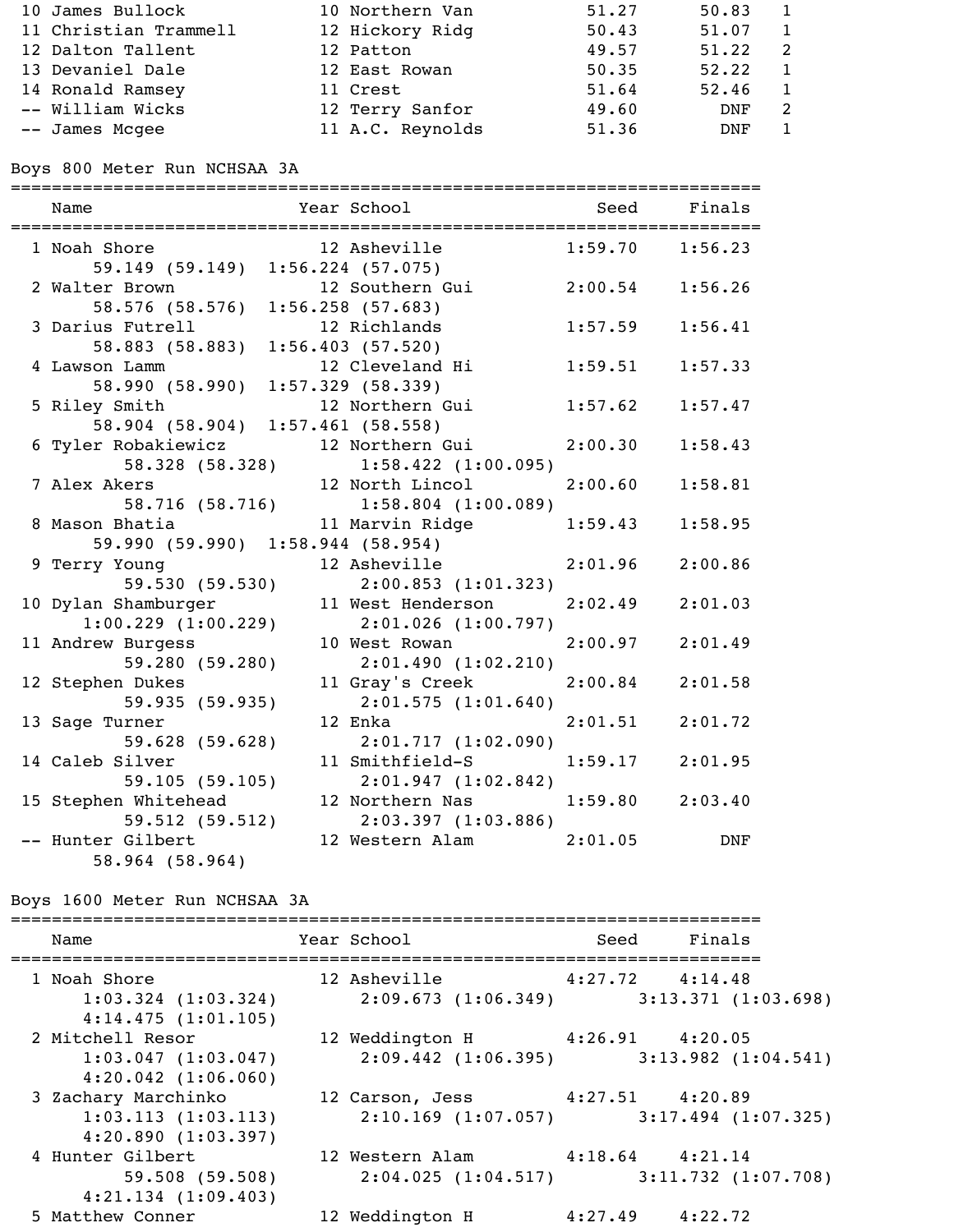1:02.852 (1:02.852) 2:10.023 (1:07.172) 3:17.349 (1:07.327) 4:22.718 (1:05.369) 6 Jacob Gonzalez 11 South Johnst 4:22.78 4:23.77 1:04.072 (1:04.072) 2:09.877 (1:05.805) 3:16.997 (1:07.120) 4:23.766 (1:06.770) 7 Coleman Cherry 12 Northern Nas 4:24.00 4:25.07 1:05.010 (1:05.010) 2:10.413 (1:05.403) 3:16.545 (1:06.133) 4:25.066 (1:08.521) 8 Dylan Shamburger 11 West Henderson 4:32.64 4:25.26 1:03.034 (1:03.034) 2:10.642 (1:07.608) 3:18.781 (1:08.140) 4:25.260 (1:06.479) 9 Davis Turner 10 Asheville 4:31.60 4:26.67 1:05.548 (1:05.548) 2:12.103 (1:06.555) 3:18.723 (1:06.620) 4:26.667 (1:07.945) 10 Caleb Silver 11 Smithfield-S 4:27.12 4:27.00 1:05.002 (1:05.002) 2:10.600 (1:05.599) 3:18.555 (1:07.955) 4:26.997 (1:08.443) 11 Alex Cornwell 12 Hickory Ridg 4:25.74 4:28.75 1:02.764 (1:02.764) 2:09.910 (1:07.147) 3:18.161 (1:08.251) 4:28.750 (1:10.589) 12 Sage Turner 12 Enka 4:29.73 4:29.12 1:05.414 (1:05.414) 2:13.393 (1:07.979) 3:21.684 (1:08.291) 4:29.113 (1:07.430) 13 Aaron Rand 12 Richlands 4:30.06 4:31.52 1:05.174 (1:05.174) 2:13.415 (1:08.241) 3:24.918 (1:11.504) 4:31.511 (1:06.593) 14 Ian Elliott 11 Cedar Ridge 4:29.13 4:32.56 1:05.589 (1:05.589) 2:13.168 (1:07.579) 3:23.787 (1:10.620) 4:32.553 (1:08.766) 15 Max Blackburn 12 Chapel Hill 4:29.26 4:33.70 1:05.403 (1:05.403) 2:12.900 (1:07.498) 3:23.496 (1:10.596) 4:33.693 (1:10.197) -- David Melville 10 Northern Gui 4:27.28 DNF

Boys 3200 Meter Run NCHSAA 3A

| Name |                         | Year School and Seed Finals                                             |  |  |
|------|-------------------------|-------------------------------------------------------------------------|--|--|
|      |                         |                                                                         |  |  |
|      |                         | 1 Matthew Conner 12 Weddington H 9:40.18 9:18.41                        |  |  |
|      |                         | $1:11.207$ (1:11.207) 2:21.378 (1:10.171) 3:31.660 (1:10.282)           |  |  |
|      |                         | 4:42.493 (1:10.834) 5:55.580 (1:13.087) 7:07.780 (1:12.201)             |  |  |
|      |                         | $8:17.718$ (1:09.939) 9:18.405 (1:00.687)                               |  |  |
|      |                         | 2 Gable Dershem 11 Cleveland Hi 9:50.15 9:20.79                         |  |  |
|      |                         | 1:11.533 (1:11.533) 2:21.828 (1:10.295) 3:32.092 (1:10.265)             |  |  |
|      |                         | 4:42.755 (1:10.664) 5:55.817 (1:13.062) 7:07.568 (1:11.751)             |  |  |
|      |                         | $8:17.395(1:09.827)$ 9:20.789 (1:03.395)                                |  |  |
|      |                         | 3 Mitchell Resor 12 Weddington H 9:41.59 9:22.31                        |  |  |
|      | $1:11.789$ $(1:11.789)$ | $2:21.539$ (1:09.750) 3:31.746 (1:10.207)                               |  |  |
|      |                         | $4:42.312$ (1:10.566) $5:55.071$ (1:12.760) 7:07.770 (1:12.700)         |  |  |
|      |                         | 8:17.526 (1:09.756) 9:22.310 (1:04.784)                                 |  |  |
|      |                         | 4 David Melville 10 Northern Gui 9:56.86 9:24.27                        |  |  |
|      | 1:10.417(1:10.417)      | $2:20.995$ (1:10.579) 3:31.270 (1:10.275)                               |  |  |
|      |                         | $4:41.913$ $(1:10.644)$ $5:54.852$ $(1:12.940)$ $7:07.500$ $(1:12.648)$ |  |  |
|      |                         | 8:18.066 (1:10.566) 9:24.261 (1:06.195)                                 |  |  |
|      |                         | 5 Zachary Marchinko (arson, Jess (314.14 9:30.20)                       |  |  |
|      | 1:10.685(1:10.685)      | $2:21.233$ $(1:10.549)$ $3:31.531$ $(1:10.299)$                         |  |  |
|      |                         | $4:42.169$ (1:10.639) $5:55.340$ (1:13.171) $7:09.530$ (1:14.191)       |  |  |
|      |                         | $8:23.184$ (1:13.655) 9:30.194 (1:07.010)                               |  |  |
|      |                         | 6 Alex Hazan 12 Weddington H 9:47.17 9:32.19                            |  |  |
|      | 1:12.217(1:12.217)      | $2:22.098$ (1:09.881) 3:32.805 (1:10.707)                               |  |  |
|      |                         | $4:43.999$ $(1:11.195)$ $5:57.038$ $(1:13.040)$ $7:10.407$ $(1:13.370)$ |  |  |
|      |                         | 8:23.298 (1:12.891) 9:32.186 (1:08.889)                                 |  |  |
|      |                         |                                                                         |  |  |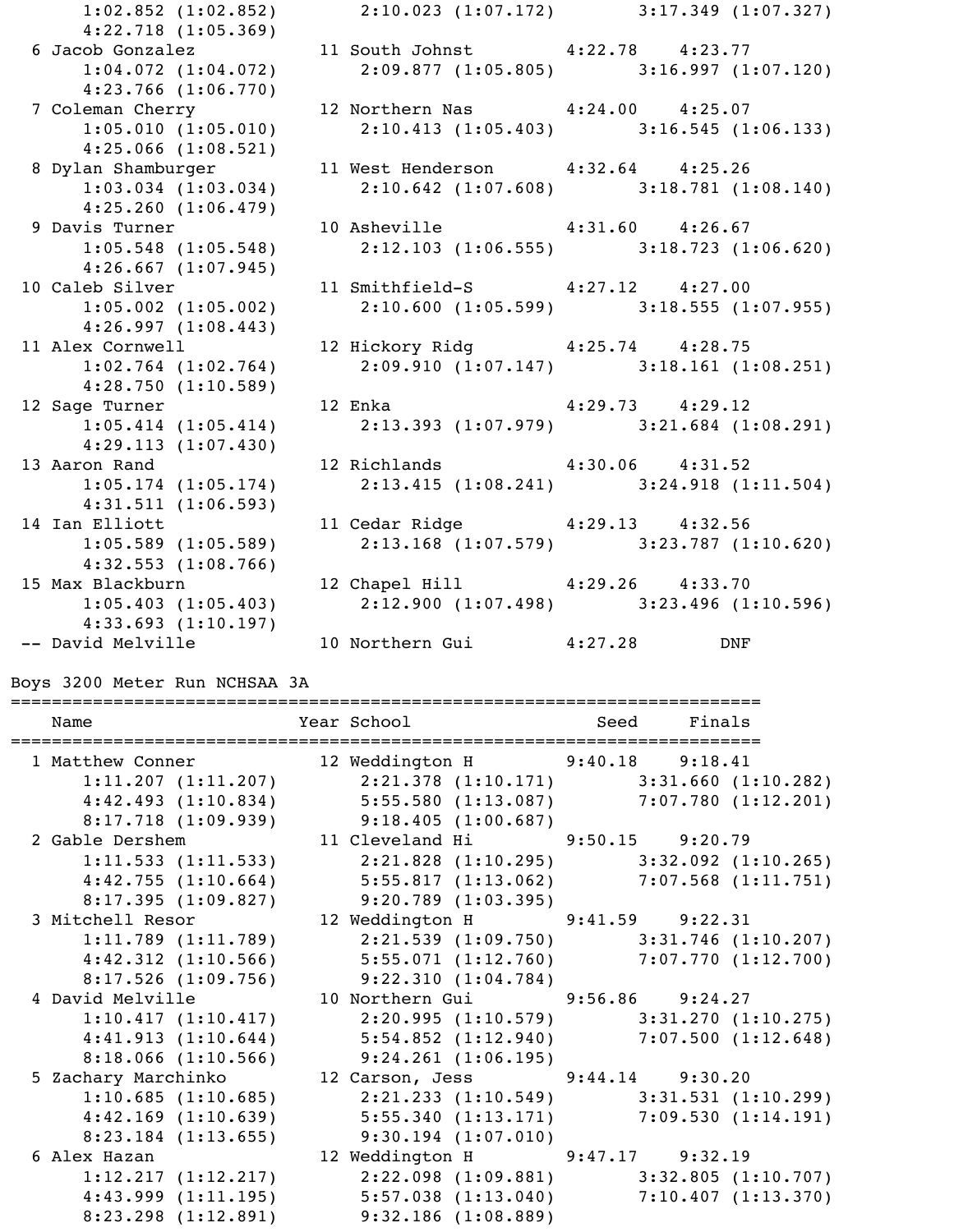7 Jacob Gonzalez 11 South Johnst 9:36.36 9:36.53 1:11.666 (1:11.666) 2:21.078 (1:09.413) 3:30.734 (1:09.656) 4:41.276 (1:10.542) 5:56.297 (1:15.022) 7:11.544 (1:15.247) 8:25.004 (1:13.461) 9:36.524 (1:11.521) 8 Haven Honeycutt 9 Asheville 9:58.51 9:37.44 1:11.988 (1:11.988) 2:23.108 (1:11.120) 3:34.593 (1:11.486) 4:47.027 (1:12.435) 6:00.389 (1:13.362) 7:14.046 (1:13.657) 8:26.561 (1:12.516) 9:37.436 (1:10.875) 9 Wyatt Dershem 11 Cleveland Hi 9:41.39 9:45.01 1:12.468 (1:12.468) 2:22.750 (1:10.282) 3:33.783 (1:11.034) 4:46.315 (1:12.532) 6:00.903 (1:14.588) 7:16.368 (1:15.466) 8:31.362 (1:14.994) 9:45.001 (1:13.640) 10 Jacob Franklin 12 Tuscola 9:57.75 9:49.02 1:11.964 (1:11.964) 2:22.068 (1:10.104) 3:33.132 (1:11.065) 4:44.194 (1:11.062) 5:57.633 (1:13.440) 7:14.173 (1:16.541) 8:31.604 (1:17.432) 9:49.016 (1:17.412) 11 Coleman Cherry 12 Northern Nas 9:43.32 9:50.01 1:13.092 (1:13.092) 2:23.133 (1:10.041) 3:34.052 (1:10.920) 4:46.595 (1:12.543) 6:01.215 (1:14.621) 7:17.278 (1:16.063) 8:35.828 (1:18.550) 9:50.007 (1:14.180) 12 Landon Maxwell 10 East Gaston 9:53.91 10:00.55 1:13.322 (1:13.322) 2:23.794 (1:10.472) 3:35.648 (1:11.855) 4:49.786 (1:14.138) 6:06.303 (1:16.518) 7:25.162 (1:18.859) 8:44.317 (1:19.155) 10:00.545 (1:16.229) 13 Ian Elliott 11 Cedar Ridge 10:02.45 10:03.02 1:12.819 (1:12.819) 2:24.320 (1:11.501) 3:38.249 (1:13.930) 4:54.578 (1:16.329) 6:13.228 (1:18.650) 7:31.794 (1:18.567) 8:49.781 (1:17.988) 10:03.011 (1:13.231) 14 Zach Allen 12 Chapel Hill 10:01.64 10:10.91 1:12.257 (1:12.257) 2:21.539 (1:09.283) 3:38.669 (1:17.130) 4:55.392 (1:16.723) 6:16.297 (1:20.906) 7:36.932 (1:20.635) 8:58.731 (1:21.800) 10:10.903 (1:12.172) 15 Nat Romaine 10 Chapel Hill 10:04.20 10:16.23 1:12.878 (1:12.878) 2:24.084 (1:11.206) 3:37.997 (1:13.913) 4:54.450 (1:16.454) 6:13.255 (1:18.805) 7:32.521 (1:19.266) 8:56.623 (1:24.102) 10:16.222 (1:19.600) -- Noah Shore 12 Asheville 9:57.04 DNF 56.281 (56.281) Boys 110 Meter Hurdles NCHSAA 3A ================================================================================= 8 Advance: Top 2 Each Heat plus Next 4 Best Times Name  $Year School$   $Year School$   $Seed$   $Prelims$   $Wind$   $H#$ ================================================================================= Preliminaries 1 Montee Mitchell 12 Orange 14.91 14.63Q 1.0 2 2 Travis Rodgers 12 Robinson, Ja 14.77 14.75Q 0.6 1 3 Juwan Houston 12 West Rowan 14.42 14.69Q 1.0 2 4 Jacobi Lloyd 11 Jacksonville 15.06 14.77Q 0.6 1 5 Earl Green 12 Southern Gui 14.43 14.80q 0.6 1 6 D'Jahe Ruffin 12 Nash Central 15.57 14.98q 1.0 2 7 Cameron Locust 12 Southern Lee 14.95 15.18q 1.0 2 8 Jonathan Romero 12 Rocky Mount 15.62 15.22q 1.0 2 9 Kalin Moore 12 Terry Sanfor 15.25 15.50 1.0 2 10 Ben Shelley 11 Marvin Ridge 15.07 15.55 0.6 1 11 Caleb Ferguson 11 Tuscola 15.26 15.60 0.6 1 12 Kristoff Wilson 12 Hibriten 15.54 15.61 0.6 1 13 Aveon Reid 10 Forestview 15.11 15.72 1.0 2 14 Wanya Alford 12 Cleveland Hi 15.92 16.19 1.0 2 15 Patrick Johnston 12 A.C. Reynolds 15.63 16.43 0.6 1

16 Devon Mitchell 10 Terry Sanfor 15.58 16.97 0.6 1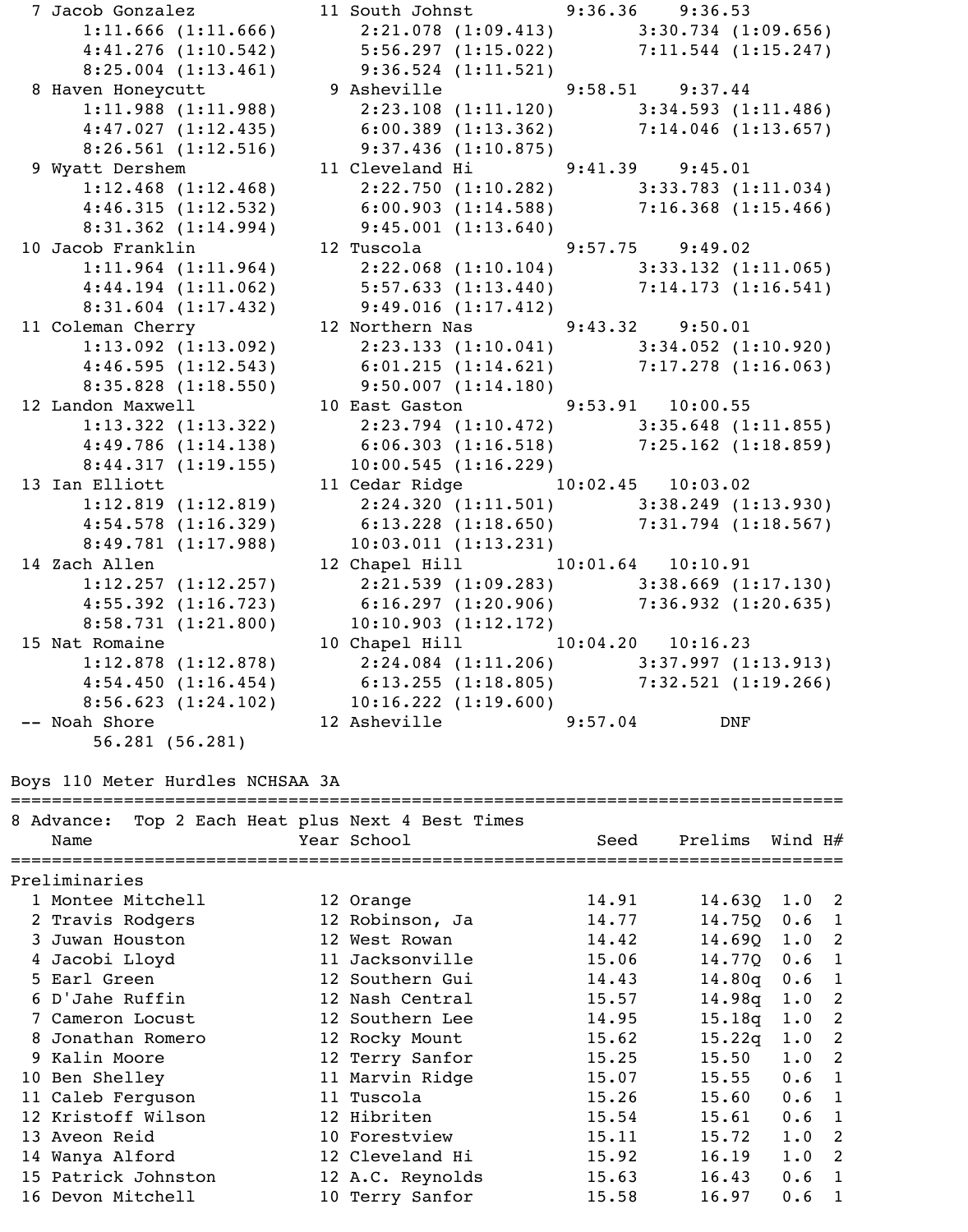# Boys 110 Meter Hurdles NCHSAA 3A

| Name               |                                                                                                                                                                                                                                                                                                                                                                                                                                          |                                  | Prelims                                                                                                                                                                                                                                                                                                                                                                                                                                                        | Finals                                                               | Wind                                                                                                       |
|--------------------|------------------------------------------------------------------------------------------------------------------------------------------------------------------------------------------------------------------------------------------------------------------------------------------------------------------------------------------------------------------------------------------------------------------------------------------|----------------------------------|----------------------------------------------------------------------------------------------------------------------------------------------------------------------------------------------------------------------------------------------------------------------------------------------------------------------------------------------------------------------------------------------------------------------------------------------------------------|----------------------------------------------------------------------|------------------------------------------------------------------------------------------------------------|
|                    |                                                                                                                                                                                                                                                                                                                                                                                                                                          |                                  |                                                                                                                                                                                                                                                                                                                                                                                                                                                                |                                                                      |                                                                                                            |
|                    |                                                                                                                                                                                                                                                                                                                                                                                                                                          |                                  |                                                                                                                                                                                                                                                                                                                                                                                                                                                                |                                                                      | 1.4                                                                                                        |
|                    |                                                                                                                                                                                                                                                                                                                                                                                                                                          |                                  |                                                                                                                                                                                                                                                                                                                                                                                                                                                                |                                                                      | 1.4                                                                                                        |
|                    |                                                                                                                                                                                                                                                                                                                                                                                                                                          |                                  |                                                                                                                                                                                                                                                                                                                                                                                                                                                                |                                                                      | 1.4                                                                                                        |
|                    |                                                                                                                                                                                                                                                                                                                                                                                                                                          |                                  |                                                                                                                                                                                                                                                                                                                                                                                                                                                                |                                                                      | 1.4                                                                                                        |
|                    |                                                                                                                                                                                                                                                                                                                                                                                                                                          |                                  |                                                                                                                                                                                                                                                                                                                                                                                                                                                                |                                                                      | 1.4                                                                                                        |
|                    |                                                                                                                                                                                                                                                                                                                                                                                                                                          |                                  |                                                                                                                                                                                                                                                                                                                                                                                                                                                                |                                                                      | 1.4                                                                                                        |
|                    |                                                                                                                                                                                                                                                                                                                                                                                                                                          |                                  |                                                                                                                                                                                                                                                                                                                                                                                                                                                                |                                                                      | 1.4                                                                                                        |
|                    |                                                                                                                                                                                                                                                                                                                                                                                                                                          |                                  |                                                                                                                                                                                                                                                                                                                                                                                                                                                                |                                                                      | 1.4                                                                                                        |
|                    |                                                                                                                                                                                                                                                                                                                                                                                                                                          |                                  |                                                                                                                                                                                                                                                                                                                                                                                                                                                                |                                                                      |                                                                                                            |
|                    |                                                                                                                                                                                                                                                                                                                                                                                                                                          |                                  |                                                                                                                                                                                                                                                                                                                                                                                                                                                                |                                                                      |                                                                                                            |
| Name               |                                                                                                                                                                                                                                                                                                                                                                                                                                          |                                  | Seed                                                                                                                                                                                                                                                                                                                                                                                                                                                           | Finals                                                               | H#                                                                                                         |
|                    |                                                                                                                                                                                                                                                                                                                                                                                                                                          |                                  |                                                                                                                                                                                                                                                                                                                                                                                                                                                                |                                                                      |                                                                                                            |
|                    |                                                                                                                                                                                                                                                                                                                                                                                                                                          |                                  | 39.97                                                                                                                                                                                                                                                                                                                                                                                                                                                          | 38.97                                                                | 2                                                                                                          |
|                    |                                                                                                                                                                                                                                                                                                                                                                                                                                          |                                  | 38.63                                                                                                                                                                                                                                                                                                                                                                                                                                                          | 39.03                                                                | 2                                                                                                          |
|                    |                                                                                                                                                                                                                                                                                                                                                                                                                                          |                                  | 38.54                                                                                                                                                                                                                                                                                                                                                                                                                                                          | 39.51                                                                | $\overline{2}$                                                                                             |
|                    |                                                                                                                                                                                                                                                                                                                                                                                                                                          |                                  | 40.44                                                                                                                                                                                                                                                                                                                                                                                                                                                          | 39.52                                                                | $\overline{2}$                                                                                             |
| Cameron Locust     |                                                                                                                                                                                                                                                                                                                                                                                                                                          |                                  | 40.34                                                                                                                                                                                                                                                                                                                                                                                                                                                          | 39.84                                                                | $\overline{2}$                                                                                             |
|                    |                                                                                                                                                                                                                                                                                                                                                                                                                                          |                                  | 40.54                                                                                                                                                                                                                                                                                                                                                                                                                                                          | 40.15                                                                | $\mathbf{1}$                                                                                               |
|                    |                                                                                                                                                                                                                                                                                                                                                                                                                                          |                                  | 39.99                                                                                                                                                                                                                                                                                                                                                                                                                                                          | 40.69                                                                | $\overline{2}$                                                                                             |
|                    |                                                                                                                                                                                                                                                                                                                                                                                                                                          |                                  | 40.97                                                                                                                                                                                                                                                                                                                                                                                                                                                          | 41.07                                                                | $\mathbf{1}$                                                                                               |
|                    |                                                                                                                                                                                                                                                                                                                                                                                                                                          |                                  | 41.26                                                                                                                                                                                                                                                                                                                                                                                                                                                          | 41.08                                                                | $\mathbf{1}$                                                                                               |
|                    |                                                                                                                                                                                                                                                                                                                                                                                                                                          |                                  | 41.34                                                                                                                                                                                                                                                                                                                                                                                                                                                          | 42.00                                                                | $\mathbf{1}$                                                                                               |
|                    |                                                                                                                                                                                                                                                                                                                                                                                                                                          |                                  | 40.71                                                                                                                                                                                                                                                                                                                                                                                                                                                          | 42.09                                                                | $\mathbf{1}$                                                                                               |
|                    |                                                                                                                                                                                                                                                                                                                                                                                                                                          |                                  | 39.55                                                                                                                                                                                                                                                                                                                                                                                                                                                          | 42.38                                                                | 2                                                                                                          |
|                    |                                                                                                                                                                                                                                                                                                                                                                                                                                          |                                  | 41.36                                                                                                                                                                                                                                                                                                                                                                                                                                                          | 42.96                                                                | $\mathbf{1}$                                                                                               |
|                    |                                                                                                                                                                                                                                                                                                                                                                                                                                          |                                  | 41.64                                                                                                                                                                                                                                                                                                                                                                                                                                                          | 43.90                                                                | $\mathbf{1}$                                                                                               |
|                    |                                                                                                                                                                                                                                                                                                                                                                                                                                          |                                  | 40.26                                                                                                                                                                                                                                                                                                                                                                                                                                                          | 44.49                                                                | 2                                                                                                          |
| 16 Kristoff Wilson |                                                                                                                                                                                                                                                                                                                                                                                                                                          |                                  | 41.23                                                                                                                                                                                                                                                                                                                                                                                                                                                          | 47.24                                                                | $\mathbf{1}$                                                                                               |
|                    | Finals<br>1 Earl Green<br>2 Juwan Houston<br>Jacobi Lloyd<br>4 Travis Rodgers<br>5 D'Jahe Ruffin<br>Montee Mitchell<br>7 Cameron Locust<br>8 Jonathan Romero<br>1 Earl Green<br>2 Jalen Martin<br>3 Ben Shelley<br>4 Jacobi Lloyd<br>6 Montee Mitchell<br>7 Juwan Houston<br>Joshua Melton<br>Dominick Green<br>10 Malcolm Smith<br>11 Austin Holmes<br>12 Delante Sykes<br>13 Patrick Johnston<br>14 Malcolm Wade<br>15 Jonathan Romero | Boys 300 Meter Hurdles NCHSAA 3A | Year School<br>12 Southern Gui<br>12 West Rowan<br>11 Jacksonville<br>12 Robinson, Ja<br>12 Nash Central<br>12 Orange<br>12 Southern Lee<br>12 Rocky Mount<br>Year School<br>12 Southern Gui<br>11 Concord<br>11 Marvin Ridge<br>11 Jacksonville<br>12 Southern Lee<br>12 Orange<br>12 West Rowan<br>12 Southern Dur<br>10 Southern Dur<br>12 Triton<br>12 St. Stephens<br>11 Ashbrook<br>12 A.C. Reynolds<br>11 Nash Central<br>12 Rocky Mount<br>12 Hibriten | 14.80<br>14.69<br>14.77<br>14.75<br>14.98<br>14.63<br>15.18<br>15.22 | ==================================<br>14.44<br>14.57<br>14.76<br>14.81<br>15.16<br>15.17<br>15.39<br>16.88 |

# Boys 4x100 Meter Relay NCHSAA 3A

| School                                                             | Seed                                                     | Finals | H#             |
|--------------------------------------------------------------------|----------------------------------------------------------|--------|----------------|
| 1 Sun Valley 'A'<br>1) Daniel Thomas 12                            | 42.37<br>2) Jeremiah Miller 11                           | 41.75  | 2              |
| 3) Fabrice Funderburke 11<br>2 Cox Mill 'A'<br>1) Tommy Dawkins 12 | 4) Kadarius Lotharp 12<br>42.81<br>2) Tyler Manigault 11 | 42.55  | 2              |
| 3) Kenneth Roach 11<br>3 Eastern Wayne 'A'<br>1) Nation Best 12    | 4) Avin Lane 11<br>42.55<br>2) Kamone Best 12            | 43.08  | 2              |
| 3) Robert Gonzalez 12<br>4 West Craven High 'A'                    | 4) Blake Hartsfield 12<br>42.63                          | 43.17  | 2              |
| 1) Kavon Carmen 10<br>3) James Smith 11<br>5 Southern Lee 'A'      | 2) Sage Lilly 11<br>4) Josh Moore 10<br>43.68            | 43.58  | $\overline{2}$ |
| 1) James Mccurry 10<br>3) William Griner 10<br>6 Richlands 'A'     | 2) Kenneth Cotton 10<br>4) James Chambers 9<br>43.10     | 43.59  | 2              |
| 1) Odane Ferguson 12<br>3) Ryan Cayson 12                          | 2) Shayvon Kornegay 11<br>4) Tae Norman 12               |        |                |
| 7 Statesville 'A'<br>1) Kelin Keaton 11<br>3) Kevin Millsaps 10    | 43.73<br>2) Samuel Johnson 10<br>4) Tyrek Morrison 12    | 43.72  | 1              |
| 8 Northern Guilford 'A'<br>1) Malik Mudenda 11                     | 43.72<br>2) Cameron Mangano 12                           | 43.84  | 1              |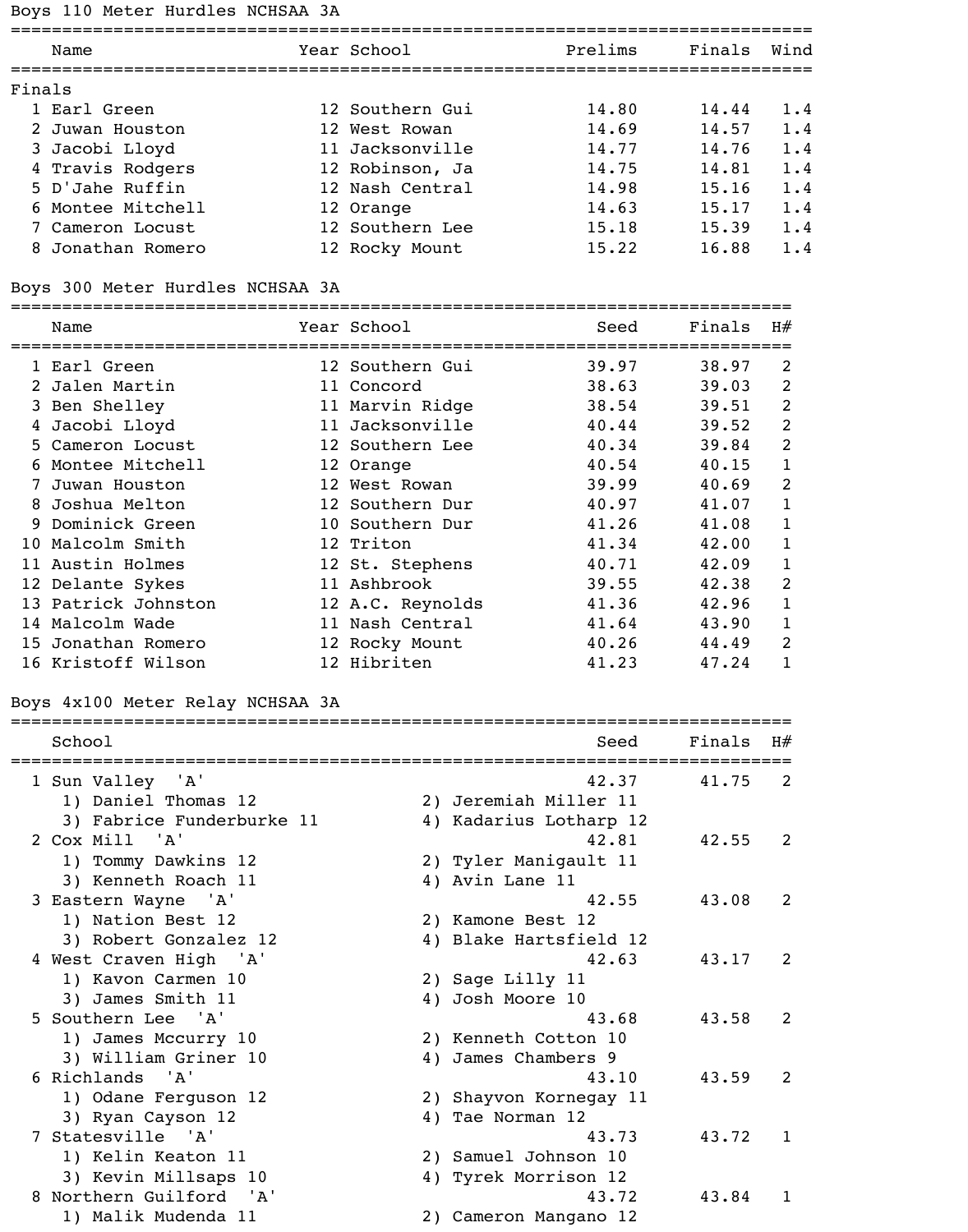| 3) Michael Royster 11   |    | 4) Max Maynard 12        |         |              |
|-------------------------|----|--------------------------|---------|--------------|
| 9 Asheville 'A'         |    | 43.74                    | 43.88 1 |              |
| 1) Keenan Hines 10      |    | 2) Keevon Hines 10       |         |              |
| 3) Ahmad Shivers 10     |    | 4) Satorrius Uddyback 12 |         |              |
| 10 Ashbrook 'A'         |    | 43.52                    | 44.00   | 2            |
| 1) Josh Wilson 11       |    | 2) Eric Green 10         |         |              |
| 3) Idrise Strange 10    |    | 4) Zachariah Cathcart 12 |         |              |
| 11 North Henderson 'A'  |    | 44.15                    | 44.04   | $\mathbf{1}$ |
| 1) Darien Pachacos 11   |    | 2) Carl Robinson 11      |         |              |
| 3) Trevor Craft 12      |    | 4) Kalin Ensley 9        |         |              |
| 12 Western Alamance 'A' |    | 43.75                    | 44.23   | $\mathbf{1}$ |
| 1) Treshon Miles 11     |    | 2) Christian Daniels 10  |         |              |
| 3) Emmanuel Miles 12    |    | 4) Aj Love $12$          |         |              |
| 13 North Gaston 'A'     |    | 44.50                    | 44.52   | 1            |
| 1) Isaiah McNeil 9      |    | 2) Quadray Watson 12     |         |              |
| 3) Kareem Kennedy 9     |    | 4) Caleb Rhyne 11        |         |              |
| 14 Orange 'A'           |    | 44.33                    | 44.53   | $\mathbf{1}$ |
| 1) Devondrez Moore 11   |    | 2) Keshawn Thompson 11   |         |              |
| 3) Kendall Whitted 9    |    | 4) Morgan Paschall 9     |         |              |
| 15 White Oak 'A'        |    | 43.03                    | 44.69   | 2            |
| 1) Dominique Tate 12    |    | 2) d brown               |         |              |
| 3) Keimonie McCarter    |    | 4) Edward Anthony 10     |         |              |
| -- Hickory Ridge 'A'    |    | 43.73                    | DNF     | 1            |
| 1) Devonte Gill 12      |    | 2) Garrett Losaw 10      |         |              |
| 3) Matt Ojanit 11       | 4) | Jamin Glenn 11           |         |              |

Boys 4x200 Meter Relay NCHSAA 3A

============================================================================ School Seed Finals H# ============================================================================ 1 Sun Valley 'A' 1:28.44 1:27.60 2 1) Kadarius Lotharp 12 2) Daniel Thomas 12 3) Fabrice Funderburke 11 (4) Jeremiah Miller 11 2 Cox Mill 'A' 1:28.17 1:28.44 2 1) Canann Mckenzie 11 12) Tyler Manigault 11 3) Kenneth Roach 11 4) Avin Lane 11 3 Terry Sanford 'A' 1:29.52 1:28.98 2 1) Hector Sanchez 10 2) Shamon Elliot 11 3) Kalin Moore 12 4) William Wicks 12 4 West Rowan 'A' 1:29.02 1:29.21 2 1) Juwan Houston 12 2) Joel Thomas-Morales 12 3) Javon Quarles 11 (4) Jaylon Sanders 12 5 Ashbrook 'A' 1:29.85 1:29.22 2 1) Josh Wilson 11 2) Eric Green 10 3) Ja'Qualin Brown 11 4) Zachariah Cathcart 12 6 Western Alamance 'A' 1:30.03 1:29.58 1 1) Nate Clapp 10 2) Patrick Dumornay 12 3) Christian Daniels 10 4) Aj Love 12 7 Southern Nash 'A' 1:30.35 1:29.97 1 1) Dae'one Wilkins 10 2) Zonovan Knight 9 3) Chris Lucas 12 4) Nadir Thompson 10 8 Jacksonville 'A' 1:29.29 1:29.99 2 1) Jacobi Lloyd 11 2) Rashaed Whittington 9 3) Deavion Dickson 11 4) Jaicari Boone 11 9 West Craven High 'A' 1:28.81 1:30.53 2 1) James Smith 11 2) Sage Lilly 11 3) Kavon Carmen 10 4) Josh Moore 10 10 Hickory Ridge 'A' 1:30.37 1:30.66 1 1) Devonte Gill 12 2) Matt Ojanit 11 3) Garrett Losaw 10 4) Jamin Glenn 11 11 Northern Guilford 'A' 1:30.58 1:30.75 1 1) Malik Mudenda 11 2) Max Maynard 12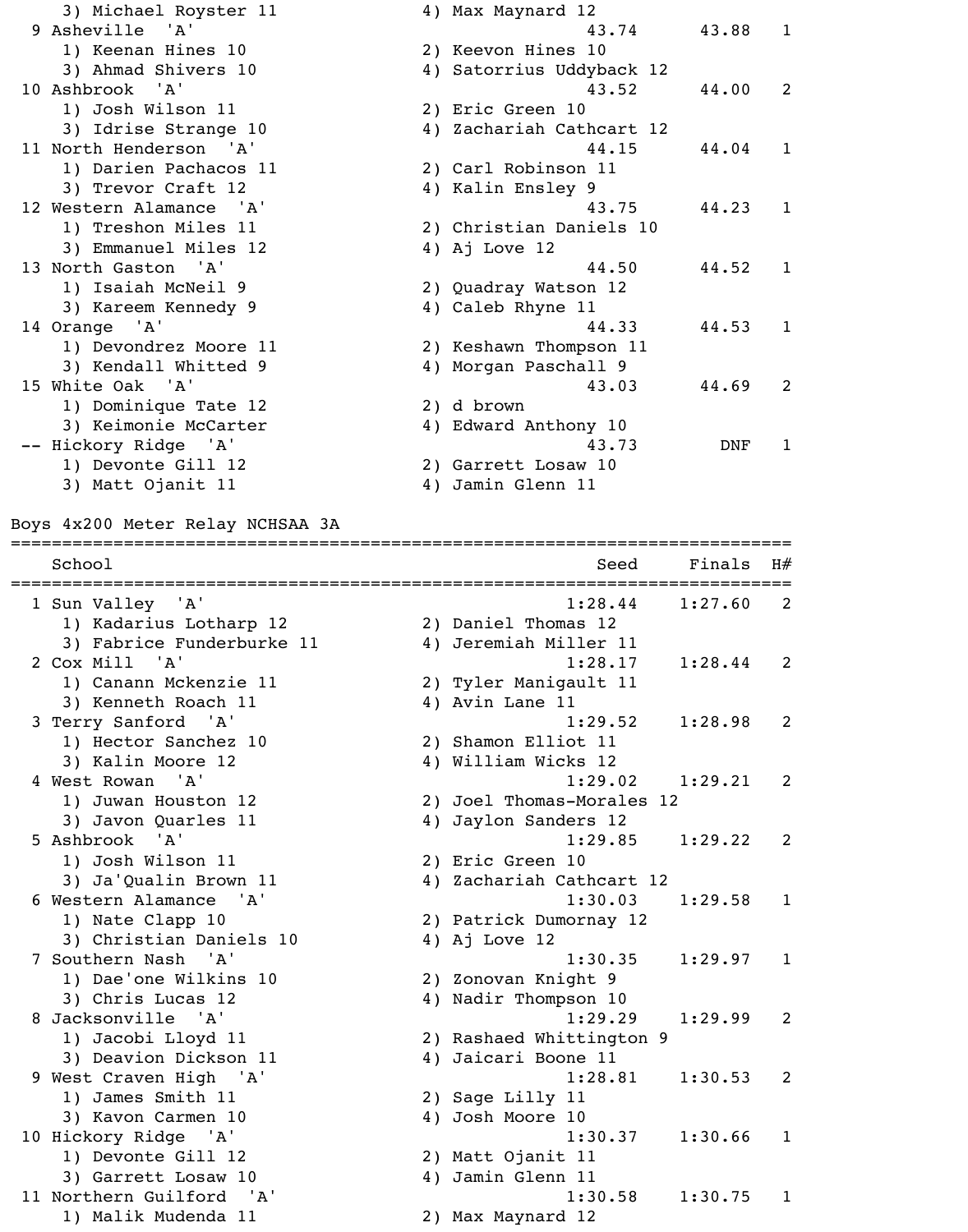3) Cameron Mangano 12 4) Stedman Ellington 12 12 North Buncombe 'A' 1:33.08 1:31.55 1 1) Mason Isgrig 12 2) David Elkins 11 3) Salvador Garcia 10 4) Blake Matthews 11 13 Eastern Guilford High School 'A' 1:31.92 1:32.01 1 1) James Artis 11 2) Malik Brooks 12 3) Joseph Smith 12 4) Jacob Smith 14 Hickory 'A' 1:32.60 1:32.21 1 1) Joseph McCorkle 12 2) Zaveon McCluney 11 3) Zach Walker 12 4) Tyran Flowers 12 15 White Oak 'A' 1:29.96 1:34.82 2 1) Dominique Tate 12 2) d brown 3) Bobby Smith 12 4) Edward Anthony 10 -- Kings Mountain 'A' 1:33.04 DNF 1 1) S Grier 2) Malik Banner 11 3) Tray Lee 10 4) S Reid

Boys 4x400 Meter Relay NCHSAA 3A

============================================================================ School Seed Finals H# ============================================================================ 1 Jacksonville 'A' 3:18.76 3:19.71 2 1) Richard Fisher 12 (2) Ryan Harrington 12<br>3) Rashawn Massey 11 (2) 4) Jazire Notice 11 3) Rashawn Massey 11 1:40.796 (1:40.796) 2:31.951 (51.156) 3:19.710 (47.759) 2 White Oak 'A' 3:21.62 3:20.59 2 1) aaron ashworth 2) Edward Anthony 10 3) d brown 3) d brown 4) Dominique Tate 12 1:41.387 (1:41.387) 2:31.611 (50.225) 3:20.587 (48.976) 3 West Rowan 'A' 3:24.03 3:20.87 2 1) Cameron Butler 11 2) Joel Thomas-Morales 12 3) Juwan Houston 12 4) Jaylon Sanders 12 1:42.192 (1:42.192) 2:31.909 (49.717) 3:20.867 (48.959) 4 Richlands 'A' 3:19.88 3:21.31 2 1) Kevon Pascoe 12 2) Darius Futrell 12 3) Aaron Rand 12 4) Rj Russell 12 1:42.141 (1:42.141) 2:33.108 (50.967) 3:21.302 (48.195) 5 North Buncombe 'A' 3:26.71 3:24.91 2 1) Mason Isgrig 12 2) David Elkins 11 3) Logan Anderson 12 4) Blake Matthews 11 1:43.054 (1:43.054) 2:35.893 (52.839) 3:24.909 (49.016) 6 Southern Guilford 'A' 3:27.63 3:25.85 2 1) Walter Brown 12 2) Matthew Hedrick 10 3) Jeremiah Hedrick 12 4) Earl Green 12 1:42.732 (1:42.732) 2:34.654 (51.922) 3:25.848 (51.195) 7 Concord 'A' 3:28.67 3:26.76 1 1) Donovan Spriggs 11 2) Rodi Feldleit 12 3) Gabe Stainback 11 4) Jalen Martin 11 1:45.866 (1:45.866) 2:37.811 (51.946) 3:26.752 (48.941) 8 Cuthbertson High School 'A' 3:28.08 3:26.99 2 1) Kendric Ivey 11 2) Alec Cerillo 12 3) Garrett Nickelson 12 4) Casey Stamper 11 1:45.089 (1:45.089) 2:36.493 (51.405) 3:26.989 (50.496) 9 Western Alamance 'A' 3:30.07 3:27.39 1 1) Hunter Gilbert 12 2) Nate Clapp 10 3) Aj Love 12 4) Christian Daniels 10 1:43.846 (1:43.846) 2:36.019 (52.173) 3:27.386 (51.367) 10 Southern Durham 'A' 3:31.64 3:28.78 1 1) Nybrion Jackson 11 2) Montrel Cooper 11 3) Dominick Green 10 4) Joshua Melton 12 1:45.159 (1:45.159) 2:37.735 (52.577) 3:28.774 (51.040) 11 Southern Nash 'A' 3:26.46 3:29.68 2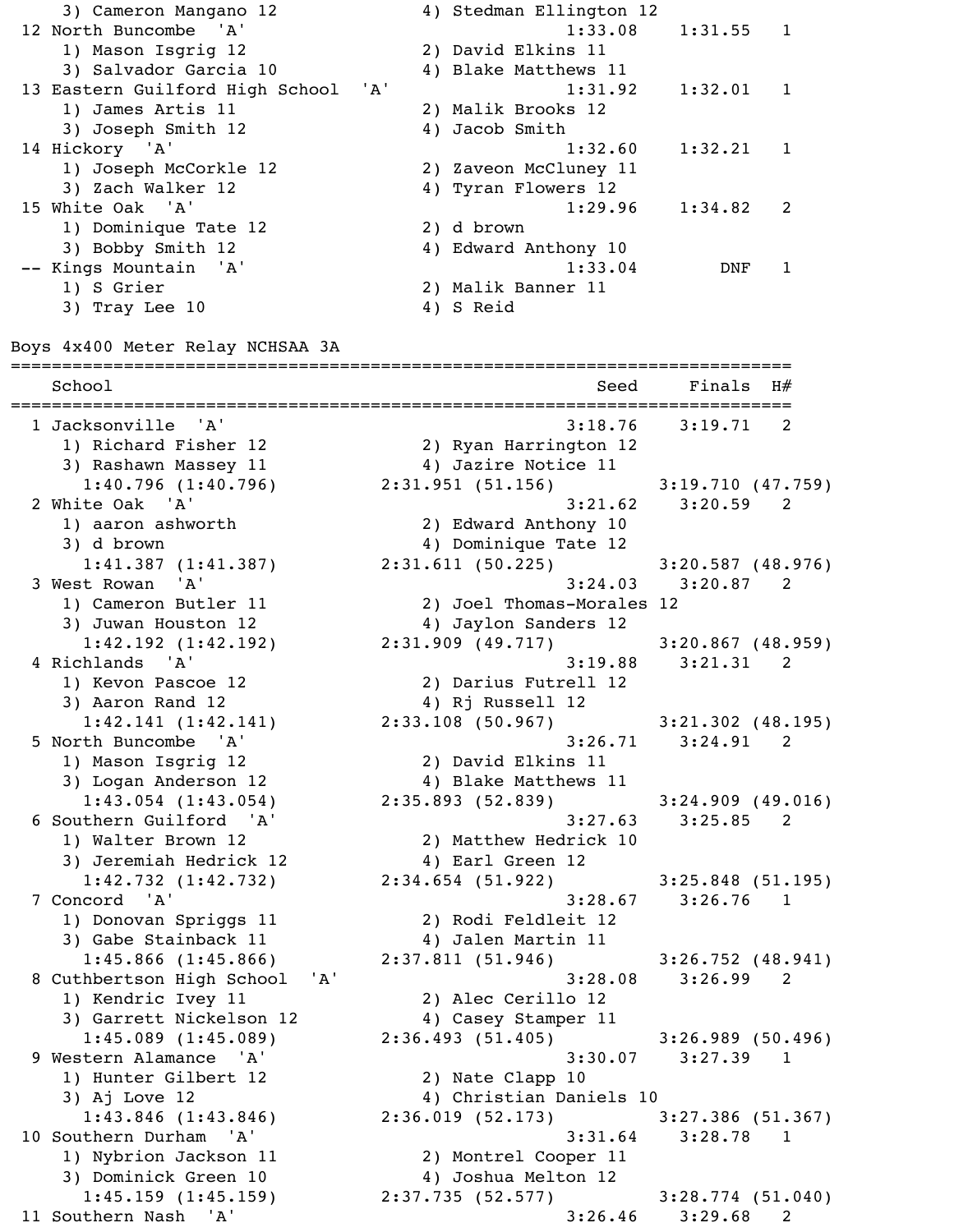1) Dae'one Wilkins 10 2) Nadir Thompson 10 3) Jaquay Mitchell 12 4) Chris Lucas 12 12 Eastern Guilford High School 'A' 3:31.67 3:30.11 1 1) Dominique Graves 10 2) Malik Brooks 12 3) Jaylen Alston 10 4) Derayshawn Ray 11 13 Patton 'A' 3:30.13 3:31.40 1 1) Hunter Reid 12 2) Hunter Butler 10 3) Noah Sheets 9 4) Dalton Tallent 12 14 North Henderson 'A' 3:33.57 3:31.49 1 1) Carl Robinson 11 2) Darien Pachacos 11 3) Raul Ortiz 12 (2008) 4) Trevor Craft 12 15 Southern Lee 'A' 3:32.74 3:39.03 1 1) Benjamine Buie 9 2) James Chambers 9 3) James Mccurry 10 4) Cameron Locust 12 -- Ashbrook 'A' 3:32.87 DNF 1 1) Rashaad Stephens 10 2) Josh Wilson 11 3) King Floyd 12 4) Michael Seager 12  $\overline{1:48.397}$   $\overline{1:48.397}$   $\overline{2:47.509}$  (59.112)

 1:42.521 (1:42.521) 2:35.671 (53.151) 3:29.680 (54.009) 1:46.542 (1:46.542) 2:40.035 (53.493) 3:30.108 (50.073)  $1:47.277$  (1:47.277) 2:37.759 (50.482) 3:31.394 (53.636) 1:45.910 (1:45.910) 2:39.736 (53.827) 3:31.489 (51.753) 1:49.401 (1:49.401) 2:44.003 (54.603) 3:39.028 (55.025)

Boys 4x800 Meter Relay NCHSAA 3A

========================================================================= School School Seed Finals ========================================================================= 1 Richlands 'A' 7:49.13 7:47.56 1) Aaron Rand 12 2) Kevon Pascoe 12<br>3) Ri Russell 12 2 1) Al Darius Futroll 1 3) Rj Russell 12 4) Darius Futrell 12 1:58.690 (1:58.690) 3:58.109 (1:59.419) 5:51.744 (1:53.635) 7:47.553 (1:55.810) 2 Weddington High School 'A' 8:00.07 7:53.81 1) Colton Jordan 12 2) Alex Hazan 12 3) Matthew Conner 12 4) Mitchell Resor 12 1:59.598 (1:59.598) 4:00.735 (2:01.138) 5:57.584 (1:56.850) 7:53.806 (1:56.222) 3 Jacksonville 'A' 8:05.00 7:55.33 1) Richard Fisher 12 2) Ryan Harrington 12 3) Rashawn Massey 11 4) Jazire Notice 11<br>2:03.161 (2:03.161) 4:02.564 (1:59.403) 2:03.161 (2:03.161) 4:02.564 (1:59.403) 5:59.605 (1:57.042) 7:55.329 (1:55.725) 4 Asheville 'A' 8:22.15 7:55.76 1) Haven Honeycutt 9 2) Davis Turner 10 3) Terry Young 12 4) Noah Shore 12 2:05.031 (2:05.031) 4:04.060 (1:59.029) 6:02.630 (1:58.571) 7:55.754 (1:53.125) 5 Northern Guilford 'A' 8:07.11 8:03.58 1) Tyler Robakiewicz 12 2) Isaac Barnette 11 3) Sam Nash 12 4) Riley Smith 12 2:01.090 (2:01.090) 4:02.959 (2:01.869) 6:04.702 (2:01.744) 8:03.575 (1:58.873) 6 Carson, Jesse C 'A' 8:06.11 8:10.14 1) Silas Wertz 10 2) Dylan Koontz 12 3) Zachary Marchinko 12 4) Nick Cox 12 2:02.209 (2:02.209) 4:04.963 (2:02.755) 6:07.524 (2:02.561) 8:10.139 (2:02.615) 7 Swansboro 'A' 8:08.62 8:12.90 1) Liam Anderson 10 2) Derick Detoro 10 3) Jared Wollenschlager 12 4) Ricky Kidwell 10 2:03.350 (2:03.350) 4:09.324 (2:05.975) 6:13.609 (2:04.285)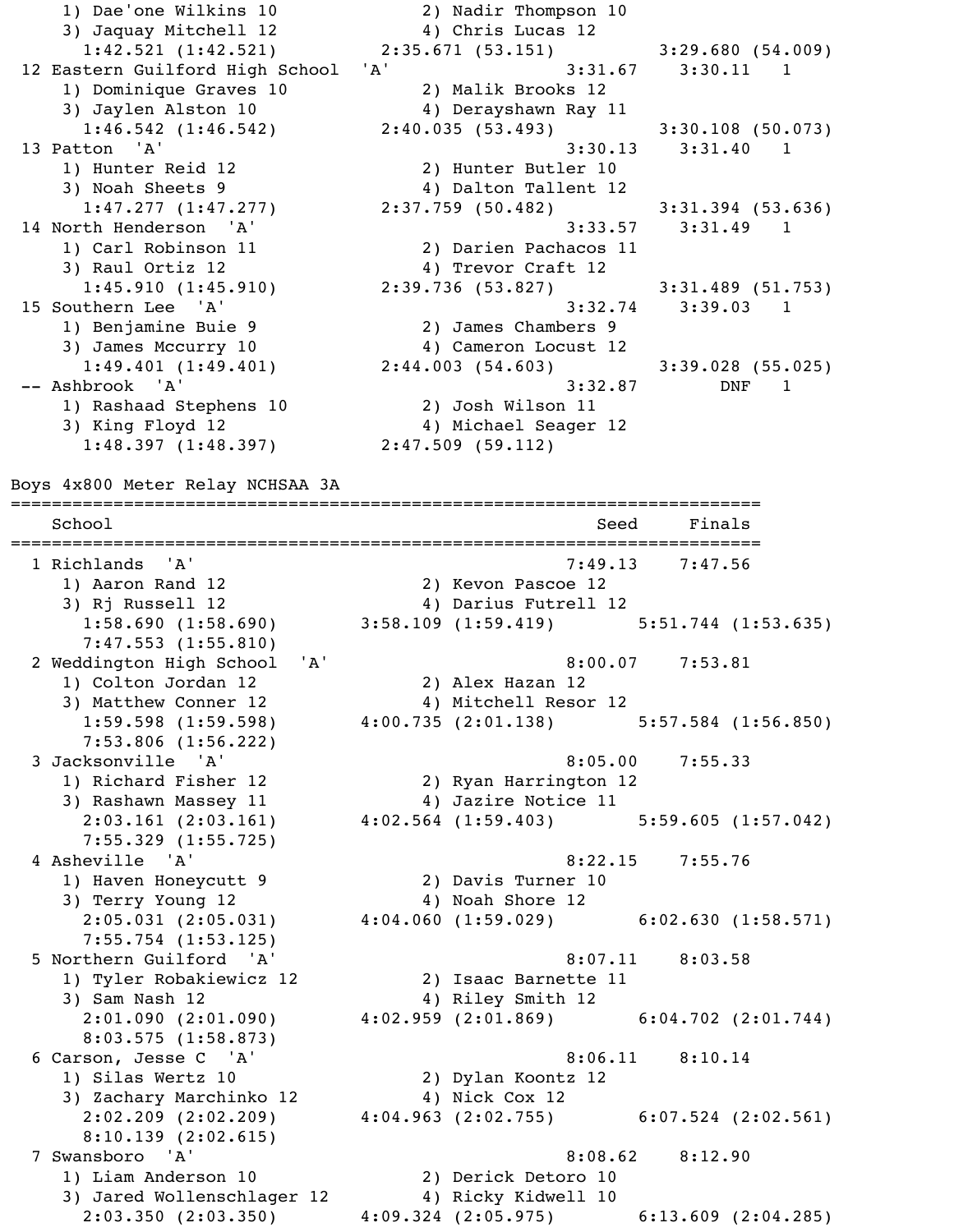8:12.897 (1:59.289) 1) Coleman Beaver 12 2) Austin Beaver 10 3) Logan Bemis 11 (4) Ethan Bemis 11 8:13.395 (1:59.218) 1) Domenick Dibiase 12 2) Chad Campbell 11 3) Jackson Moore 12 (4) Trent Pyrtle 12 8:16.497 (2:04.178) 3) McKinney Brooks 11  $\hskip1cm \hskip1cm 4$ ) Devon Williams 8:21.998 (2:04.289) 1) Jose Robles 12 2) Jose Rodriguez 9 3) Austin Edney 11 (4) Raul Ortiz 12 8:22.816 (2:04.120) 8:26.802 (2:06.001) 1) Tal Dor-el 11 2) Logan Anderson 12 3) Luke Shealy 11  $\hskip1cm \hskip1cm 4$ ) Sean Kirchner 12 8:27.960 (2:07.798) 1) Ben Verchick 9 2) Trace Fraley 10 8:31.642 (2:04.003) 1) Cameron Butler 11 2) Thomas Waldo 9 3) Andrew Burgess 10 4) Michael Anton 12 8:44.685 (2:07.971) 1) Brad Barbee 12 2) Bryan Barbee 12 3) Jayden Hefner 10 4) Grant Harper 9

8 Northwest Cabarrus 'A' 3:08.86 8:13.40 2:05.783 (2:05.783) 4:10.903 (2:05.120) 6:14.177 (2:03.275) 9 Topsail 'A' 8:11.20 8:16.50 2:04.425 (2:04.425) 4:10.581 (2:06.157) 6:12.320 (2:01.739) 10 Terry Sanford 'A' 8:16.03 8:22.00 1) Edward Tellez 11 2) Devon Pratt 11<br>3) McKinney Brooks 11 4) Devon Williams 2:08.073 (2:08.073) 4:10.781 (2:02.709) 6:17.709 (2:06.928) 11 North Henderson 'A' 8:23.80 8:22.82 2:06.582 (2:06.582) 4:12.242 (2:05.661) 6:18.697 (2:06.455) 12 Chapel Hill 'A' 8:36.92 8:26.81 1) Ben Campbell 2) Tyler Yandrofski 10 3) Silas Buckner 4) Daniel Kleissler 12 2:07.685 (2:07.685) 4:12.836 (2:05.151) 6:20.802 (2:07.966) 13 North Buncombe 'A' 8:31.54 8:27.96  $2:05.858$  (2:05.858) 4:11.191 (2:05.334) 6:20.162 (2:08.971) 14 Union Pines 'A' 8:33.35 8:31.65 3) Daniel Taylor 12 4) Reagan Fedowitz 12 2:08.627 (2:08.627) 4:17.138 (2:08.512) 6:27.640 (2:10.502) 15 West Rowan 'A' 8:12.15 8:44.69 2:06.921 (2:06.921) 4:24.599 (2:17.678) 6:36.715 (2:12.117) 16 St. Stephens 'A' 8:37.00 8:45.19 2:09.064 (2:09.064) 4:25.881 (2:16.817) 6:39.251 (2:13.370)

Boys High Jump NCHSAA 3A

8:45.181 (2:05.931)

| Name                | Year School       | Seed        | Finals       |
|---------------------|-------------------|-------------|--------------|
| 1 J.T Reid          | 12 Piedmont       | $6 - 04.00$ | $6 - 04.00$  |
| 2 Morgan Paschall   | 9 Orange          | $6 - 04.00$ | $6 - 02.00$  |
| 2 Gabe Stainback    | 11 Concord        | $6 - 04.00$ | $6 - 02.00$  |
| 4 Sean Jones        | 11 A.C. Reynolds  | $6 - 02.00$ | $J6 - 02.00$ |
| 5 Jaclayton Freeman | 12 Rocky Mount    | $6 - 02.00$ | $J6 - 02.00$ |
| 5 Jawann Washington | 11 Central Davi   | $6 - 00.00$ | $J6 - 02.00$ |
| 7 Tae Norman        | 12 Richlands      | $6 - 00.00$ | $6 - 00.00$  |
| 7 Albert Nyamayaro  | 12 Chapel Hill    | $6 - 02.00$ | $6 - 00.00$  |
| 7 Orlandus Gamble   | 11 Kings Mountain | $6 - 02.00$ | $6 - 00.00$  |
| 10 Zach Walker      | 12 Hickory        | $6 - 02.00$ | $J6 - 00.00$ |
| -- Chaz Bailey      | 12 Northwood      | $6 - 00.00$ | NΗ           |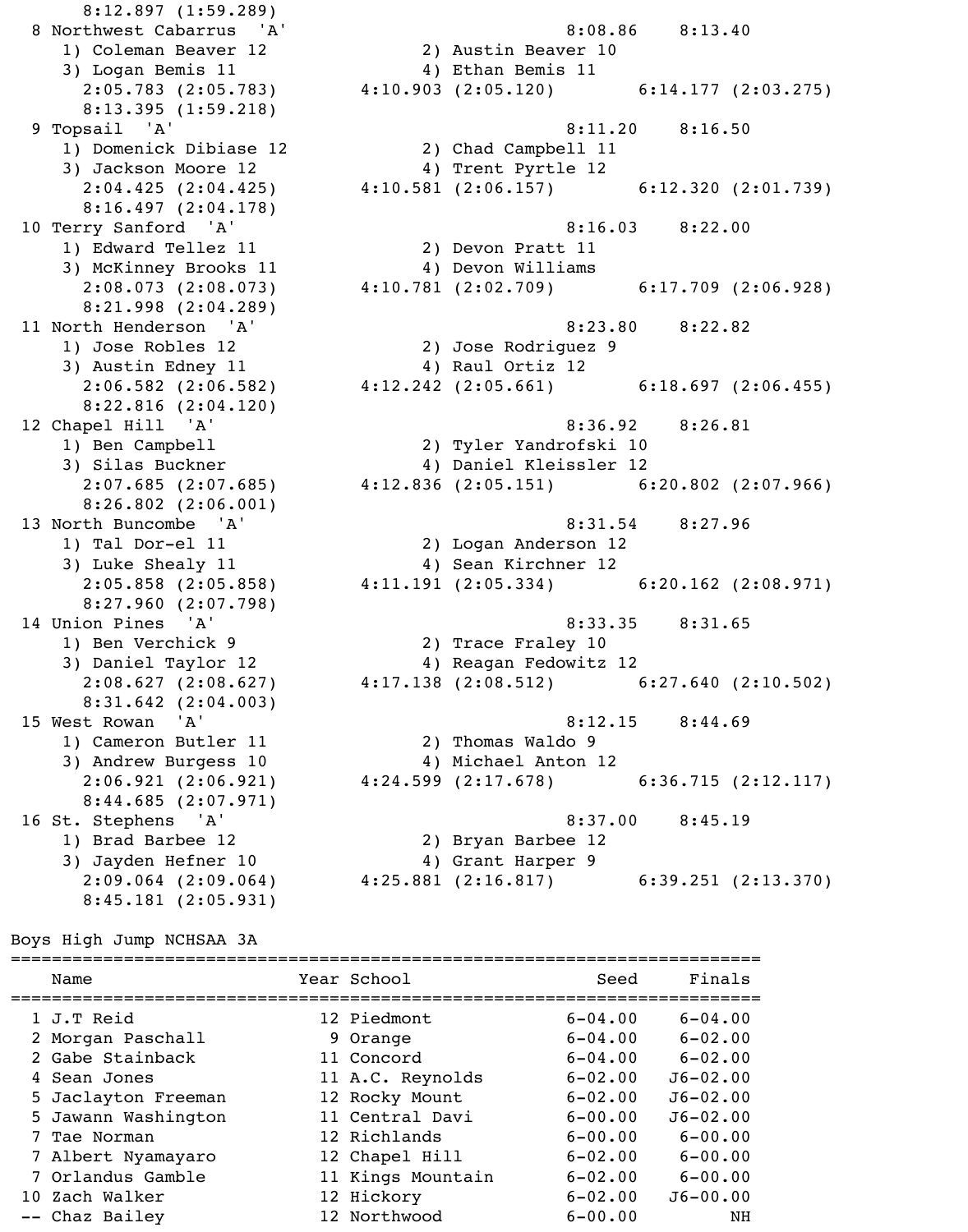| -- Jarius Hinnant    | 11 Aycock, Char   | $6 - 00.00$ | ΝH |
|----------------------|-------------------|-------------|----|
| -- Solomon Lougou    | 12 Southern Gui   | $6 - 02.00$ | NH |
| -- Blake Matthews    | 11 North Buncombe | $6 - 03.00$ | ΝH |
| -- Elijahwon Cooper  | 9 Fike High Sc    | $6 - 00.00$ | NH |
| -- Dylan Blankenship | 10 Chapel Hill    | $6 - 02.00$ | NH |

## Boys Pole Vault NCHSAA 3A

=========================================================================

|   | Name                 | Year School       | Seed         | Finals        |
|---|----------------------|-------------------|--------------|---------------|
|   | 1 Bailey Frederick   | 12 Marvin Ridge   | $13 - 06.00$ | $16 - 01.00$  |
|   | 2 Carter Clasper     | 12 Marvin Ridge   | $15 - 00.00$ | $15 - 00.00$  |
|   | 3 Brett Parks        | 11 White Oak      | $13 - 00.00$ | $14 - 00.00$  |
|   | 4 Spencer Shade      | 12 A.C. Reynolds  | $13 - 00.00$ | $13 - 00.00$  |
|   | 4 Boque Dick         | 12 Swansboro      | $13 - 06.00$ | $13 - 00.00$  |
|   | 6 Lee Sharum         | 11 East Rowan     | $13 - 00.00$ | $12 - 06.00$  |
|   | 6 Dillon Kopec       | 12 Chapel Hill    | $12 - 06.00$ | $12 - 06.00$  |
| 8 | Logan Anderson       | 12 North Buncombe | $12 - 06.00$ | $J12 - 06.00$ |
| 9 | James Cammilleri III | 10 Southern Lee   | $11 - 06.00$ | $12 - 00.00$  |
|   | 10 Jakub Sciora      | 11 Eastern Alam   | $11 - 06.00$ | $J12 - 00.00$ |
|   | 11 Edward Radley     | 12 Swansboro      | $12 - 00.00$ | $11 - 06.00$  |
|   | 12 Jack Maynard      | 12 Northwood      | $12 - 00.00$ | $J11 - 06.00$ |
|   | 13 Charles Cooley    | 10 West Cartere   | $12 - 00.00$ | $11 - 00.00$  |
|   | -- Nicholas Campbell | 11 Marvin Ridge   | $12 - 06.00$ | NH            |
|   | -- Ben Finger        | 10 North Gaston   | $12 - 06.00$ | NH            |

# Boys Long Jump NCHSAA 3A

|    | Name                | Year School       | Seed         | Finals       | Wind   |
|----|---------------------|-------------------|--------------|--------------|--------|
|    | 1 Samuel Johnson    | 10 Statesville    | $22 - 08.00$ | $22 - 10.00$ | $+0.0$ |
|    | 2 Brenden Westbrook | 11 Carson, Jess   | $21 - 01.00$ | $22 - 05.50$ | 0.7    |
|    | 3 Kalin Moore       | 12 Terry Sanfor   | $20 - 08.00$ | $22 - 04.00$ | $-1.1$ |
|    | 4 Wayne Robertson   | 12 Asheboro       | $22 - 01.00$ | $22 - 01.50$ | $-2.0$ |
|    | 5 Jaquay Mitchell   | 12 Southern Nas   | $21 - 04.00$ | $21 - 09.50$ | $+0.0$ |
|    | 6 Solomon Lougou    | 12 Southern Gui   | $20 - 10.25$ | $21 - 09.00$ | 0.7    |
|    | 7 Isaiah Bryant     | 11 Triton         | $21 - 09.25$ | $21 - 08.50$ | $-1.8$ |
| 8  | Morgan Paschall     | 9 Orange          | $21 - 00.50$ | $21 - 04.50$ | $-0.1$ |
| 9. | Samuel Helms        | 11 Terry Sanfor   | $20 - 06.50$ | $20 - 06.50$ | 1.4    |
|    | 10 Jamal Hampton    | 10 Cleveland Hi   | $20 - 09.00$ | $20 - 02.00$ | $-0.8$ |
|    | 11 Michael Royster  | 11 Northern Gui   | $20 - 11.00$ | $19 - 10.00$ | $-1.2$ |
|    | 12 Justus Locus     | 11 Nash Central   | $20 - 05.50$ | $19 - 09.25$ | $+0.0$ |
|    | 13 Austin Holmes    | 12 St. Stephens   | $21 - 01.75$ | $19 - 06.50$ | $-1.9$ |
|    | 14 Sean Jones       | 11 A.C. Reynolds  | $21 - 07.00$ | $19 - 04.00$ | $-2.5$ |
|    | 15 Miquel Lammons   | 11 North Henderon | $21 - 07.00$ | $17 - 05.00$ | $-1.6$ |

# Boys Triple Jump NCHSAA 3A

| Name                 | Year School     | Seed         | Finals        | Wind   |
|----------------------|-----------------|--------------|---------------|--------|
| 1 Jaquay Mitchell    | 12 Southern Nas | $47 - 03.00$ | $47 - 09.50$  | $-1.6$ |
| 2 Samuel Johnson     | 10 Statesville  | $47 - 01.00$ | $47 - 04.00$  | $-1.1$ |
| 3 Wayne Robertson    | 12 Asheboro     | $45 - 09.50$ | $45 - 03.50$  | $-0.9$ |
| Jamar Davis          | 10 Orange       | $43 - 08.50$ | $44 - 03.50$  | $-1.0$ |
| 5 Isaiah Bryant      | 11 Triton       | $42 - 09.00$ | $J44 - 03.50$ | $-0.7$ |
| 6 Tae Norman         | 12 Richlands    | $44 - 11.00$ | $44 - 02.00$  | $-0.7$ |
| 7 Satorrius Uddyback | 12 Asheville    | $44 - 08.00$ | $43 - 04.25$  | $-1.6$ |
| 8 Jamin Glenn        | 11 Hickory Ridq | $45 - 06.00$ | $43 - 03.50$  | $-1.7$ |
| 9 Tucker Evans       | 10 Asheville    | $42 - 03.75$ | $42 - 08.50$  | $-1.3$ |
| 10 Joe Napert        | 11 Tuscola      | $42 - 03.00$ | $41 - 09.50$  | $+0.0$ |
| 10 Xavier Gause      | 12 West Brunswi | $42 - 06.00$ | $41 - 09.50$  | $-1.5$ |
| 12 Chaz Bailey       | 12 Northwood    | $42 - 04.50$ | $41 - 06.25$  | $-1.5$ |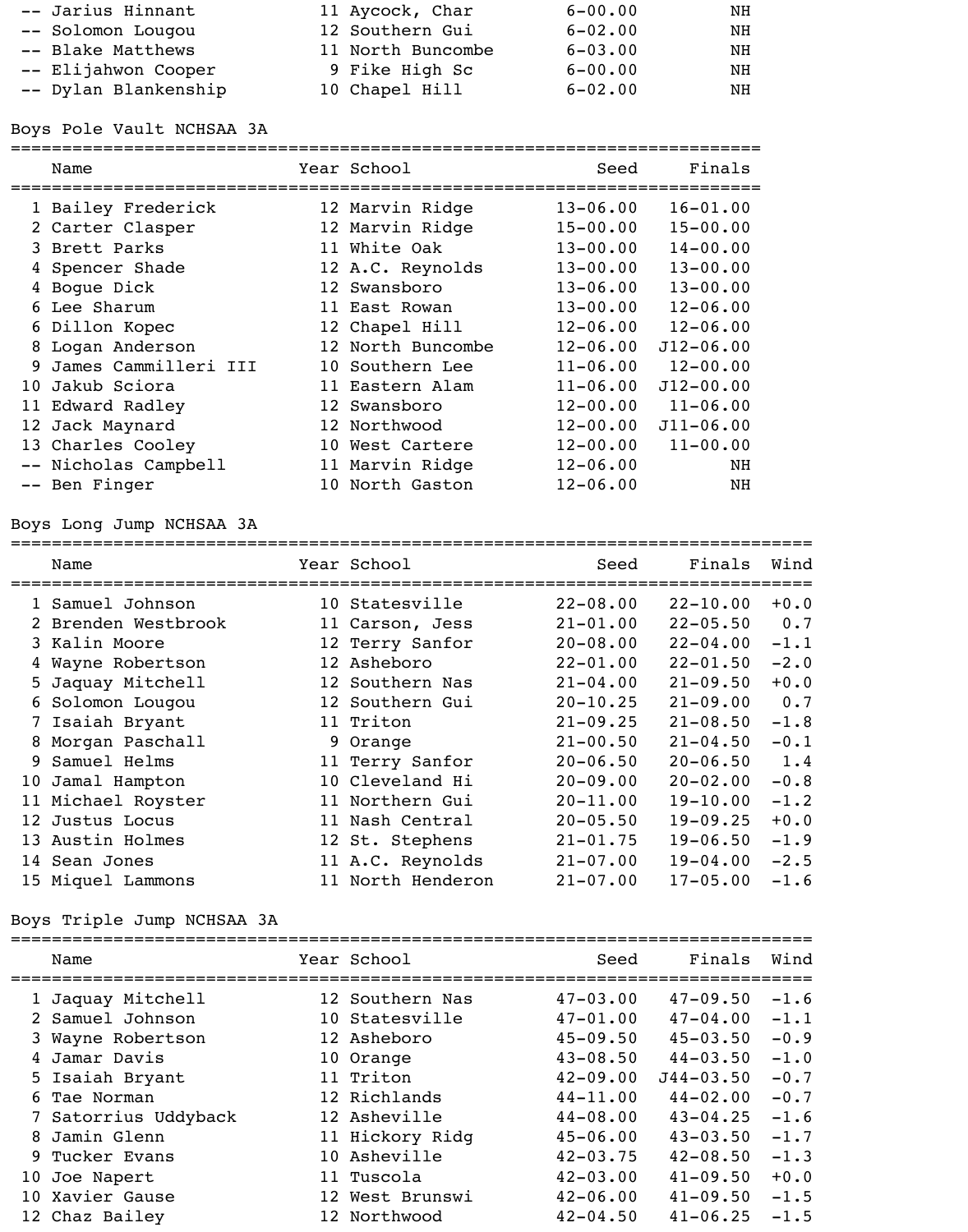| 13 Charles Cason | 10 South Point  | $42 - 02.75$ | $41 - 05.50 - 0.9$ |  |
|------------------|-----------------|--------------|--------------------|--|
| 14 Derek Gibbs   | 11 Southern Dur | $41 - 10.50$ | $41 - 03.00 - 1.2$ |  |
| 15 Stephon Smith | 11 Gray's Creek | $41 - 10.00$ | $41 - 01.50 - 0.4$ |  |
| -- Max Wall      | 11 East Rowan   | $42 - 11.50$ | FOUL               |  |

# Boys Shot Put Wheelchair Wheelchair NCHSAA 3A

| Name          | Year School | Seed        | Finals       |
|---------------|-------------|-------------|--------------|
| 1 Tyler Brown | 11 Piedmont | $8 - 06.50$ | $10 - 03.25$ |

Boys Shot Put NCHSAA 3A

=========================================================================

| Name                 | Year School     | Seed         | Finals       |
|----------------------|-----------------|--------------|--------------|
| 1 Sherrod Greene     | 11 Rocky Mount  | $57 - 01.00$ | $55 - 11.50$ |
| 2 Aaron Wilkerson    | 11 Southern Gui | $52 - 05.00$ | $55 - 00.50$ |
| 3 Tyson Fortenberry  | 12 Ashbrook     | $54 - 04.00$ | $54 - 05.00$ |
| 4 Alex Williams      | 12 Fike High Sc | $55 - 03.00$ | $53 - 01.75$ |
| 5 Torrence Williams  | 11 Williams, Wa | $49 - 09.50$ | $52 - 09.00$ |
| 6 Zachary Farmer     | 12 Hunt High Sc | $51 - 00.00$ | $51 - 07.75$ |
| 7 Donald Thompson    | 11 North Lincol | $48 - 08.00$ | $50 - 05.75$ |
| 8 Kyin Howard        | 11 Eastern Guil | $48 - 05.50$ | $49 - 05.00$ |
| 9 Ethan Lovick       | 11 Southern Lee | $44 - 10.00$ | $48 - 08.00$ |
| 10 D'Mitri Emmanuel  | 11 Marvin Ridge | $46 - 08.00$ | $47 - 10.75$ |
| 11 Cameron Miller    | 11 South Iredel | $47 - 01.00$ | $47 - 01.00$ |
| 12 Jon Barrett Lewis | 11 Hibriten     | $46 - 07.50$ | $46 - 06.75$ |
| 13 Jeremy Cates      | 12 Cedar Ridge  | $45 - 10.50$ | $46 - 02.25$ |
| 14 Nate Whitaker     | 11 Forestview   | $46 - 01.50$ | $44 - 03.00$ |
| 15 Jonathan Eggers   | 11 East Gaston  | $47 - 03.50$ | $43 - 01.50$ |
| 16 Taylor Bubba      | 11 West Cartere | $51 - 06.50$ | $42 - 00.50$ |

### Boys Discus Throw NCHSAA 3A

|   | Name                 | Year School       | Seed<br>====== | Finals      |
|---|----------------------|-------------------|----------------|-------------|
|   | 1 Tyson Fortenberry  | 12 Ashbrook       | $157 - 00$     | $161 - 01$  |
|   | 2 Zachary Farmer     | 12 Hunt High Sc   | $160 - 05$     | $159 - 06$  |
|   | 3 Taylor Bubba       | 11 West Cartere   | $152 - 05$     | $159 - 02$  |
| 4 | Tommy Dawkins        | 12 Cox Mill       | $60 - 01.50$   | $148 - 09$  |
|   | 5 Trey Gillespie     | 12 Terry Sanfor   | $145 - 08$     | $145 - 01$  |
|   | 6 Crushaun Reid      | 12 Southern Dur   | $145 - 10$     | $144 - 07$  |
|   | 7 Parker McCann      | 12 Ledford        | $141 - 11$     | $140 - 11$  |
|   | 8 D'Mitri Emmanuel   | 11 Marvin Ridge   | $149 - 04$     | $140 - 04$  |
|   | 9 Nate Whitaker      | 11 Forestview     | $140 - 07$     | $134 - 10$  |
|   | 10 Bradley Barham    | 11 West Henderson | $136 - 00$     | $133 - 07$  |
|   | 11 Justin Wears      | 12 Havelock       | $141 - 09$     | $133 - 05$  |
|   | 12 Andrew Alberti    | 12 Eastern Alam   | $145 - 01$     | $133 - 00$  |
|   | 13 Torrence Williams | 11 Williams, Wa   | $148 - 07$     | $129 - 07$  |
|   | 14 Adam Hart         | 10 Topsail        | $145 - 00$     | $126 - 01$  |
|   | 15 Chris Willis      | 12 Crest          | $140 - 07$     | $118 - 00$  |
|   | -- Hunter Walker     | 12 Ledford        | $137 - 10$     | <b>FOUL</b> |

# Men 4x200 Meter Relay NCHSAA 1A

| School              | Seed                 | Finals $H#$ |  |
|---------------------|----------------------|-------------|--|
| 1 Mount Airy 'A'    | 1:30.07              | 1:30.52     |  |
| 1) Malik Frost 11   | 2) Grayson Corbin 10 |             |  |
| 3) Donovan Green 9  | 4) Cordell France 12 |             |  |
| 2 Rosewood 'A'      | 1:31.22              | 1:31.37     |  |
| 1) devante phillips | 2) Zack Barnes 12    |             |  |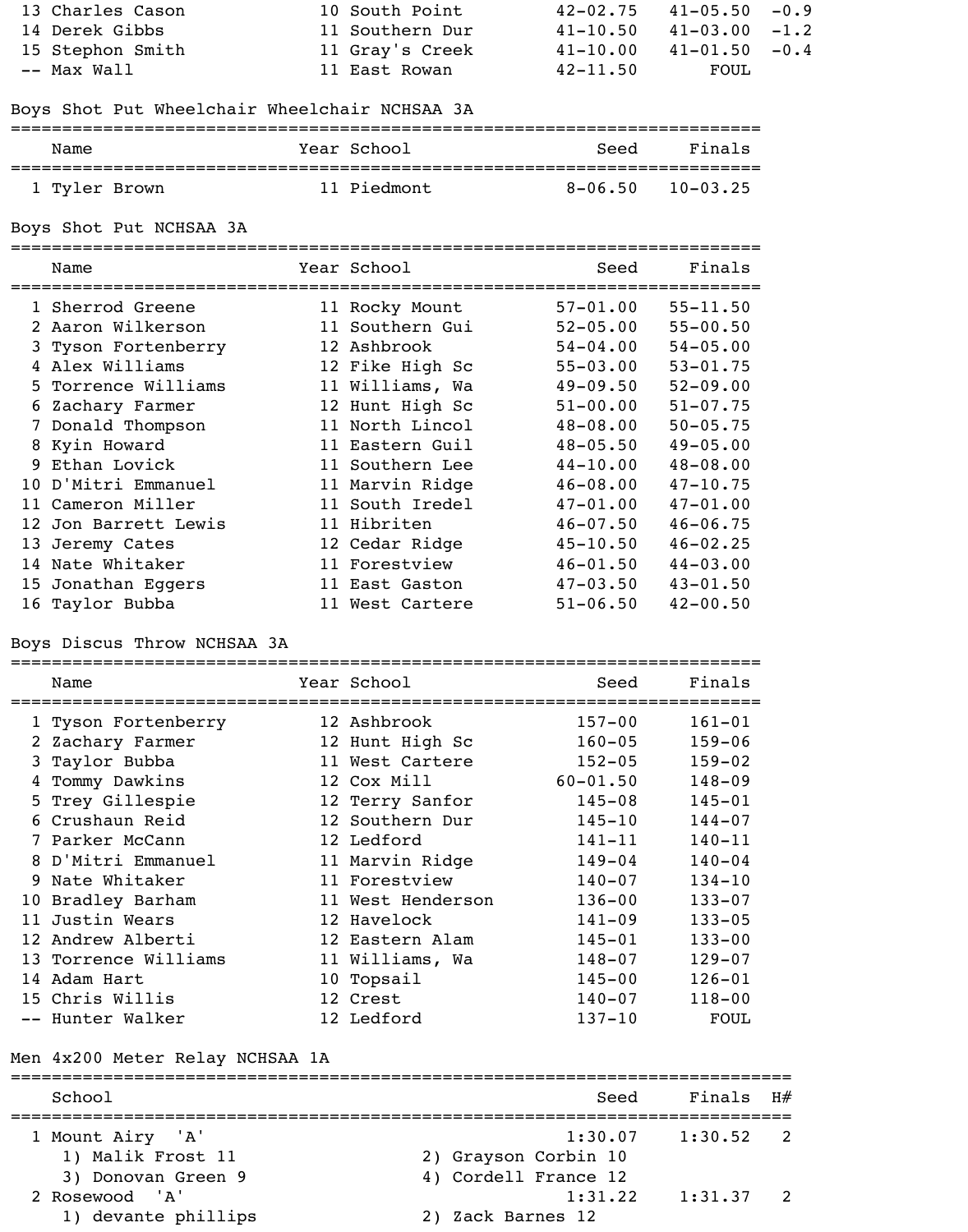3) ethan chapin and the 4) Montonio Wheeler 11 3 Atkins 'A' 1:31.25 1:31.99 2 1) Garrett Whitaker 11 2) Tony Davis 12 3) Jonathon Haggler 10 4) Haywood Peebles 12 4 Union Academy 'A' 1:31.31 1:32.46 2 1) Maurice Norman 12 2) Daron Staton 3) JJ Marsh 4) William Heyward 12 5 Bessemer City 'A' 1:33.94 1:33.22 2 1) Shun Allison 11 2) De'aje Crawford 11 3) Josh Davis 12 4) Tray Moore 6 Southside High School 'A' 1:34.82 1:33.46 1 1) Jamison Bennett 3) Zikayah Crawford 11 7 Riverside (1a) 'A' 1:34.00 1:34.73 1 1) Montez Dickens 11 3) Shamon Clagon 12 8 Princeton 'A' 1:33.51 1:34.97 2 1) Earl Gibson 11 3) Jarrett Pearce 12 9 Hayesville 'A' 1:36.16 1:35.63 1 1) Seth Hatherly 11 3) Owen Gibson 12 10 East Carteret 'A' 1:36.34 1:35.99 1 1) Maceo Donald 10 3) robert johnson 11 Murphy 'A' 1:37.02 1:36.64 1 1) Subin Park 12 3) Jamie Lawson 11 12 Swain County 'A' 1:36.97 1:36.65 1 1) Angel Bowers 12 3) Caleb Woodard 12 13 Whiteville 'A' 1:32.55 1:37.76 2 1) gleen nealy 3) Wesley Thompson 12 -- Walkertown 'A' 1:34.36 DNF 1 1) Marcus Williams 12 3) Denzel Hayes 11 4) Marcus Adams 12 -- West Columbus 'A' 1:31.89 DNF 2 1) Brad Wilder 11 2) Skylar Ritchart 11

| 2) Joe Myers II                                                                                                                                                                                                                                                                                                                                                                           |          |
|-------------------------------------------------------------------------------------------------------------------------------------------------------------------------------------------------------------------------------------------------------------------------------------------------------------------------------------------------------------------------------------------|----------|
| 4) Lawrence Brown 12                                                                                                                                                                                                                                                                                                                                                                      |          |
| 1:34.00                                                                                                                                                                                                                                                                                                                                                                                   | $1:34$ . |
| 2) Jahkee Cooper 11                                                                                                                                                                                                                                                                                                                                                                       |          |
| 4) Malik Smith 12                                                                                                                                                                                                                                                                                                                                                                         |          |
| 1:33.51                                                                                                                                                                                                                                                                                                                                                                                   | 1:34.    |
| 2) Jamie Pearce 12                                                                                                                                                                                                                                                                                                                                                                        |          |
| 4) Matthew Stallworth 11                                                                                                                                                                                                                                                                                                                                                                  |          |
| 1:36.16                                                                                                                                                                                                                                                                                                                                                                                   | $1:35$ . |
| 2) Braxton Cox 12                                                                                                                                                                                                                                                                                                                                                                         |          |
| 4) Brian Smith 10                                                                                                                                                                                                                                                                                                                                                                         |          |
| 1:36.34                                                                                                                                                                                                                                                                                                                                                                                   | 1:35.    |
| 2) malik collins                                                                                                                                                                                                                                                                                                                                                                          |          |
| 4) Darius Collins 11                                                                                                                                                                                                                                                                                                                                                                      |          |
| 1:37.02                                                                                                                                                                                                                                                                                                                                                                                   | 1:36.    |
| 2) Jonathan Wheaton 10                                                                                                                                                                                                                                                                                                                                                                    |          |
| 4) Andrew Roche 12                                                                                                                                                                                                                                                                                                                                                                        |          |
| 1:36.97                                                                                                                                                                                                                                                                                                                                                                                   | 1:36.    |
| 2) Jordan Cody 12                                                                                                                                                                                                                                                                                                                                                                         |          |
| 4) Eduardo Zavala 12                                                                                                                                                                                                                                                                                                                                                                      |          |
| 1:32.55                                                                                                                                                                                                                                                                                                                                                                                   | 1:37.    |
| 2) Phillip Powell 10                                                                                                                                                                                                                                                                                                                                                                      |          |
| 4) Nathan Powell 12                                                                                                                                                                                                                                                                                                                                                                       |          |
| 1:34.36                                                                                                                                                                                                                                                                                                                                                                                   | D        |
| 2) Haji Mcdaniels 11                                                                                                                                                                                                                                                                                                                                                                      |          |
| $\overline{A}$ $\overline{A}$ $\overline{B}$ $\overline{B}$ $\overline{B}$ $\overline{B}$ $\overline{B}$ $\overline{B}$ $\overline{B}$ $\overline{B}$ $\overline{B}$ $\overline{B}$ $\overline{B}$ $\overline{B}$ $\overline{B}$ $\overline{B}$ $\overline{B}$ $\overline{B}$ $\overline{B}$ $\overline{B}$ $\overline{B}$ $\overline{B}$ $\overline{B}$ $\overline{B}$ $\overline{$<br>. |          |

3) Johnny Mcfadden 12 4) Fred Evans 12

## Women - NCHSAA 1A - Team Rankings - 18 Events Scored

| 1) Swain County                | 65             | 2) North Stokes     | 56.50 |
|--------------------------------|----------------|---------------------|-------|
| 3) Winston-Salem Prep Academy  | 54             | 4) Mount Airy       | 36.50 |
| 5) Heide Trask                 | 34             | 6) Queens Grant     | 27    |
| 7) Hayesville                  | 26             | 8) Camden County    | 25    |
| 8) Andrews                     | 25             | 8) Pamlico County   | 25    |
| 11) Murphy                     | 22             | 11) Princeton       | 22    |
| 11) Bessemer City              | 22             | 14) Lincoln Charter | 19    |
| 15) Northwest Halifax          | 18             | 16) Highlands       | 16.50 |
| 17) Franklin Academy           | 15             | 18) East Carteret   | 14    |
| 18) Union                      | 14             | 20) Walkertown      | 13.50 |
| 21) Hobbton High School        | 13             | 21) Mitchell        | 13    |
| 23) Bishop McGuinness          | 11             | 23) Pender          | 11    |
| 25) Southside High School      | 10             | 26) South Davidson  | 9     |
| 26) Starmount                  | 9              | 26) Whiteville      | 9     |
| 29) Community School of Davids | $7\phantom{.}$ | 30) Louisburg       | 6     |
| 30) Raleigh Charter            | 6              | 30) Robbinsville    | 6     |
| 30) Elkin                      | 6              | 34) Alleghany       | 4     |
| 34) KIPP Pride HS              | 4              | 36) Lejeune         | 3.50  |
| 36) Northside (1A)             | 3.50           | 38) Manteo          | 3     |
|                                |                |                     |       |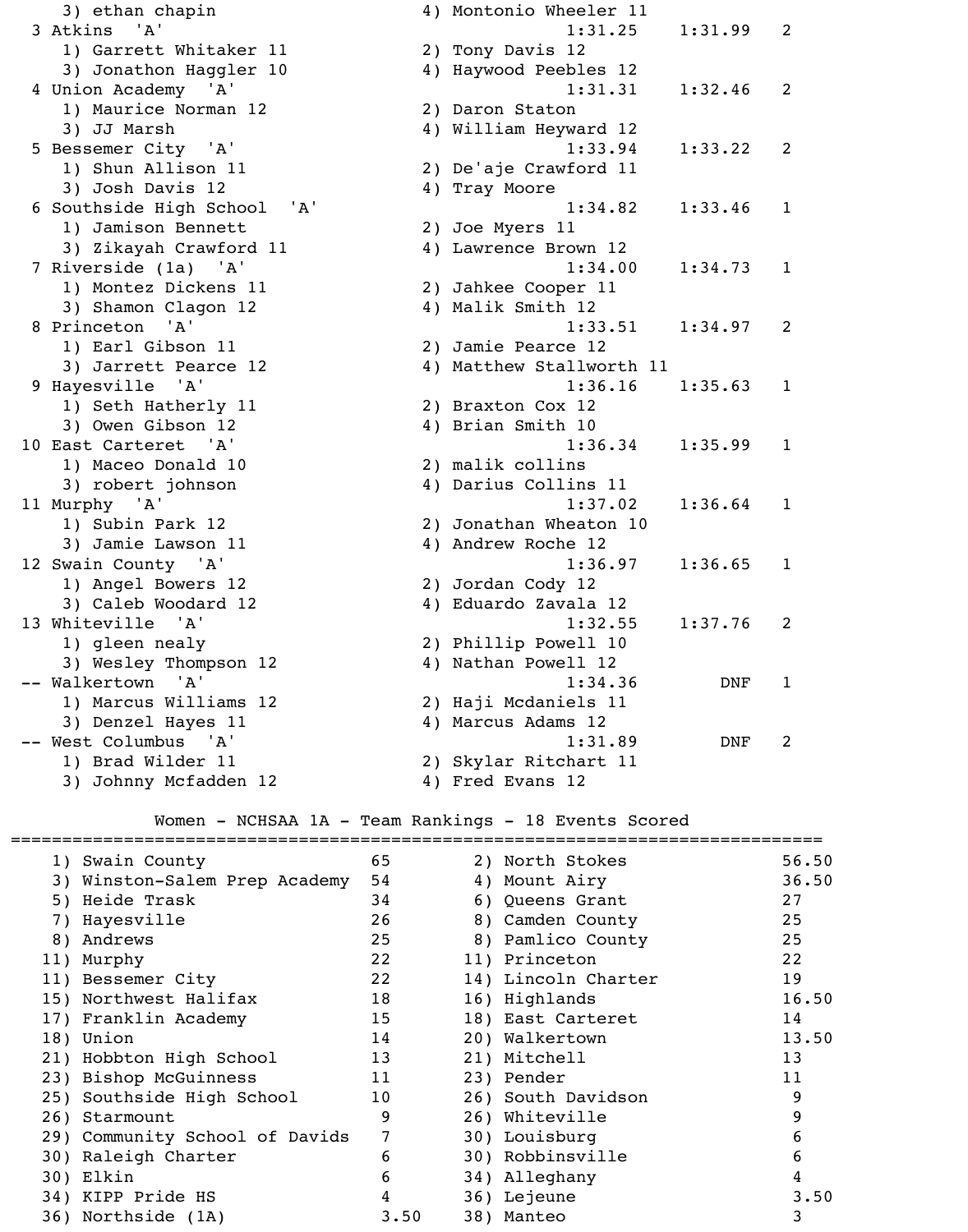| 38) Gray Stone Day School |   | 38) Cherryville           |  |
|---------------------------|---|---------------------------|--|
| 38) Riverside (1A)        | 3 | 42) East Wilkes           |  |
| 42) Neuse Charter School  | 2 | 44) Ocracoke High School  |  |
| 44) South Creek           |   | 44) Pine Lake Preparatory |  |
| 44) Atkins                |   |                           |  |

# Women - NCHSAA 3A - Team Rankings - 19 Events Scored

| 1) Eastern Guilford High Scho                      | 58             |    | 2) Cleveland High School      | 47               |
|----------------------------------------------------|----------------|----|-------------------------------|------------------|
| 3) West Carteret                                   | 45             |    | 4) Chapel Hill                | 44               |
| 5) A.C. Reynolds                                   | 42             | 6) | Jacksonville                  | 32               |
| 7) Southern Guilford                               | 28             |    | 8) Nash Central               | 27               |
| 9) Cuthbertson High School                         | 26             |    | 10) Hickory Ridge             | 22               |
| 11) Statesville                                    | 20             |    | 11) Marvin Ridge              | 20               |
| 13) Asheboro                                       | 19.50          |    | 14) Northern Vance            | 18               |
| 14) Weddington High School                         | 18             |    | 16) Cox Mill                  | 17               |
| 17) Swansboro                                      | 14.83          |    | 18) Northwood                 | 14               |
| 19) Havelock                                       | 13             |    | 20) Ledford                   | 11               |
| 20) Anson                                          | 11             |    | 22) Tuscola                   | 10               |
| 23) East Rowan                                     | 9              |    | 23) Ashbrook                  | 9                |
| 25) Western Guilford                               | 8              |    | 25) Northwest Cabarrus        | 8                |
| 25) Eastern Alamance                               | 8              |    | 25) South Rowan               | 8                |
| 29) North Buncombe                                 | 6.50           |    | 30) Freedom                   | $\boldsymbol{6}$ |
| 30) Asheville                                      | 6              |    | 30) Cedar Ridge               | 6                |
| 30) Rockingham County                              | 6              |    | 30) White Oak                 | 6                |
| 30) Rocky Mount                                    | 6              |    | 30) Central Cabarrus          | 6                |
| 37) Webb, J. F.                                    | 5              |    | 37) South Iredell             | 5                |
| 39) Carson, Jesse C                                | 4.50           |    | 40) Orange                    | 4                |
| 40) Northern Guilford                              | 4              |    | 40) Richlands                 | 4                |
| 43) Piedmont                                       | 3              |    | 43) Hunt High School          | 3                |
| 45) West Henderson                                 | $\overline{2}$ |    | 45) Western Harnett           | $\overline{2}$   |
| 45) Western Alamance                               | $\overline{2}$ |    | 45) Eastern Wayne             | $\overline{c}$   |
| 45) Gray's Creek                                   | $\overline{2}$ |    | 45) South Brunswick           | $\overline{2}$   |
| 51) Concord                                        | $\mathbf{1}$   |    | 51) Union Pines               | $\mathbf{1}$     |
| 53) Central Davidson                               | 0.33           |    | 53) East Henderson            | 0.33             |
|                                                    |                |    |                               |                  |
| Men - NCHSAA 1A - Team Rankings - 22 Events Scored |                |    |                               |                  |
| 1) Mount Airy                                      | 57.50          |    | 2) North Stokes               | 56               |
| 3) Walkertown                                      | 30.50          |    | 4) Rosewood                   | 30               |
| 4) Atkins                                          | 30             |    | 6) Riverside (1A)             | 28               |
| 7) Camden County                                   | 26             |    | 8) Hobbton High School        | 25               |
| 9) South Davidson                                  | 24             |    | 10) Hayesville                | 23               |
| 11) Murphy                                         | 22             |    | 11) Union                     | 22               |
| 13) South Creek                                    | 20             |    | 14) Research Triangle         | 19               |
| 15) Swain County                                   | 18             |    | 15) West Montgomery           | 18               |
| 15) Thomas Jefferson Classical                     | 18             |    | 18) Robbinsville              | 17               |
| 19) West Columbus                                  | 16             |    | 20) Raleigh Charter           | 15               |
| 21) Avery County                                   | 14             |    | 22) Mountain Island Charter S | 13               |
| $221$ Distribution                                 | 1.0.           |    | $241.772 \times 10000$        | $1^{\circ}$      |

|  | 13) South Creek                | 20             | 14) Research Triangle         | 19 |
|--|--------------------------------|----------------|-------------------------------|----|
|  | 15) Swain County               | 18             | 15) West Montgomery           | 18 |
|  | 15) Thomas Jefferson Classical | 18             | 18) Robbinsville              | 17 |
|  | 19) West Columbus              | 16             | 20) Raleigh Charter           | 15 |
|  | 21) Avery County               | 14             | 22) Mountain Island Charter S | 13 |
|  | 22) Princeton                  | 13             | 24) Alleghany                 | 12 |
|  | 24) Bessemer City              | 12             | 26) Starmount                 | 11 |
|  | 26) Andrews                    | 11             | 28) Lejeune                   | 10 |
|  | 29) Union Academy              | 9              | 29) Whiteville                | 9  |
|  | 31) Chatham Central            | 8              | 31) Elkin                     | 8  |
|  | 33) Winston-Salem Prep Academy | 7              | 34) East Wilkes               | 6  |
|  | 34) Southside High School      | 6              | 34) Community School of David | 6  |
|  | 37) Perquimans County          | 5.             | 38) Cherokee                  | 4  |
|  | 38) Mitchell                   | 4              | 38) Pender                    | 4  |
|  | 41) Wallace-Rose Hill          | 3              | 41) Plymouth                  | 3  |
|  | 41) Manteo                     | 3              | 44) Cherryville               | 2  |
|  | 44) North Edgecombe            | $\overline{2}$ | 44) Northside (1A)            | 2  |
|  | 47) Rosman                     |                | 47) East Montgomery           |    |
|  |                                |                |                               |    |